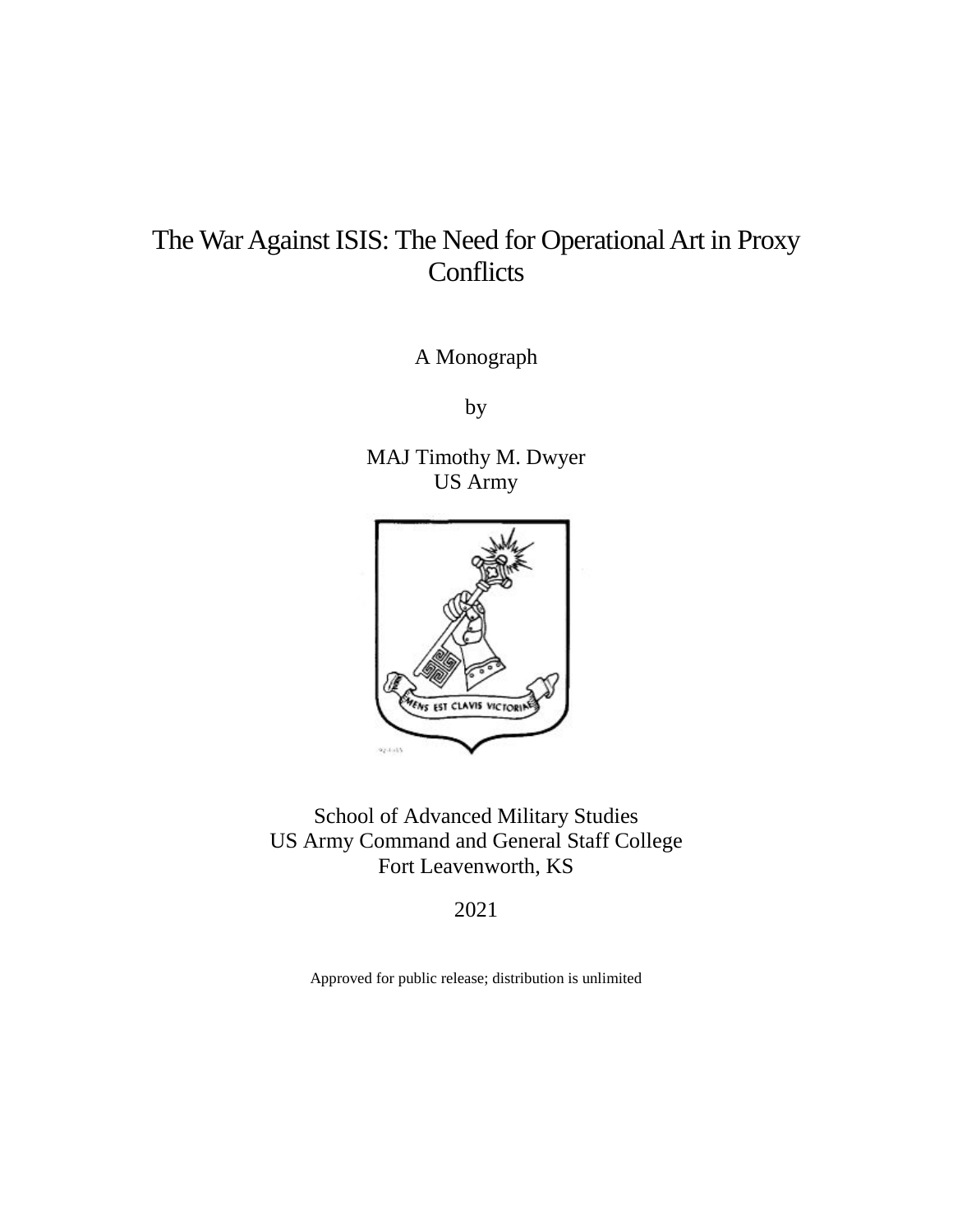| <b>REPORT DOCUMENTATION PAGE</b>                                                                                                                                                                                                                                                                                                                                                                                                                                                                                                                                                                                                                                                                                                                                                                                                                                                                                                                                     |                                                        |                |                                                                       |              | Form Approved<br>OMB No. 0704-0188 |                                                                                                                               |  |  |
|----------------------------------------------------------------------------------------------------------------------------------------------------------------------------------------------------------------------------------------------------------------------------------------------------------------------------------------------------------------------------------------------------------------------------------------------------------------------------------------------------------------------------------------------------------------------------------------------------------------------------------------------------------------------------------------------------------------------------------------------------------------------------------------------------------------------------------------------------------------------------------------------------------------------------------------------------------------------|--------------------------------------------------------|----------------|-----------------------------------------------------------------------|--------------|------------------------------------|-------------------------------------------------------------------------------------------------------------------------------|--|--|
| The public reporting burden for this collection of information is estimated to average 1 hour per response, including the time for reviewing instructions, searching existing data<br>sources, gathering and maintaining the data needed, and completing and reviewing the collection of information. Send comments regarding this burden estimate or any other<br>aspect of this collection of information, including suggestions for reducing the burden, to Department of Defense, Washington Headquarters Services, Directorate for Information<br>Operations and Reports (0704-0188), 1215 Jefferson Davis Highway, Suite 1204, Arlington, VA 22202-4302. Respondents should be aware that notwithstanding any other<br>provision of law, no person shall be subject to any penalty for failing to comply with a collection of information if it does not display a currently valid OMB control number.<br>PLEASE DO NOT RETURN YOUR FORM TO THE ABOVE ADDRESS. |                                                        |                |                                                                       |              |                                    |                                                                                                                               |  |  |
|                                                                                                                                                                                                                                                                                                                                                                                                                                                                                                                                                                                                                                                                                                                                                                                                                                                                                                                                                                      | 1. REPORT DATE (DD-MM-YYYY)                            | 2. REPORT TYPE |                                                                       |              |                                    | 3. DATES COVERED (From - To)                                                                                                  |  |  |
| 03/16/2021                                                                                                                                                                                                                                                                                                                                                                                                                                                                                                                                                                                                                                                                                                                                                                                                                                                                                                                                                           |                                                        |                | <b>MASTERS THESIS</b>                                                 |              |                                    | <b>JUN 20 - MAY 21</b>                                                                                                        |  |  |
| <b>4. TITLE AND SUBTITLE</b>                                                                                                                                                                                                                                                                                                                                                                                                                                                                                                                                                                                                                                                                                                                                                                                                                                                                                                                                         |                                                        |                |                                                                       |              |                                    | 5a. CONTRACT NUMBER                                                                                                           |  |  |
|                                                                                                                                                                                                                                                                                                                                                                                                                                                                                                                                                                                                                                                                                                                                                                                                                                                                                                                                                                      |                                                        |                | The War Against ISIS: The Need for Operational Art in Proxy Conflicts |              |                                    |                                                                                                                               |  |  |
|                                                                                                                                                                                                                                                                                                                                                                                                                                                                                                                                                                                                                                                                                                                                                                                                                                                                                                                                                                      |                                                        |                |                                                                       |              |                                    | 5b. GRANT NUMBER                                                                                                              |  |  |
|                                                                                                                                                                                                                                                                                                                                                                                                                                                                                                                                                                                                                                                                                                                                                                                                                                                                                                                                                                      |                                                        |                |                                                                       |              |                                    | 5c. PROGRAM ELEMENT NUMBER                                                                                                    |  |  |
| 6. AUTHOR(S)                                                                                                                                                                                                                                                                                                                                                                                                                                                                                                                                                                                                                                                                                                                                                                                                                                                                                                                                                         |                                                        |                |                                                                       |              | 5d. PROJECT NUMBER                 |                                                                                                                               |  |  |
| MAJ Timothy M Dwyer, USA                                                                                                                                                                                                                                                                                                                                                                                                                                                                                                                                                                                                                                                                                                                                                                                                                                                                                                                                             |                                                        |                |                                                                       |              |                                    |                                                                                                                               |  |  |
|                                                                                                                                                                                                                                                                                                                                                                                                                                                                                                                                                                                                                                                                                                                                                                                                                                                                                                                                                                      |                                                        |                |                                                                       |              | 5e. TASK NUMBER                    |                                                                                                                               |  |  |
|                                                                                                                                                                                                                                                                                                                                                                                                                                                                                                                                                                                                                                                                                                                                                                                                                                                                                                                                                                      |                                                        |                |                                                                       |              |                                    |                                                                                                                               |  |  |
|                                                                                                                                                                                                                                                                                                                                                                                                                                                                                                                                                                                                                                                                                                                                                                                                                                                                                                                                                                      |                                                        |                |                                                                       |              | 5f. WORK UNIT NUMBER               |                                                                                                                               |  |  |
|                                                                                                                                                                                                                                                                                                                                                                                                                                                                                                                                                                                                                                                                                                                                                                                                                                                                                                                                                                      |                                                        |                |                                                                       |              |                                    |                                                                                                                               |  |  |
|                                                                                                                                                                                                                                                                                                                                                                                                                                                                                                                                                                                                                                                                                                                                                                                                                                                                                                                                                                      | 7. PERFORMING ORGANIZATION NAME(S) AND ADDRESS(ES)     |                |                                                                       |              |                                    | 8. PERFORMING ORGANIZATION                                                                                                    |  |  |
| ATTN: ATZL-SWD-GD                                                                                                                                                                                                                                                                                                                                                                                                                                                                                                                                                                                                                                                                                                                                                                                                                                                                                                                                                    | .S. Army Command and General Staff College             |                |                                                                       |              |                                    | <b>REPORT NUMBER</b>                                                                                                          |  |  |
|                                                                                                                                                                                                                                                                                                                                                                                                                                                                                                                                                                                                                                                                                                                                                                                                                                                                                                                                                                      | Fort Leavenworth, KS 66027-2301                        |                |                                                                       |              |                                    |                                                                                                                               |  |  |
|                                                                                                                                                                                                                                                                                                                                                                                                                                                                                                                                                                                                                                                                                                                                                                                                                                                                                                                                                                      |                                                        |                |                                                                       |              |                                    |                                                                                                                               |  |  |
|                                                                                                                                                                                                                                                                                                                                                                                                                                                                                                                                                                                                                                                                                                                                                                                                                                                                                                                                                                      |                                                        |                | 9. SPONSORING/MONITORING AGENCY NAME(S) AND ADDRESS(ES)               |              |                                    | 10. SPONSOR/MONITOR'S ACRONYM(S)                                                                                              |  |  |
|                                                                                                                                                                                                                                                                                                                                                                                                                                                                                                                                                                                                                                                                                                                                                                                                                                                                                                                                                                      | Advanced Military Studies Program                      |                |                                                                       |              |                                    |                                                                                                                               |  |  |
|                                                                                                                                                                                                                                                                                                                                                                                                                                                                                                                                                                                                                                                                                                                                                                                                                                                                                                                                                                      |                                                        |                |                                                                       |              |                                    |                                                                                                                               |  |  |
|                                                                                                                                                                                                                                                                                                                                                                                                                                                                                                                                                                                                                                                                                                                                                                                                                                                                                                                                                                      |                                                        |                |                                                                       |              |                                    | 11. SPONSOR/MONITOR'S REPORT<br><b>NUMBER(S)</b>                                                                              |  |  |
|                                                                                                                                                                                                                                                                                                                                                                                                                                                                                                                                                                                                                                                                                                                                                                                                                                                                                                                                                                      | <b>12. DISTRIBUTION/AVAILABILITY STATEMENT</b>         |                |                                                                       |              |                                    |                                                                                                                               |  |  |
|                                                                                                                                                                                                                                                                                                                                                                                                                                                                                                                                                                                                                                                                                                                                                                                                                                                                                                                                                                      | Approved for Public Release; Distribution is Unlimited |                |                                                                       |              |                                    |                                                                                                                               |  |  |
|                                                                                                                                                                                                                                                                                                                                                                                                                                                                                                                                                                                                                                                                                                                                                                                                                                                                                                                                                                      |                                                        |                |                                                                       |              |                                    |                                                                                                                               |  |  |
| <b>13. SUPPLEMENTARY NOTES</b>                                                                                                                                                                                                                                                                                                                                                                                                                                                                                                                                                                                                                                                                                                                                                                                                                                                                                                                                       |                                                        |                |                                                                       |              |                                    |                                                                                                                               |  |  |
|                                                                                                                                                                                                                                                                                                                                                                                                                                                                                                                                                                                                                                                                                                                                                                                                                                                                                                                                                                      |                                                        |                |                                                                       |              |                                    |                                                                                                                               |  |  |
| <b>14. ABSTRACT</b>                                                                                                                                                                                                                                                                                                                                                                                                                                                                                                                                                                                                                                                                                                                                                                                                                                                                                                                                                  |                                                        |                |                                                                       |              |                                    |                                                                                                                               |  |  |
| This study views tactical and strategic thinking in the information age through the lens of modern proxy war in order to                                                                                                                                                                                                                                                                                                                                                                                                                                                                                                                                                                                                                                                                                                                                                                                                                                             |                                                        |                |                                                                       |              |                                    |                                                                                                                               |  |  |
| conclude that the tenets of operational art, and the nesting of minor military actions within a broader national strategic                                                                                                                                                                                                                                                                                                                                                                                                                                                                                                                                                                                                                                                                                                                                                                                                                                           |                                                        |                |                                                                       |              |                                    |                                                                                                                               |  |  |
|                                                                                                                                                                                                                                                                                                                                                                                                                                                                                                                                                                                                                                                                                                                                                                                                                                                                                                                                                                      |                                                        |                |                                                                       |              |                                    | framework, is imperative in a proxy conflict. Importantly, this extends to the selection of surrogate military forces and the |  |  |
|                                                                                                                                                                                                                                                                                                                                                                                                                                                                                                                                                                                                                                                                                                                                                                                                                                                                                                                                                                      |                                                        |                |                                                                       |              |                                    | need to fully conceive the implications of a proxy's success. The research proposes a new model for conceptualizing how       |  |  |
|                                                                                                                                                                                                                                                                                                                                                                                                                                                                                                                                                                                                                                                                                                                                                                                                                                                                                                                                                                      |                                                        |                |                                                                       |              |                                    | minor military actions can have strategic impacts. These concepts are explored through a case study on the United States'     |  |  |
|                                                                                                                                                                                                                                                                                                                                                                                                                                                                                                                                                                                                                                                                                                                                                                                                                                                                                                                                                                      | proxy war against the Islamic State.                   |                |                                                                       |              |                                    |                                                                                                                               |  |  |
| <b>15. SUBJECT TERMS</b>                                                                                                                                                                                                                                                                                                                                                                                                                                                                                                                                                                                                                                                                                                                                                                                                                                                                                                                                             |                                                        |                |                                                                       |              |                                    |                                                                                                                               |  |  |
| Proxy Conflict, Operational Art, ISIS                                                                                                                                                                                                                                                                                                                                                                                                                                                                                                                                                                                                                                                                                                                                                                                                                                                                                                                                |                                                        |                |                                                                       |              |                                    |                                                                                                                               |  |  |
|                                                                                                                                                                                                                                                                                                                                                                                                                                                                                                                                                                                                                                                                                                                                                                                                                                                                                                                                                                      |                                                        |                |                                                                       |              |                                    |                                                                                                                               |  |  |
|                                                                                                                                                                                                                                                                                                                                                                                                                                                                                                                                                                                                                                                                                                                                                                                                                                                                                                                                                                      |                                                        |                |                                                                       |              |                                    |                                                                                                                               |  |  |
|                                                                                                                                                                                                                                                                                                                                                                                                                                                                                                                                                                                                                                                                                                                                                                                                                                                                                                                                                                      | <b>16. SECURITY CLASSIFICATION OF:</b>                 |                | <b>17. LIMITATION OF</b><br><b>ABSTRACT</b>                           | OF           |                                    | 18. NUMBER 19a. NAME OF RESPONSIBLE PERSON                                                                                    |  |  |
| a. REPORT                                                                                                                                                                                                                                                                                                                                                                                                                                                                                                                                                                                                                                                                                                                                                                                                                                                                                                                                                            | <b>b. ABSTRACT</b>                                     | c. THIS PAGE   |                                                                       | <b>PAGES</b> | Timothy M Dwyer                    |                                                                                                                               |  |  |
|                                                                                                                                                                                                                                                                                                                                                                                                                                                                                                                                                                                                                                                                                                                                                                                                                                                                                                                                                                      |                                                        |                |                                                                       |              |                                    | 19b. TELEPHONE NUMBER (Include area code)                                                                                     |  |  |
| (U)                                                                                                                                                                                                                                                                                                                                                                                                                                                                                                                                                                                                                                                                                                                                                                                                                                                                                                                                                                  | (U)                                                    | (U)            | (U)                                                                   | 45           | 631-828-0564                       |                                                                                                                               |  |  |
|                                                                                                                                                                                                                                                                                                                                                                                                                                                                                                                                                                                                                                                                                                                                                                                                                                                                                                                                                                      |                                                        |                |                                                                       |              |                                    | Standard Form 298 (Rev. 8/98)                                                                                                 |  |  |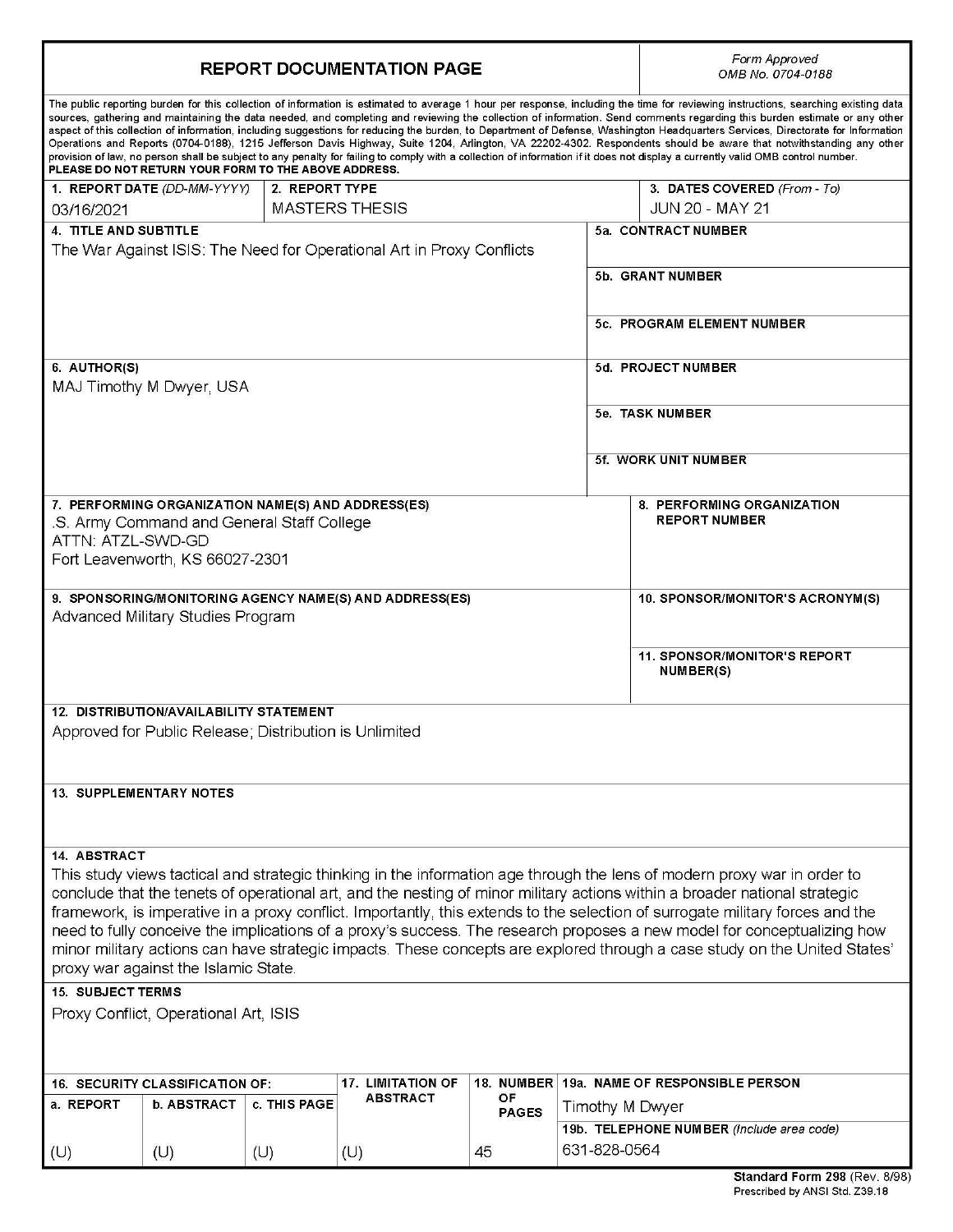## Monograph Approval Page

Name of Candidate: MAJ Timothy M. Dwyer

Monograph Title: The War Against ISIS: The Need for Operational Art in Proxy Conflicts

Approved by:

\_\_\_\_\_\_\_\_\_//signed/06 MAR 21/ABS//\_\_\_, Monograph Director Alice Butler-Smith, PhD

 \_\_\_//signed/15 MAR 21/MJY//\_\_\_\_\_\_\_\_\_, Seminar Leader Matthew J. Yandura, COL

 \_\_\_\_\_\_\_\_//signed/10 May 21/BAP\_\_\_\_\_\_, Director, School of Advanced Military Studies Brian A. Payne, COL

Accepted this 20th day of May 2021 by:

Dale F. Spurlin, PhD and Research \_\_\_\_\_\_\_\_\_\_\_\_\_\_\_\_\_\_\_\_\_\_\_\_\_\_\_\_\_\_\_\_\_\_, Assistant Dean of Academics for Degree Programs

 The opinions and conclusions expressed herein are those of the student author and do not necessarily represent the views of the US Army Command and General Staff College or any other government agency. (References to this study should include the foregoing statement.)

 Fair use determination or copyright permission has been obtained for the inclusion of pictures, maps, graphics, and any other works incorporated into this manuscript. A work of the US government is not subject to copyright, however further publication or sale of copyrighted images is not permissible.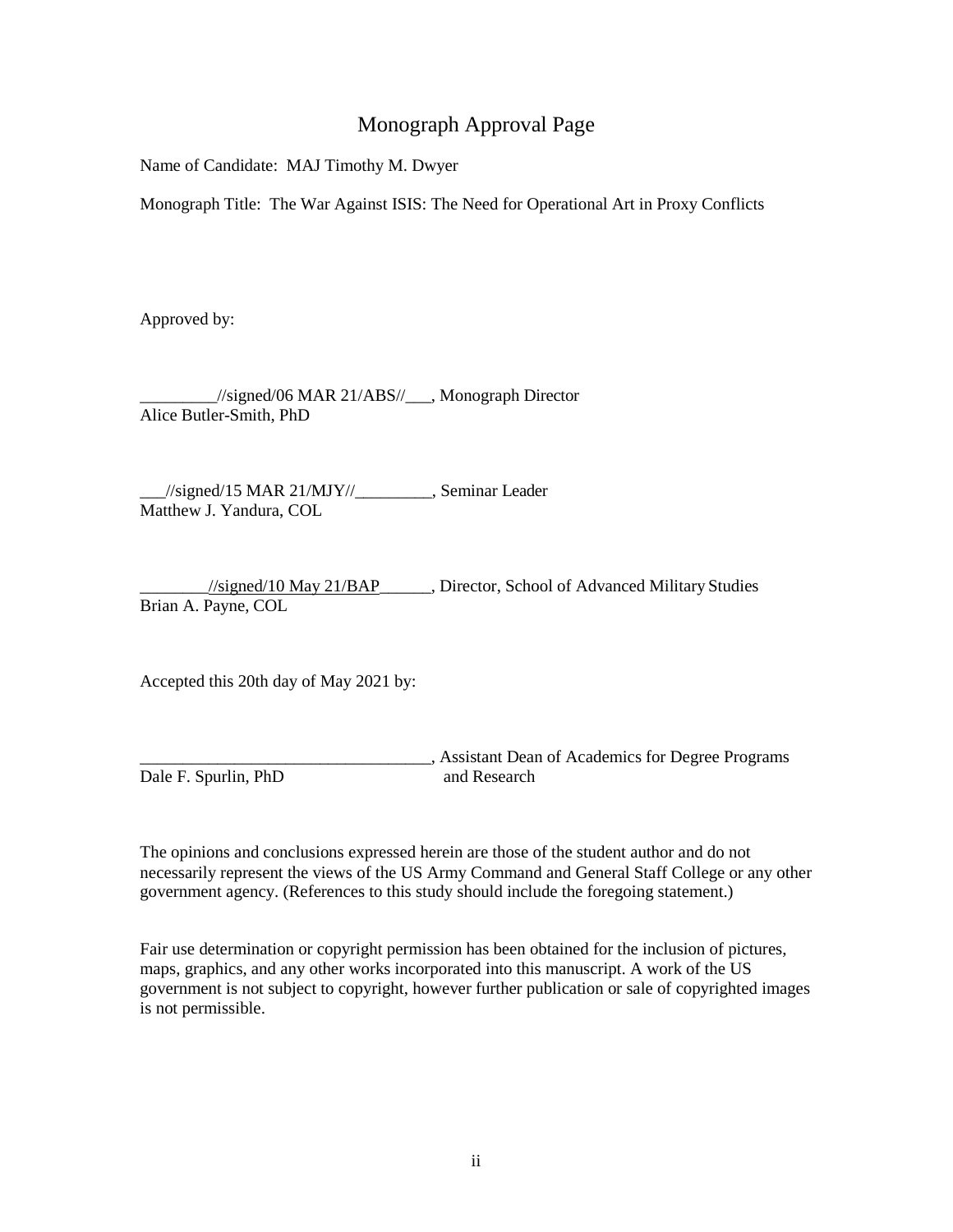## Abstract

<span id="page-3-0"></span>The War Against ISIS: The Need for Operational Art in Proxy Conflicts, by MAJ Timothy M. Dwyer, 39 pages.

 proxy war in order to conclude that the tenets of operational art, and the nesting of minor military conceive the implications of a proxy's success. The research proposes a new model for explored through a case study on the United States' proxy war against the Islamic State. This study views tactical and strategic thinking in the information age through the lens of modern actions within a broader national strategic framework, is imperative in a proxy conflict. Importantly, this extends to the selection of surrogate military forces and the need to fully conceptualizing how minor military actions can have strategic impacts. These concepts are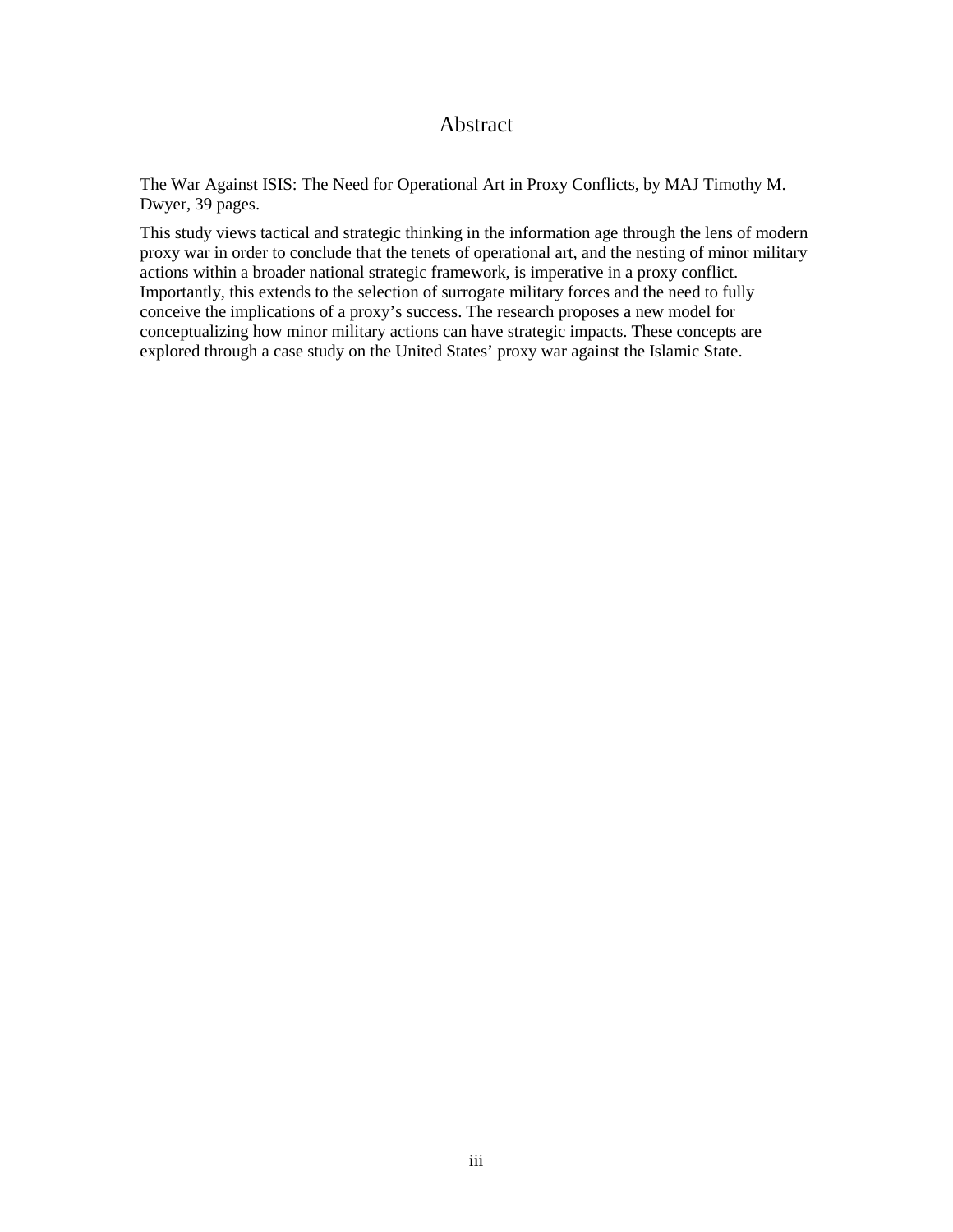# Contents

<span id="page-4-0"></span>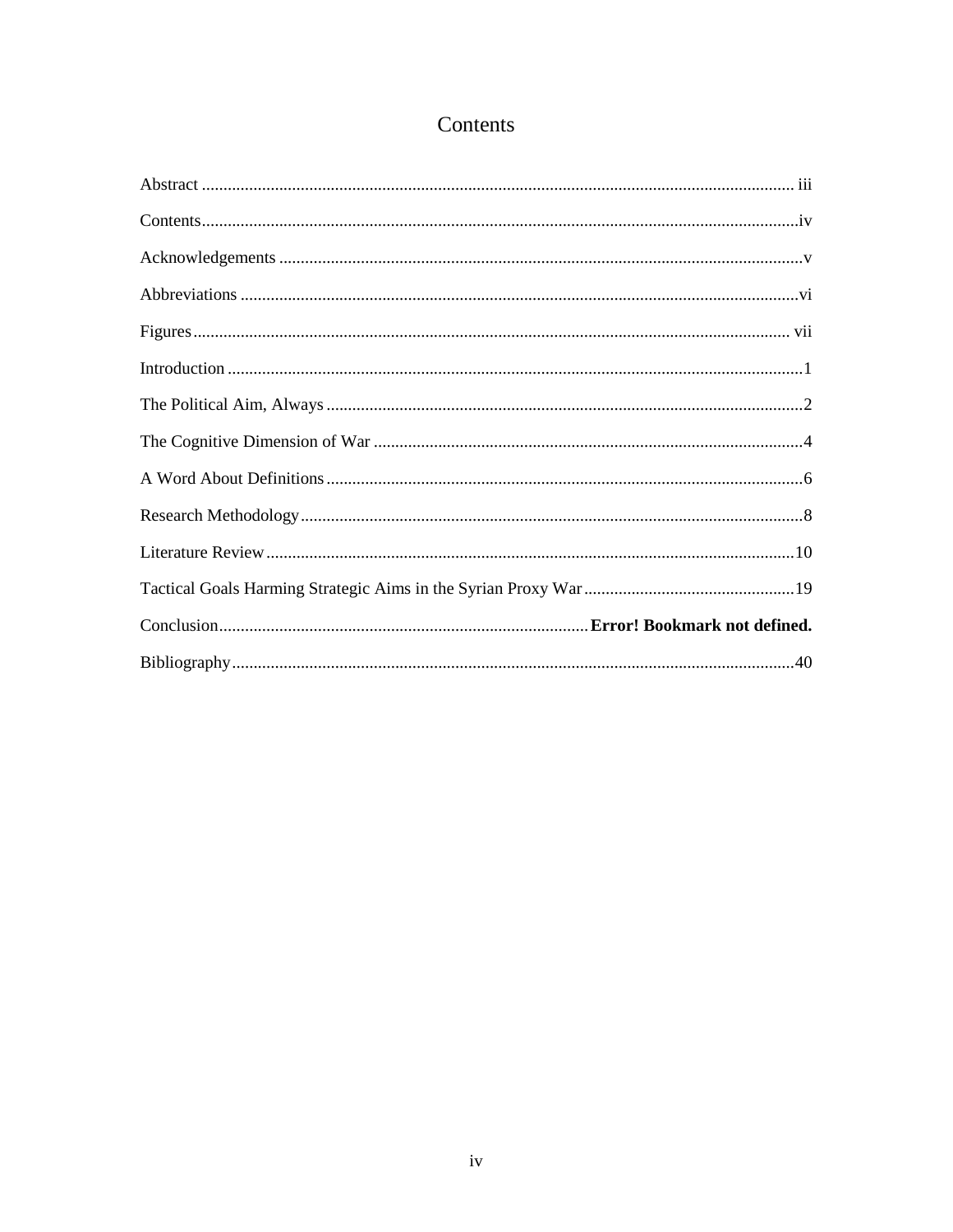# Acknowledgements

<span id="page-5-0"></span> would like to thank Dr. Alice Butler-Smith for her guidance in developing these concepts into a Many people contributed greatly to the completion of this work. First and foremost, I final product. I would also like to thank Colonel Matthew Yandura for his mentorship and guidance. Finally, many thanks to my family for their continued support.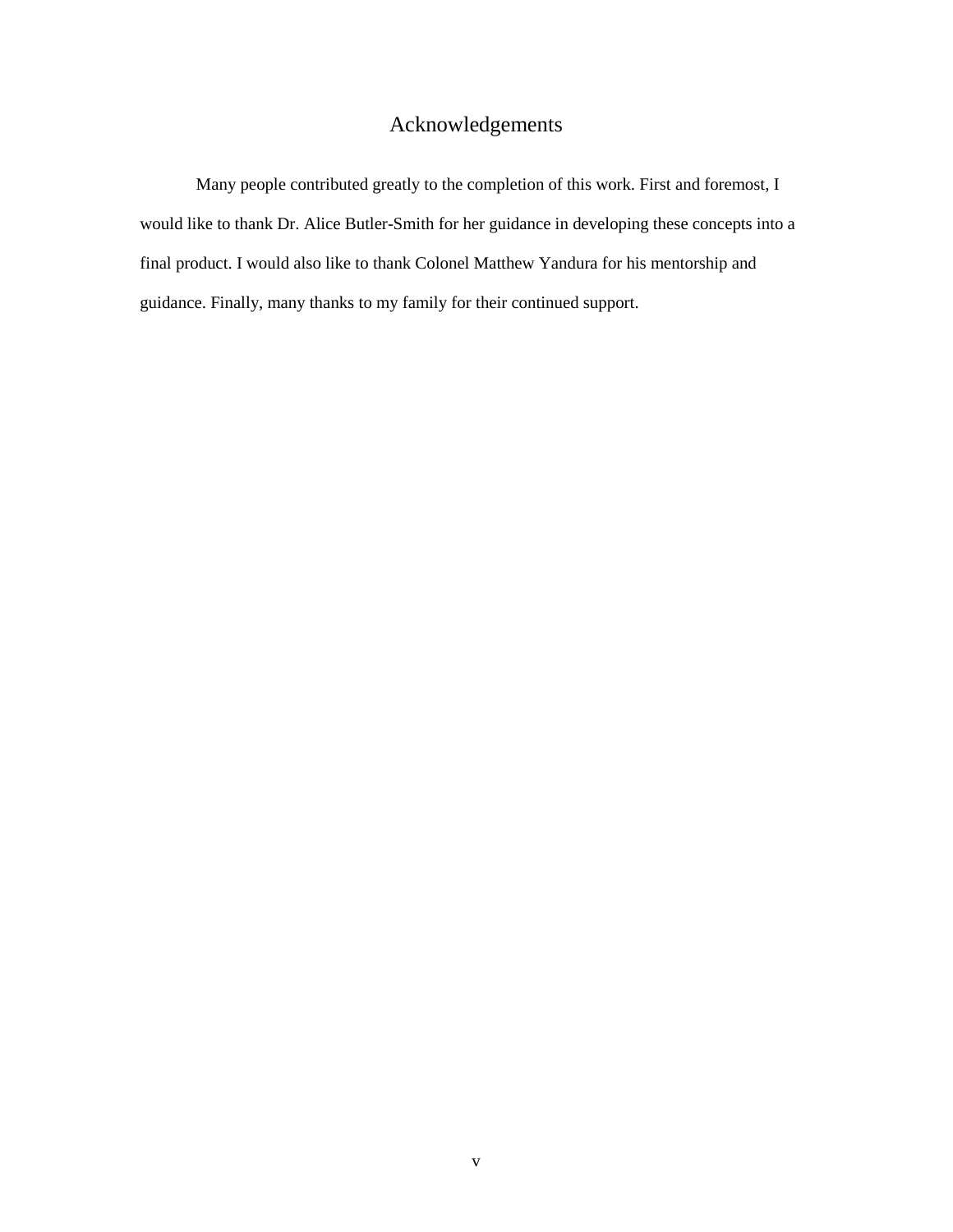## Abbreviations

<span id="page-6-0"></span>

| <b>ADP</b>  | <b>Army Doctrine Publication</b>              |  |  |  |  |
|-------------|-----------------------------------------------|--|--|--|--|
| <b>BTW</b>  | By-With-Through                               |  |  |  |  |
| <b>ISF</b>  | Iraqi Security Forces                         |  |  |  |  |
| <b>ISIS</b> | Islamic State of Iraq and Syria               |  |  |  |  |
| <b>JCS</b>  | Joint Chiefs of Staff                         |  |  |  |  |
| JP          | Joint Publication                             |  |  |  |  |
| <b>KRG</b>  | Kurdistan Regional Government                 |  |  |  |  |
| <b>NATO</b> | North Atlantic Treaty Organization            |  |  |  |  |
| <b>PKK</b>  | People's Workers Party                        |  |  |  |  |
| <b>SDF</b>  | <b>Syrian Democratic Forces</b>               |  |  |  |  |
| <b>TOW</b>  | Tube-launched, Optically-tracked, Wire-guided |  |  |  |  |
| <b>YPG</b>  | People's Protection Forces (Syrian Kurdistan) |  |  |  |  |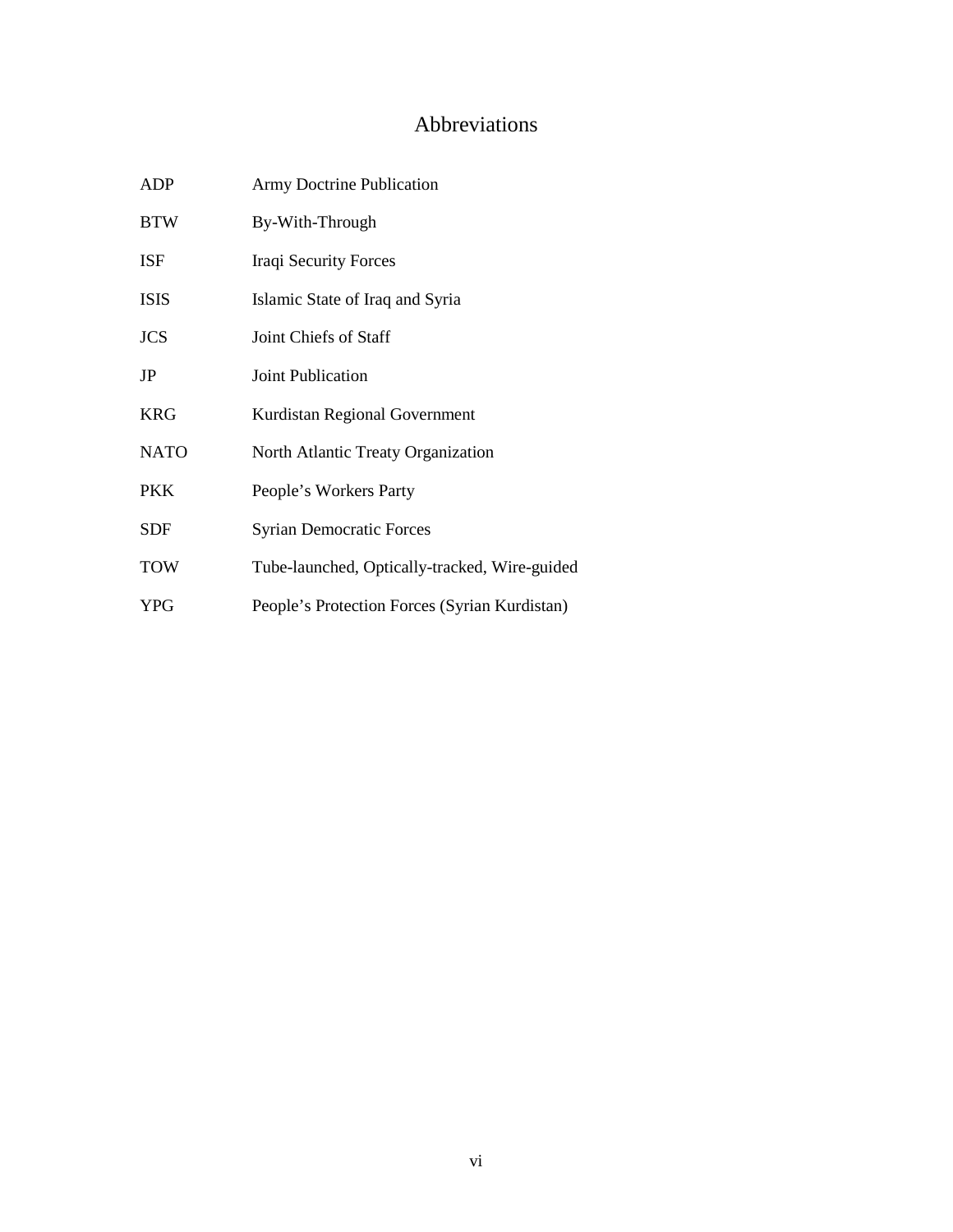# Figures

<span id="page-7-0"></span>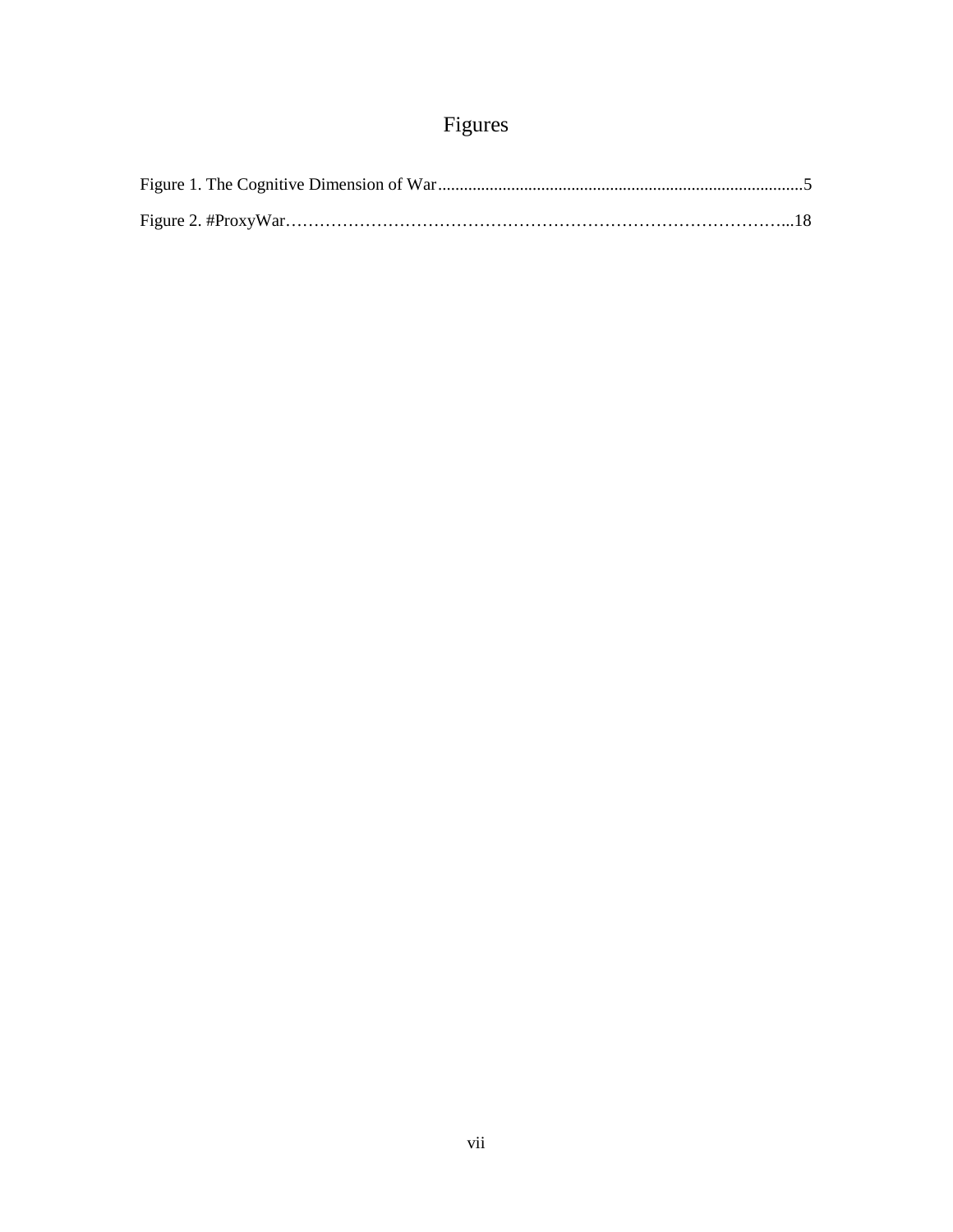### Introduction

<span id="page-8-0"></span>The fact they operate through proxy forces does not lessen the Iranian regime's culpability nor will it lessen their accountability by the international community.

—Secretary James Mattis, *Remarks at the 2018 Manama Dialogue* 

 Secretary Mattis highlighted an enduring truth about proxy warfare that is often overlooked or ignored by the United States. That is that benefactors are responsible for their proxies actions in a conflict. This presents a complicated problem-set for American policymakers can rapidly accumulate into strategic effects. Despite this new reality, the American paradigm for warfare since before the Vietnam War has remained centered on the use of proxy and partner when progress towards accomplishing national strategic objectives is measured in discrete increments, not total victories. Woven into this security environment are the consequences of an information revolution which propels news of disparate events travels at the speed of thought across the globe. Twitter, Instagram, Facebook, Wikileaks, and other media sites have democratized the broadcast of information and created a world in which small military actions forces to address regional security issues while minimizing the risk to American lives.

 The use of proxy and partner forces has long been viewed as a viable means to limit proxies must be properly nested in the broader context of the political aim that the American defense enterprise is seeking to achieve. Proxy warfare is not a broadly applicable strategy, as demonstrated by the US use of proxy forces to destroy the Islamic State. Although operationally threat by Turkey, Saudi Arabia, and Iran, and led to the ill-fated Iraqi Kurdish independence American military involvement while still achieving a military objective. However, the use of successful, this support fomented omnipresent Kurdish national sentiments, was perceived as a referendum in 2017. None of these were intended consequences. As highlighted by Secretary Mattis, the benefactor does not absolve themselves of blame for undesirable consequences because their proxies were the ones who acted.

1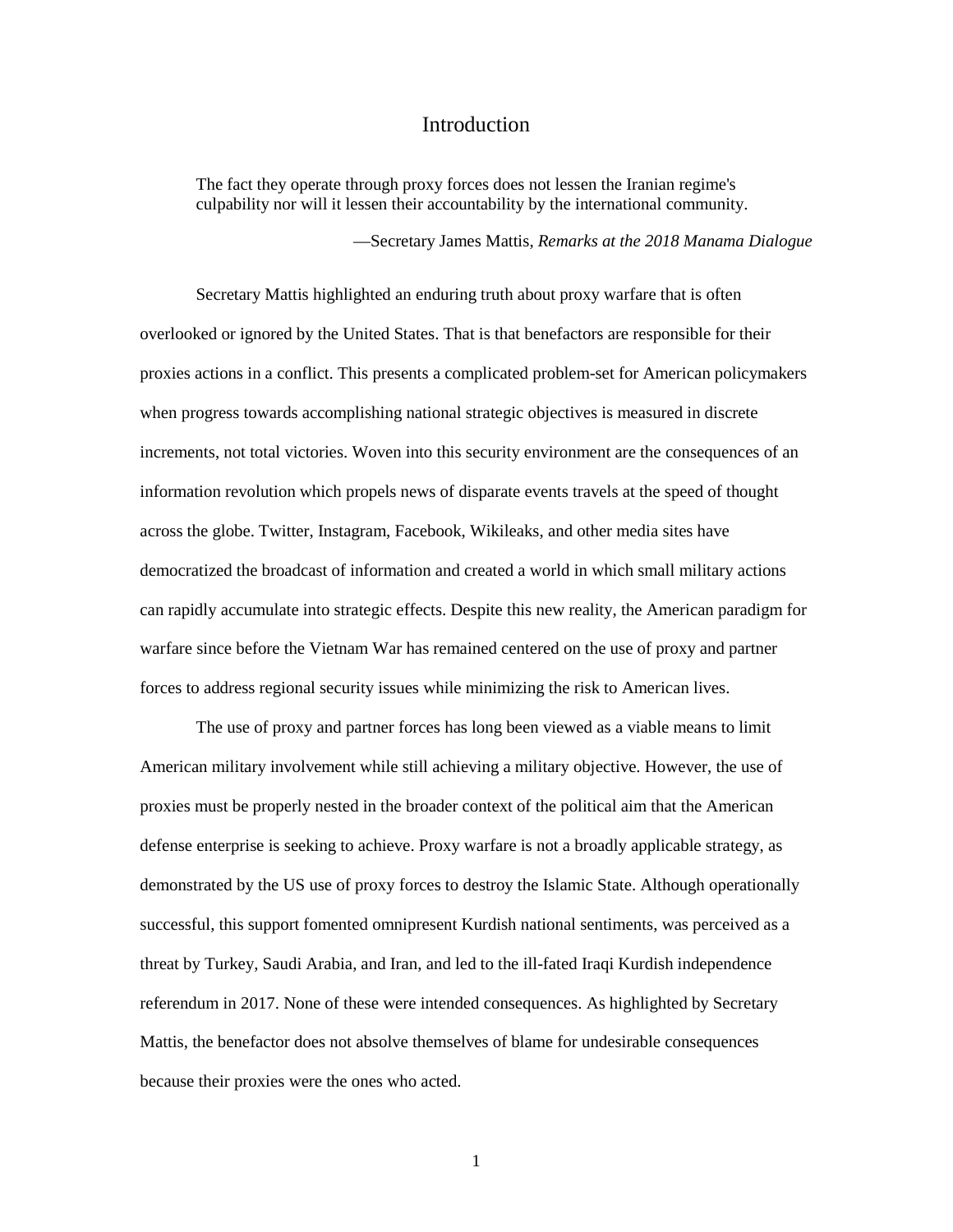operational expedience or by virtue of tactical capabilities they may bring to the fight – exclusive the local level do not limit the strategic maneuver space of policymakers. Short term gains may The purpose of the following study is twofold. First, it argues that military surrogates in a proxy conflict must be selected through the lens of global national strategic objectives, rather than of their own strategic goals. Second, that operational art provides a framework that allows for military commanders to shape the use of proxy forces in a way that ensures that proxy actions at harm long term regional goals if the tenets of these two arguments are not exercised at the tactical and operational levels.

 Full spectrum great power competition, as outlined in the National Security Strategy, is military actions on a global scale.<sup>1</sup> The proxy-benefactor relationship is an extension of existing military operating concepts and the tenets of operational art still apply. The American proxy war surrounding the Syrian Civil War will be used as a case study to analyze these principles in a 21st such that all efforts must be made towards aggregate gains composed of innumerable small century context. This case study provides a contemporary example of the use of proxy conflict by the United States in a complex environment with multiple overlapping tactical, operational, and strategic interests.

#### <span id="page-9-0"></span>The Political Aim, Always

<u>.</u>

setting and military action.<sup>2</sup> This is because the decision to use military surrogates results from contrary to broader strategic goals or when their actions may jeopardize policy aims. There is Proxy military forces are a manifestation of the relationship between strategic goalstrategic and policy decisions, yet those surrogates themselves conduct military operations within a given theater. Therefore, proxy forces cannot be used when their tactical success runs directly

<sup>&</sup>lt;sup>1</sup> The White House, "The National Security Strategy of the United States of America," December 2017, accessed 23 December 2020[, http://nssarchive.us/wp-content/uploads/2020/04/2017.pdf.](http://nssarchive.us/wp-content/uploads/2020/04/2017.pdf)

<sup>2</sup> Amos Fox, "In Pursuit of a General Theory of Proxy Warfare," Land Warfare Paper 123, 2019, The Institute of Land Warfare, accessed 15 September 2020, [https://www.ausa.org/sites/default](https://www.ausa.org/sites/default%20/files/publications/LWP-123-In-Pursuit-of-a-General-Theory-of-Proxy-Warfare.pdf)  [/files/publications/LWP-123-In-Pursuit-of-a-General-Theory-of-Proxy-Warfare.pdf.](https://www.ausa.org/sites/default%20/files/publications/LWP-123-In-Pursuit-of-a-General-Theory-of-Proxy-Warfare.pdf)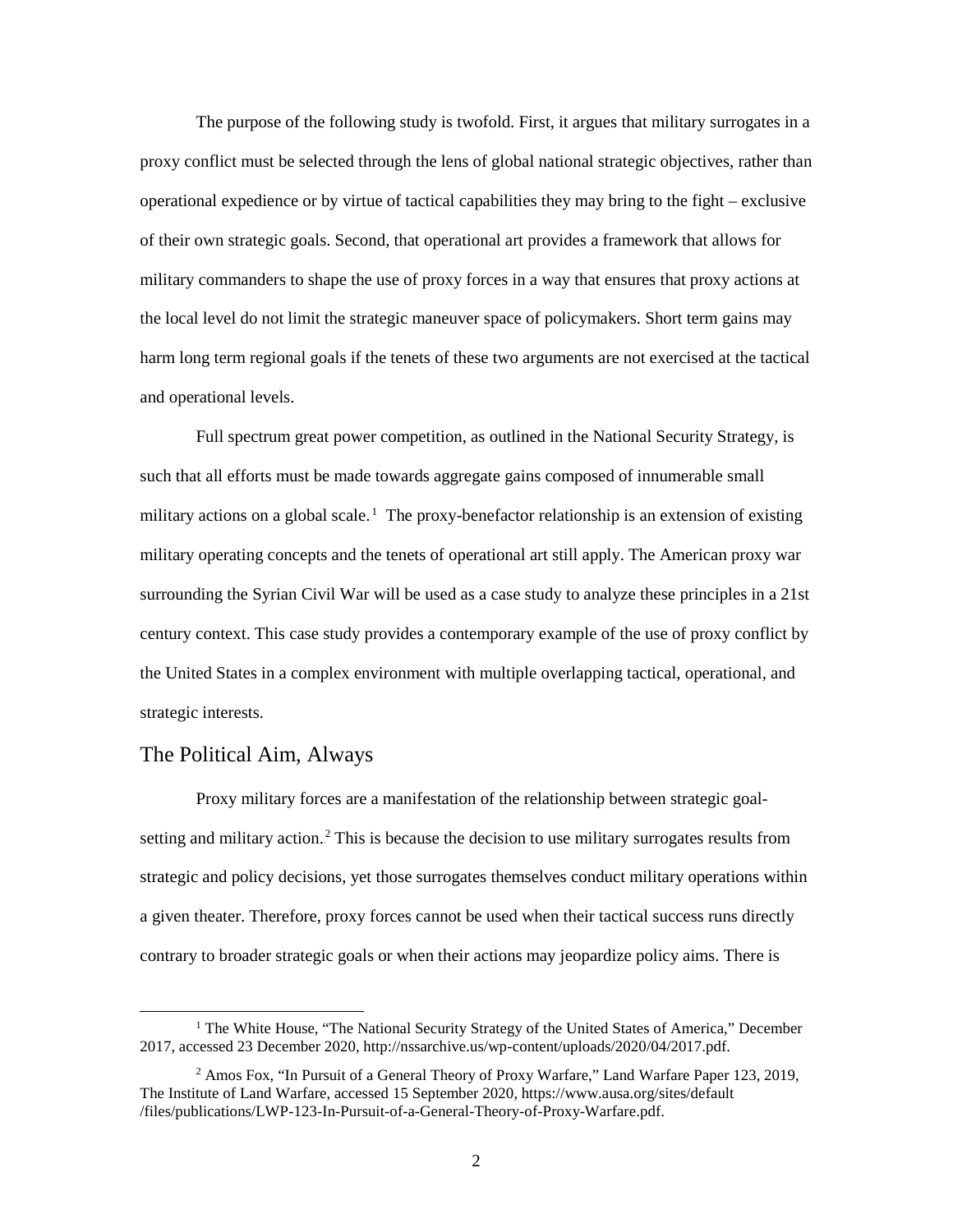rarely a singular policy aim that is at play in a military theater. Instead, a military campaign will likely see the confluence of multiple competing aims and strategic imperatives. For example, the destruction of ISIS's physical caliphate was a primary policy aim in 2014, but so too was the desire to contain the Syrian Civil War, to limit the involvement of American ground forces, to prevent Iranian expansionism, to bolster allies, to limit Russian influence, and many others.<sup>3</sup> To coordinate these efforts, American commanders must still understand and use operational art even though most of the fighting is done by proxy forces.

 A failure to use operational art can cause a schism between competing national strategic the American national security enterprise. This led to a prioritization of operational objectives within politically reasonable timescales became the top priority within the region and led to a significant investment in the only reliable military forces within the conflict area: Peshmerga, goals and military objectives.<sup>4</sup> This is what occurred between 2014 and 2019 in northeastern Syria and Iraq. The threat of ISIS and the unexpected successes of their offensive in 2014 imposed significant time constraints on the decision-making processes of key leaders throughout aimed at countering the ISIS threat regardless of potential strategic impacts. The defeat of ISIS Syrian Democratic Forces (SDF), and the Iraqi military.<sup>5</sup> These decisions were made without proper consideration for how these investments might affect key regional partners and allies. The support of these regional military forces, especially the SDF, weakened relations between the United States and Turkey. Turkey, as a key NATO ally who controls the maritime transits between the Mediterranean and the Black Sea, represented a strategic partnership that was thus jeopardized in pursuit of regional objectives.

 accessed 07 October 2020[, https://www.state.gov/u-s-relations-with-syria/.](https://www.state.gov/u-s-relations-with-syria/)  3 US Department of State. *Relations with Syria: Bilateral Relations Factsheet*, 06 May 2020,

<sup>4</sup> John Andreas Olsen and Martin van Creveld, The Evolution of Operational Art from Napoleon to the Present (Oxford University Press: Oxford, UK, 2011).

<sup>5</sup> Toby Dodge, *Can Iraq be Saved?* Survival: Global Politics and Strategy, Volume 56: Issue 5, 2014, accessed 04 November 2020, Taylor and Francis Online Library.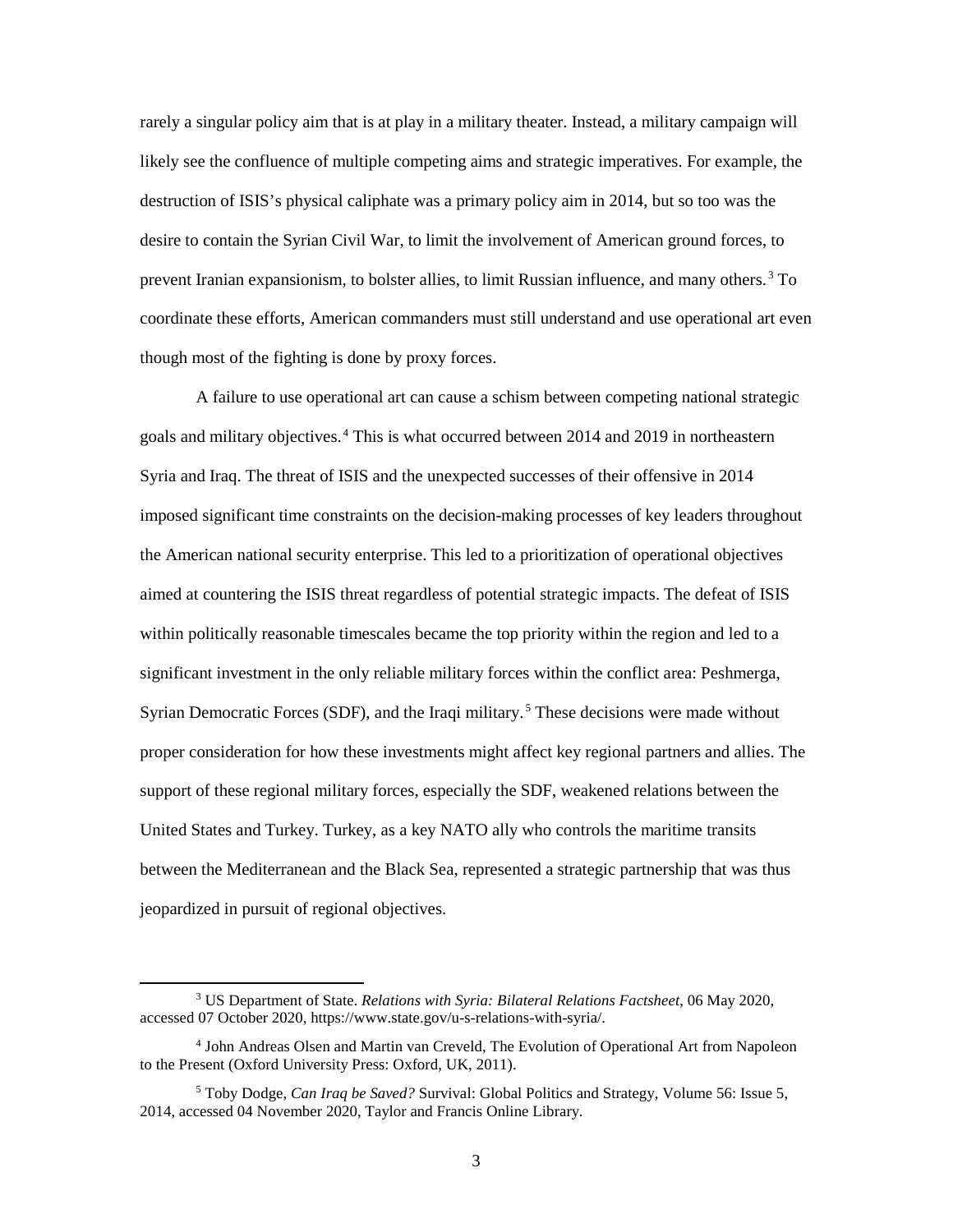strategic decisions drive tactics and operations, not the other way around. The question for the proxy forces represent the most useful means of addressing national strategic priorities in this instance? Military action is never the goal in and of itself. The use of proxies, like all types of warfare, must always be in pursuit of the political aim which necessitates the ranking of political aims by precedence. This will allow for a conscious application of operational art by military leaders and their interagency partners who must coordinate their efforts to win in a world of Future crises must always be viewed through the lens of national strategic goals so that use of proxy forces cannot be can they achieve the military objectives? but rather, does the use of multipolar competition.

#### <span id="page-11-0"></span>The Need to Recognize the Cognitive Dimension of War

 How American military actions are perceived by actors globally is an essential factor domain, all other traditional domains of warfare - air, sea, land, space, cyber - are mediums purpose of military operations are thus to both force a change in how an adversary sees their own defeat and can thus persevere when American military actions focus on physical effects without understanding how those actions will be internalized by other parties. Similarly, focusing victory. The ubiquity of the internet in operational environments allows for more widespread cognitive impacts and has the potential to exacerbate divides between military actions and national strategic goals. when discussing the conduct of the proxy war against ISIS. War is an inherently cognitive through which force can be applied onto the cognition of enemies and adversaries alike. The themselves socio-politically and to rearrange their existing priorities. This must be accomplished by integrating military force as part of a synchronized national strategy. Enemies fail to recognize on military success without considering how that success will be interpreted by other international actors can lead to the jeopardizing of national strategic goals despite military national strategic goals.<br>
4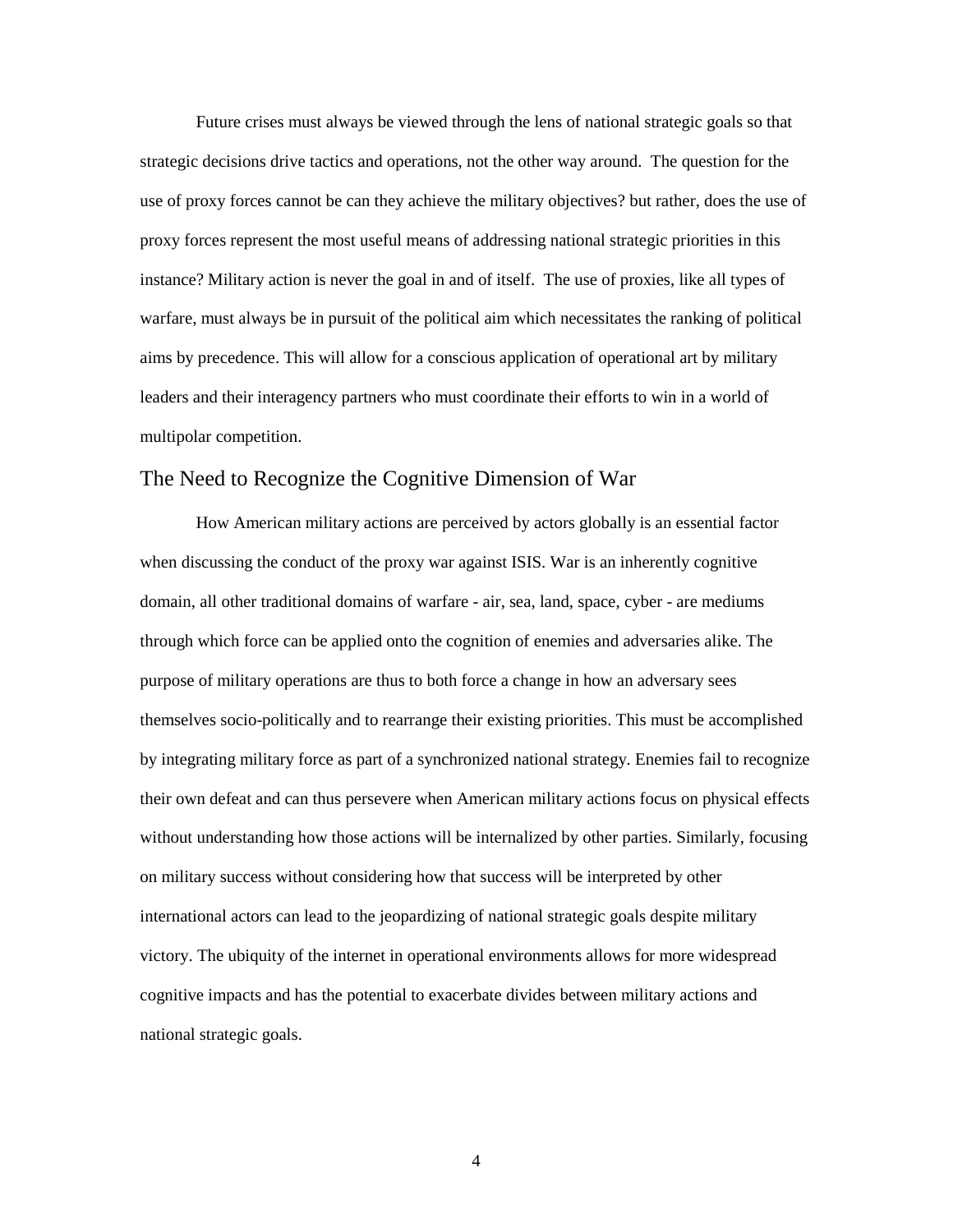<span id="page-12-0"></span> The democratization of information and its speed of travel necessitates the use of a new model to describe how strategy can be translated into a desired end state using operational art. Figure 1 below shows a framework for conceptualizing how military operations manifest in the cognitive domain.



Figure 1. The Cognitive Dimension of Informatized War. Created on Microsoft Power Point by author.

 In this framework the "originator" is the unit or individual that creates a given "message." Message is an intentionally broad term that encompasses any military action that is clearance patrol to a division air assault and more. The dissemination of the message describes how widely information regarding the message is spread. Internalization represents how the designation of tactical, operational, or strategic actions would be determined based on the originator of a given message. A Soldier firing her weapon or a battalion seizing an objective information age has created an environment in which all actions have the potential for global intended to impact an adversary. This can include anything from a press release to a route information about the message is understood by those who interact with it. Traditionally, the would be tactical actions because of the "originator" of those messages. However, the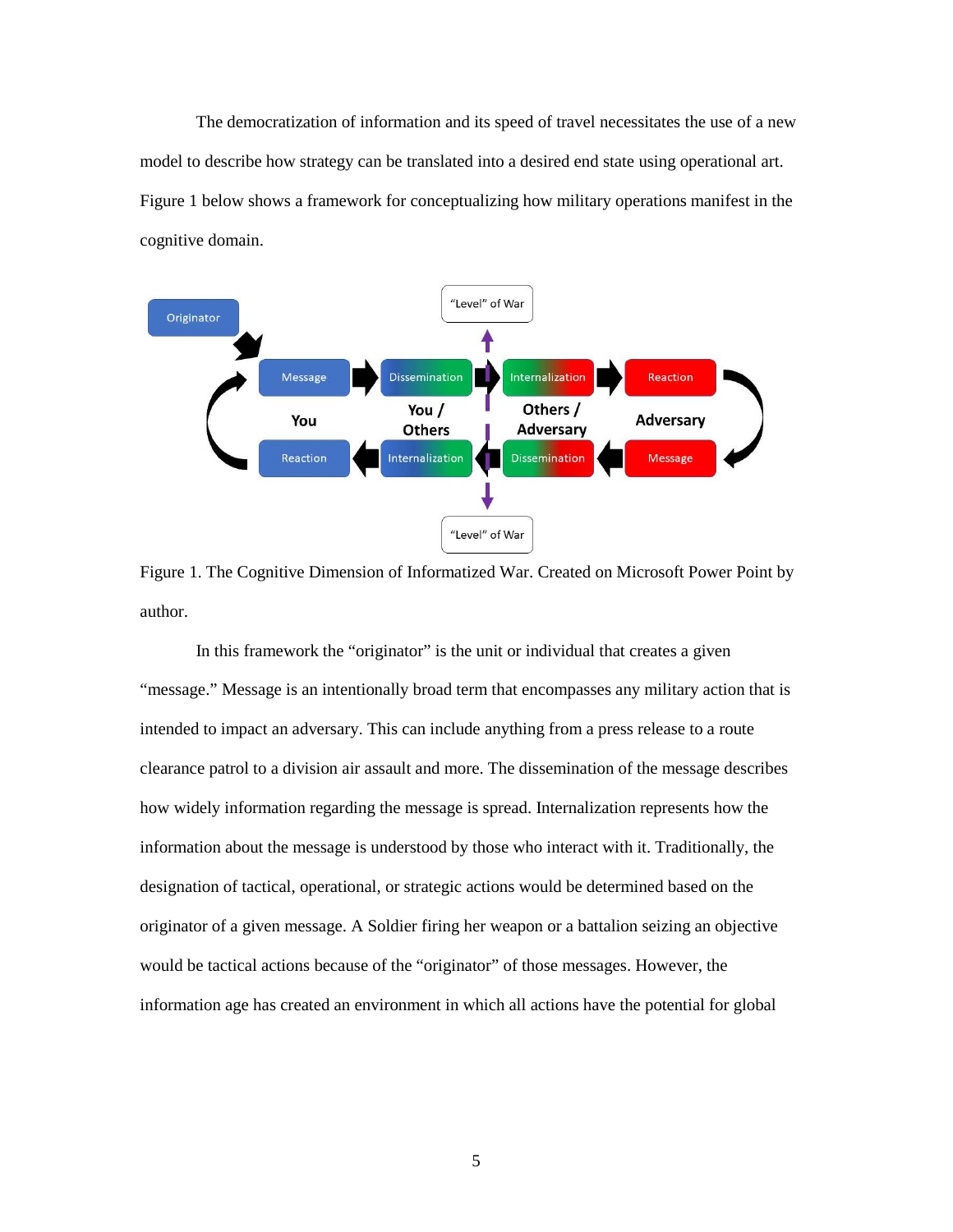impacts. This has created confusion in the military lexicon resulting in paradoxical descriptions of the "strategic corporal" and Divisions as tactical units.<sup>6</sup>

 The confused lexicon is a result of the misconception that actions or units themselves can strategic, operational, or tactical impacts because it is the impacts of military actions that are the true determinator of the level of war that they inhabit. be tactical, operational, or strategic. Although this may have been true throughout most of the  $20<sup>th</sup>$ century, the Information Age has invalidated this understanding of military efforts. Actions and units themselves cannot be tactical, operational, or strategic because how their messages are disseminated and internalized is unpredictable. Tactical, operational, and strategic impacts may result from actions conducted at any number of different organizational levels because the information age allows for global dissemination of messages. Units at every echelon can have

 military message is irrelevant but how that message is disseminated and internalized is of the utmost importance. Therefore, it becomes essential that the means of dissemination and the likely Viewing operations through the lens of potential impacts on the cognition of other actors allows for the proper use of operational art by nesting disparate messages in pursuit of strategic impacts Using this framework allows for a more complete understanding of how small actions in a proxy war can rapidly impact national strategic aims. This occurs because who originates the impacts of internalization by a myriad of actors be considered when planning military campaigns regardless of whether the actual fighting is to be undertaken by predominantly surrogate forces. that remain relevant to both adversaries and others who inhabit a given conflict space.

#### <span id="page-13-0"></span>A Word About Definitions

 $\overline{a}$ 

Further defining the concepts used in this discussion is essential before continuing. The term "proxy warfare" has been used by the American defense enterprise since at least World War II and has been understood differently based upon the era and audience. For this discussion,

Magazine 1999, DTIC Archives.<br>
6 6 GEN Charles C. Kulak, *The Strategic Corporal: Leadership in the Three Block War*, Marines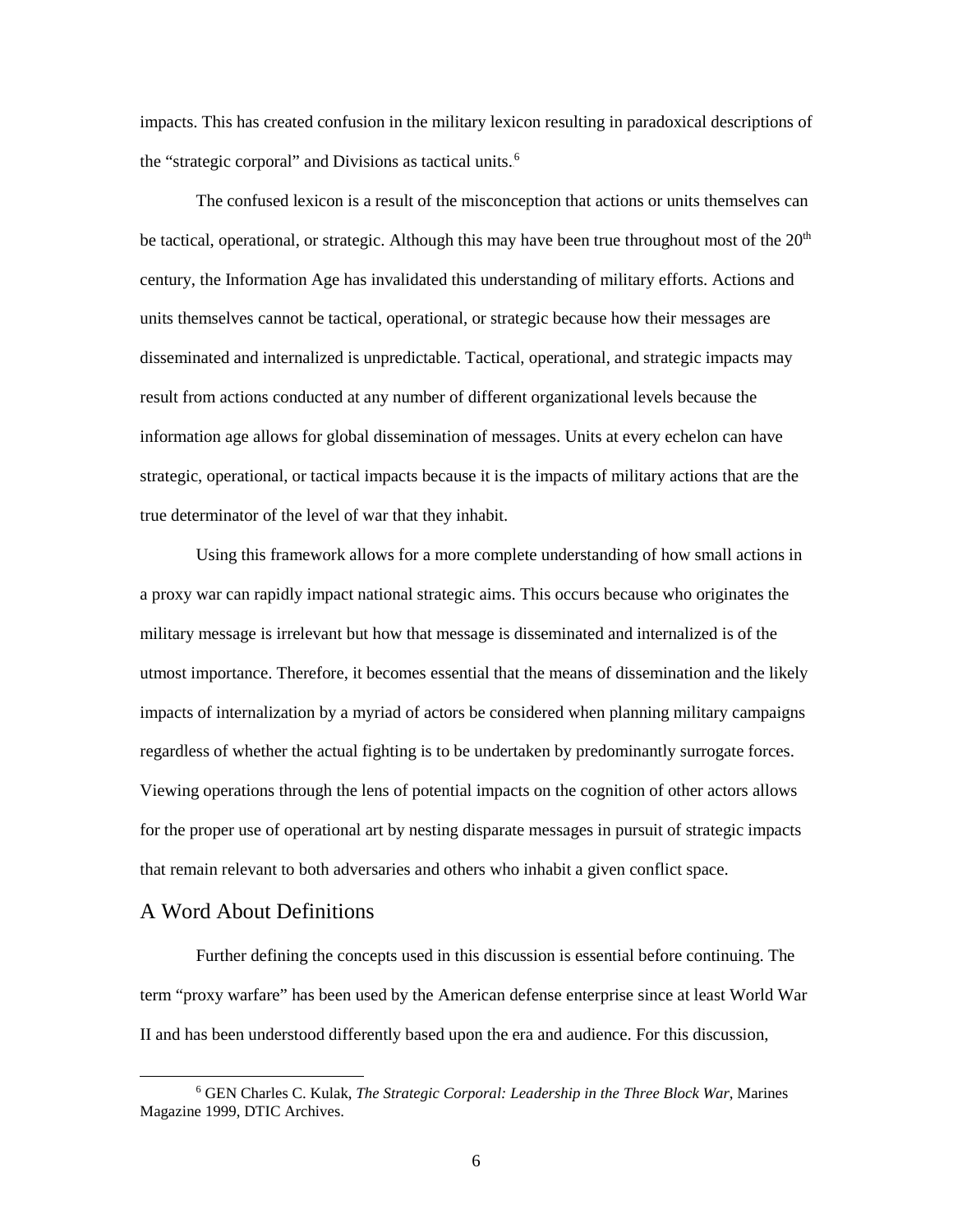third parties in pursuit of their political aims. American support to militias, Rojava, and Iraqi Kurdistan specifically focused on armed military proxy forces but cyber actors, criminal enterprises, or artificial intelligence systems should all be recognized as interrelated proxies in a conflict under this definition.<sup>8</sup> Andrew Mumford's definition of proxy warfare as "conflict in which a third party intervenes indirectly to influence the strategic outcome in favor of its preferred faction."<sup>7</sup> This definition is intentionally broad to encompass the wide variety of potential actors that may be leveraged by

 understands on operational art as the intentional synchronization of planned military actions, operations, and campaigns to accomplish nested objectives in pursuit of a dictated political aim. It leaders throughout the national security enterprise. The military alone cannot achieve the nation's towards a beneficial and holistic end state as defined by the political aim.<sup>9</sup> The second important, and somewhat controversial term is operational art. This study is important to note that the tenets of operational art must be multidisciplinary and applied by policy objectives with regard to other great powers. Instead, operational art must encompass the synchronization of all available resources towards the accomplishment of discrete objectives

 Finally, the term "military strategy" is equally contentious and has been used in a myriad internally logical and relevant to the context. Everett Dolman's focus on conceptualizing strategy of ways since the inception of strategic thought.<sup>10</sup> This discussion will define military strategy as framing and planning for the deliberate use of military forces to manipulate socioeconomic and political systems in pursuit of a dictated political goal. A strategy is accomplished when it is

-

<sup>7</sup> Andrew Mumford. *Proxy Warfare and the Future of Conflict*, The RUSI Journal, Vol. 158:2, 2013, accessed 21 September 2020, Taylor and Francis Online Archive. 40.

<sup>8</sup> Eran Lerman, *The Turks in Syria and the Kurds in Rojava: Prelude to Tragedy or Reasonable Compromise?* Begin-Sadat Center for Strategic Studies, No. 364 12 September 2016, accessed 14 August 2020, JSTOR Online Database.

<sup>9</sup> Nicholas Sinclair, *A Logic All Its Own: Russian Operational Art in Syria*, Military Review: January-February 2020, accessed 24 February 2021, EBSCO Online Database.

<sup>&</sup>lt;sup>10</sup> Lawrence Freedman, Strategy: A History (Oxford University Press: New York City, NY, 2013).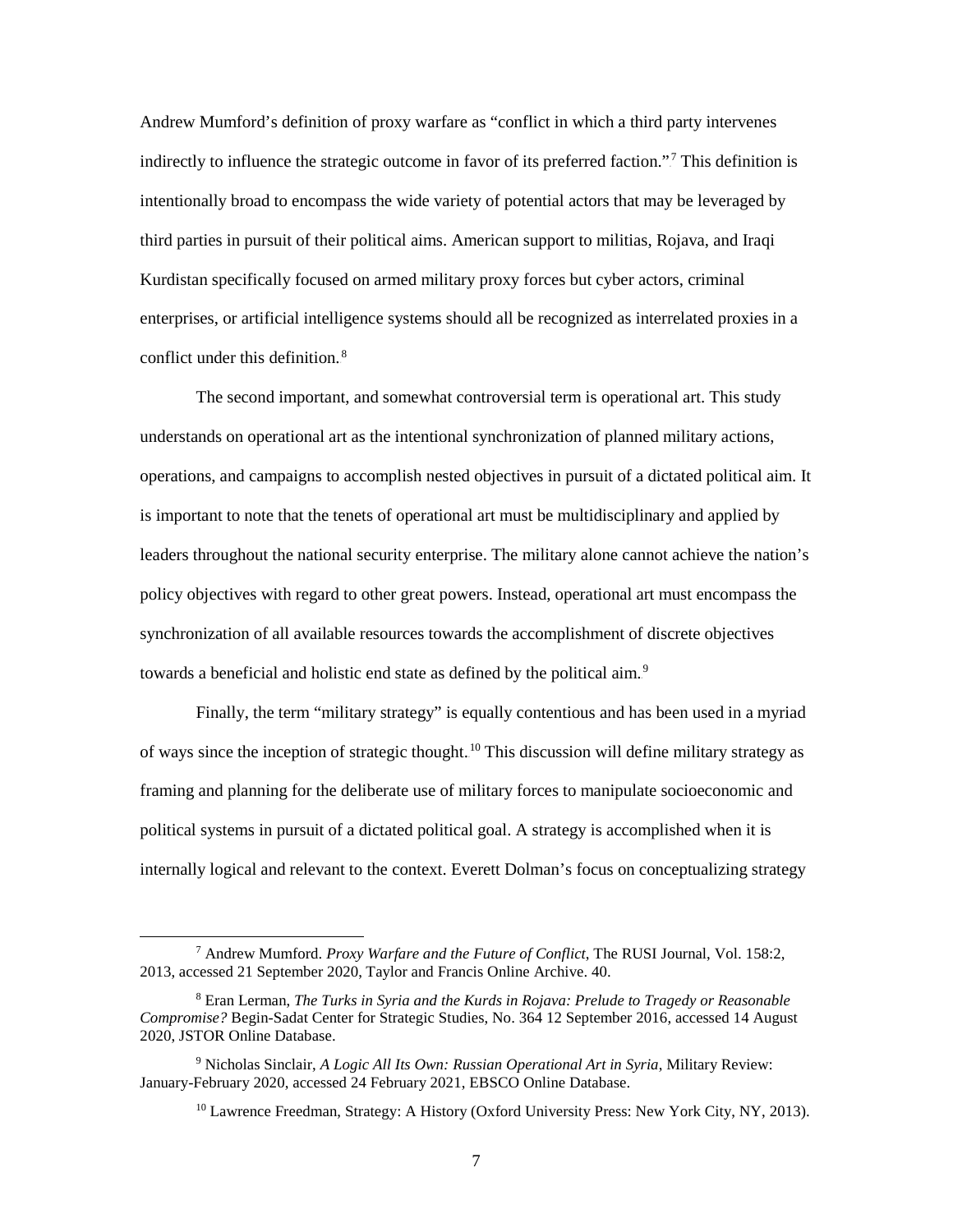important to note that the military forces included in this definition go far beyond those specific medical aid, logistic capabilities, military trainers, infrastructure building, and many others. A the people of a region to bend their perceptions to better align with US interests. However, military strategies cannot and should not stand alone nor should they be created irrespective of economic application of power in the global commons. $^{12}$ as the intentional manipulation of systems is an essential concept in this definition.<sup>11</sup> It is tactical units who apply lethal military violence. The full suite of military capabilities include military strategy must encompass the totality of military capabilities to apply positive pressure on other national priorities around the world. Rather, they need to be synchronized with the other elements of national power and balanced with broader national strategic goals to ensure the

#### <span id="page-15-0"></span>Research Methodology

 $\overline{a}$ 

 Syrian Civil War was the focal point of a broader consideration of the relationship between analysis has been used to explore these relationships. This case study has analyzed how that A qualitative case study of American support to the various proxy forces surrounding the strategy and tactics. Various tribal militias, Syrian rebel forces, the Autonomous Administration of North and East Syria (Rojava), and Iraqi Kurdistan were all considered. Qualitative content support evolved and what effects this evolution had on relations between the United States and Turkey. The perspectives of different affected populations, regional partners, coalition allies, and US decision makers have been considered. Historical Kurdish perspectives have been studied to include archival research into Kurdish relations with previous western powers. Kurdish-Ottoman interactions, Anglo-Kurdish relations, Turkey's efforts to combat Kurdish independence, and modern Kurdish independence sentiments have all been included to provide a holistic analysis.

<sup>&</sup>lt;sup>11</sup> Everett Carl Dolman, Pure Strategy, (Taylor and Francis Group: New York, NY, 2005).

<sup>12</sup> Milan Vego, *Operations Short of War and Operational Art*, Joint Forces Quarterly, 98: 3rd QTR 2020, accessed 24 February 2021, EBSCO Online Database.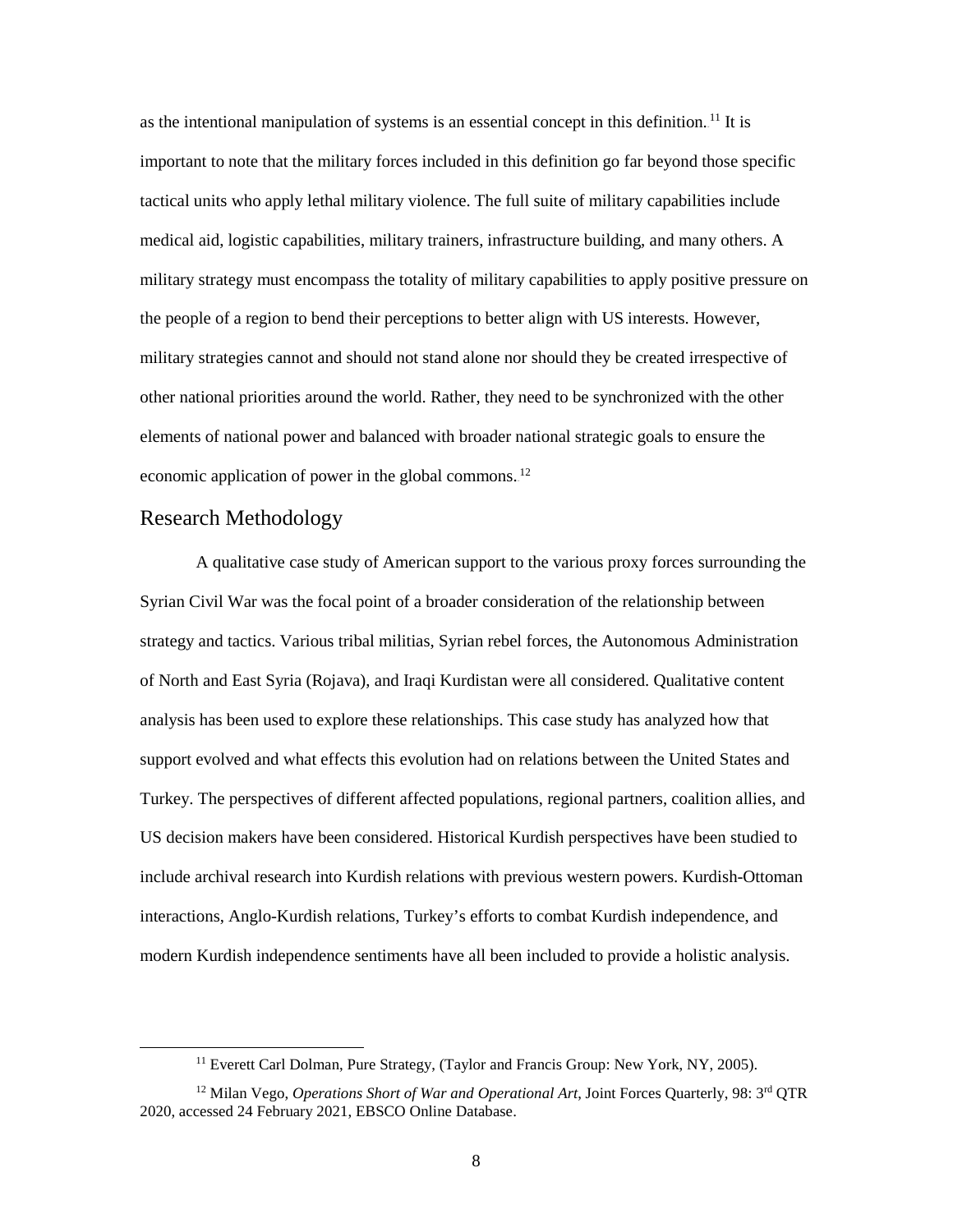The research also considered Turkish perspectives regarding both its identity as a study was to derive broader lessons regarding the interplay of tactical, operational, and strategic regional power, how the Turkish people perceive themselves on the world stage, and how their national strategic goals relate to their involvement in the Syrian Civil War. The purpose of this decision making in the American defense enterprise. The goal was to elucidate how tactical and operational decision making can affect national strategic aims when those decisions are not made with strategic goals in mind.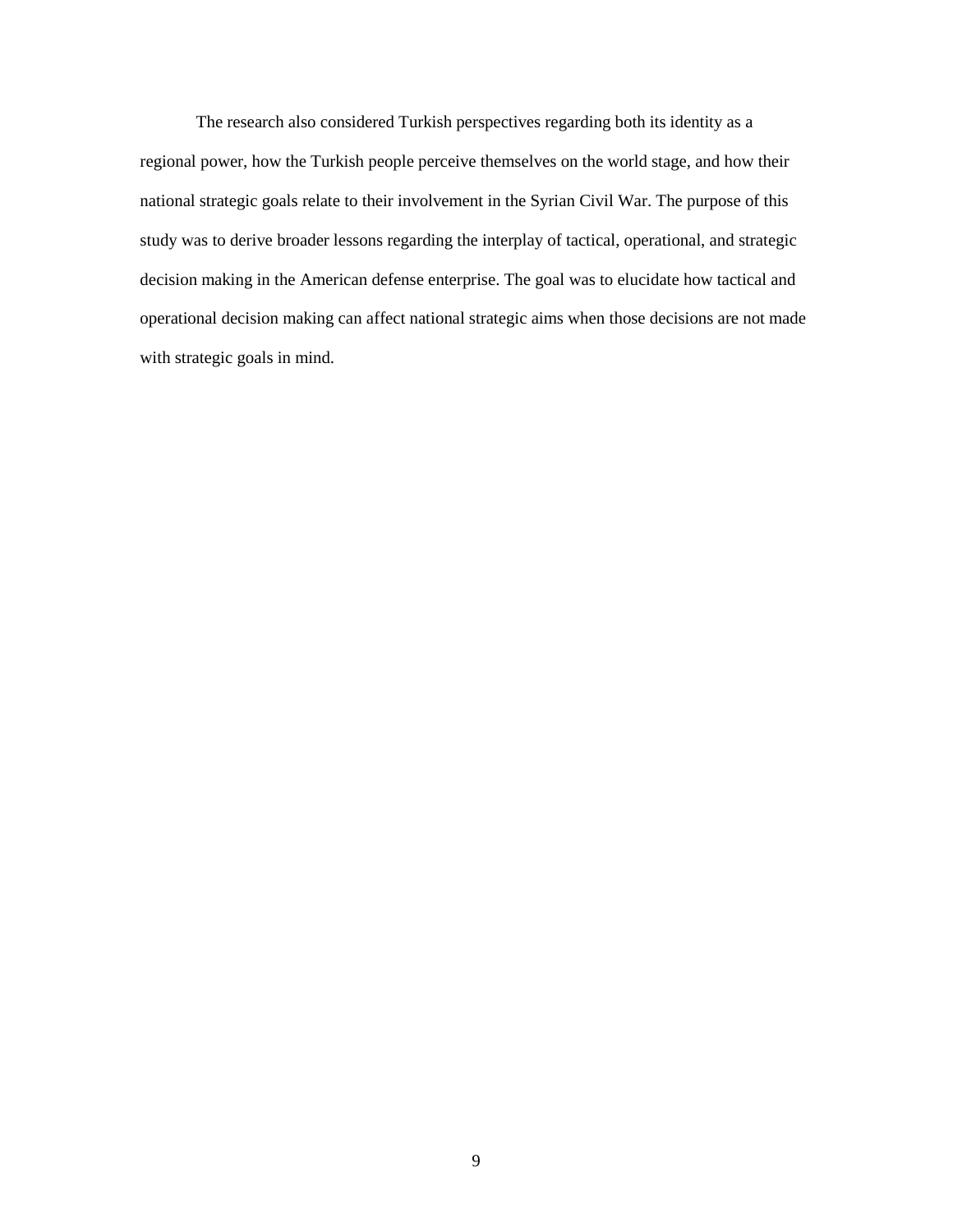#### Literature Review

<span id="page-17-0"></span>Our "by, with, and through" approach and operational-level simultaneity strategy are working, and our partner forces continue to build momentum across the battlespace as we pressure the enemy on multiple fronts and across all domains.

—General Joseph L. Votel, USA

#### Proxy Warfare Theory in American Doctrine

Proxy Warfare Theory in American Doctrine<br>General Joseph Votel recognized the prominence of proxy warfare in the American be objectionable or infeasible."<sup>13</sup> Army Doctrine Publication (ADP) 3-05*: Army Special Operations* stated that "support for an insurgency could be an effective way of putting indirect utilizing proxies in pursuit of military goals. national security enterprise. The use of proxy forces has an established presence in American doctrine and foreign policy engagement. Although the terms *proxy warfare* or *proxy forces* do not appear in the joint doctrine, the Department of Defense's official publications list proxy warfare as a viable tactic. Joint doctrine specifically referenced "friendly surrogates" as a means of accomplishing "mutually agreeable objectives when the direct employment of US forces would pressure on the enemy."<sup>14</sup> This is a clear example of the tenets proxy warfare being incorporated into military doctrine and it establishes the doctrinal framework for practitioners to exercise in

 costs of conducting proxy warfare must be considered against any potential gains prior to The broader issues related to the use of proxy forces are not addressed in any meaningful sense within military doctrine, apart from broadly wording warnings. ADP 3-05 cautions that the committing to its use.<sup>15</sup> This is hardly a comprehensive consideration of the potential pitfalls

<sup>13</sup> US Department of Defense, Joint Staff, Joint Publication (JP) 3-0, *Joint Operations*  (Washington, DC: Government Publishing Office, 2017), Chapter I, 2.e, I-12.

<sup>14</sup> US Department of the Army, Army Doctrine Publication (ADP) 3-05: *Army Special Operations*  (Washington, DC: Government Publishing Office, 2019), Chapter 2, 2-47, 2-11.

<sup>15</sup> US Army, ADP 3-05.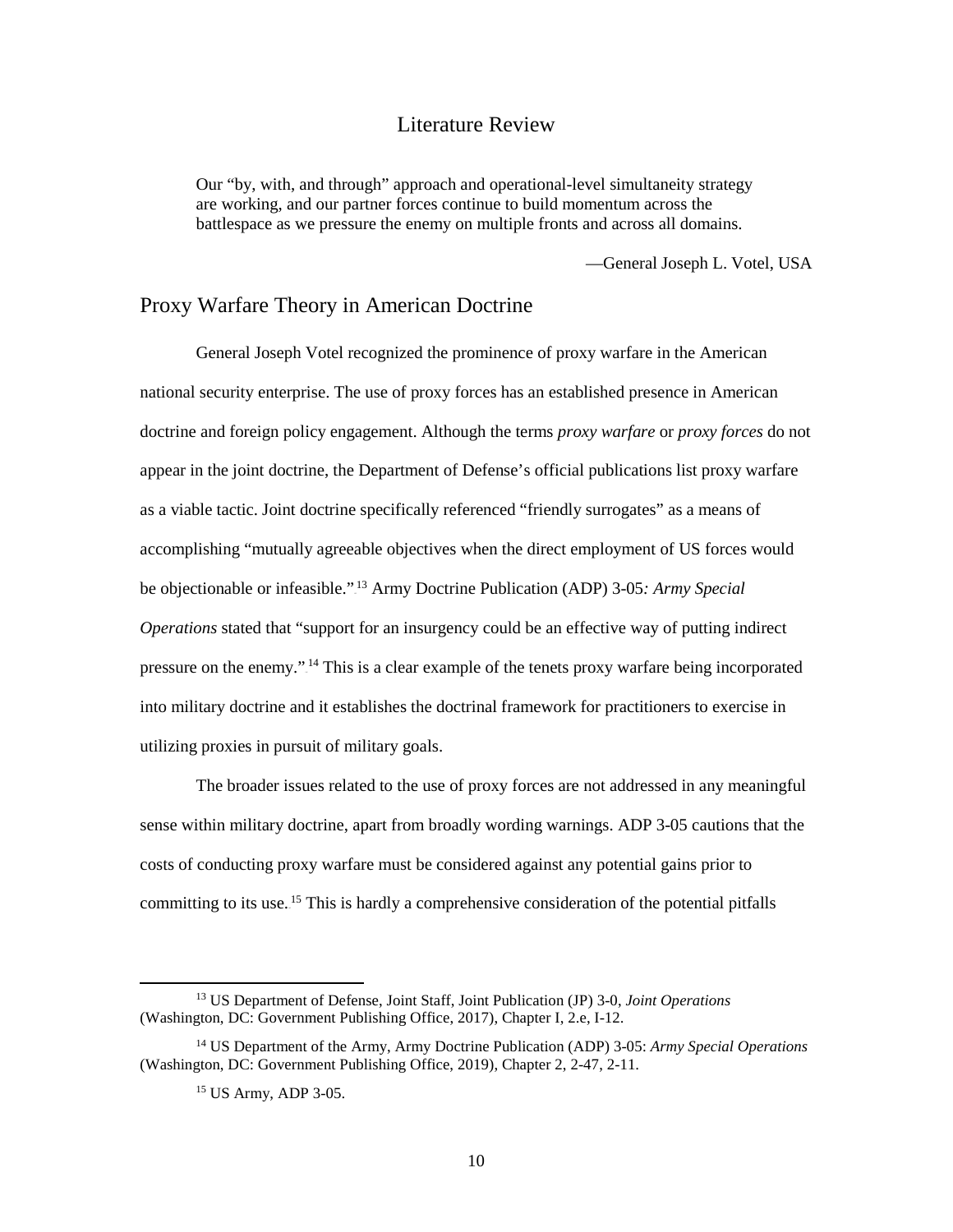related to the delegation of American national security priorities to a third party. Additionally, ADP 3-05 paradoxically referenced the American support to the mujahedeen's conflict with Russia in the 1980s as a positive example of the utility of proxy warfare. <sup>16</sup> This support likely facilitated the collapse of Afghanistan in the 1990s.<sup>17</sup> This example better illustrated the reasons to avoid a proxy conflict, rather than its benefits. The treatment of proxy warfare in American doctrine fell short because it is wholly focused on tactical and operational successes rather than the logic of exercising these types of benefactor/proxy relationships. This represents a fundamental disconnect between national strategic priorities and tactical goals. Regardless, these tenets were recently used in a CENTCOM campaign. $^{18}$ 

 In 2018, CENTCOM specifically advocated for the use of military proxies and surrogates through their "by-with-through" (BWT) initiative.<sup>19</sup> General Garrett et al. defined "by-withthrough" as "employing partner maneuver forces" with support from American advisors while operating within established legal frameworks.<sup>20</sup> These authors framed BWT as an operational approach that made available additional means outside of organic American military forces in pursuit of the political aim. They argued that this allows for a greater ability to affect practical increases in regional stability by coopting the people who live in specific regions and the organizations who govern them. General Garrett et al. also provided historical examples of these efforts to demonstrate how they are building on both existing concepts and tested methods to codify these efforts into systems that are universally applicable.<sup>21</sup> Further, this BWT approach

 $\overline{a}$ 

 $21$  Ibid, 51.

<sup>16</sup> US Army, ADP 3-05.

 $17$  Mona Alami, "After the Syria withdrawal, it's time the US rethinks the use of proxy forces," The Atlantic Counsel, 18 November 2019, accessed 15 September 2020, [https://www.atlanticcouncil.org/blogs/syriasource/after-the-syria-withdrawal-its-time-the-us-rethinks-the](https://www.atlanticcouncil.org/blogs/syriasource/after-the-syria-withdrawal-its-time-the-us-rethinks-the-use-of-proxy-forces/)[use-of-proxy-forces/.](https://www.atlanticcouncil.org/blogs/syriasource/after-the-syria-withdrawal-its-time-the-us-rethinks-the-use-of-proxy-forces/)

 $18$  Garrett et al., 2018.

<sup>19</sup> Ibid, 49.

 $20$  Ibid,  $49$ .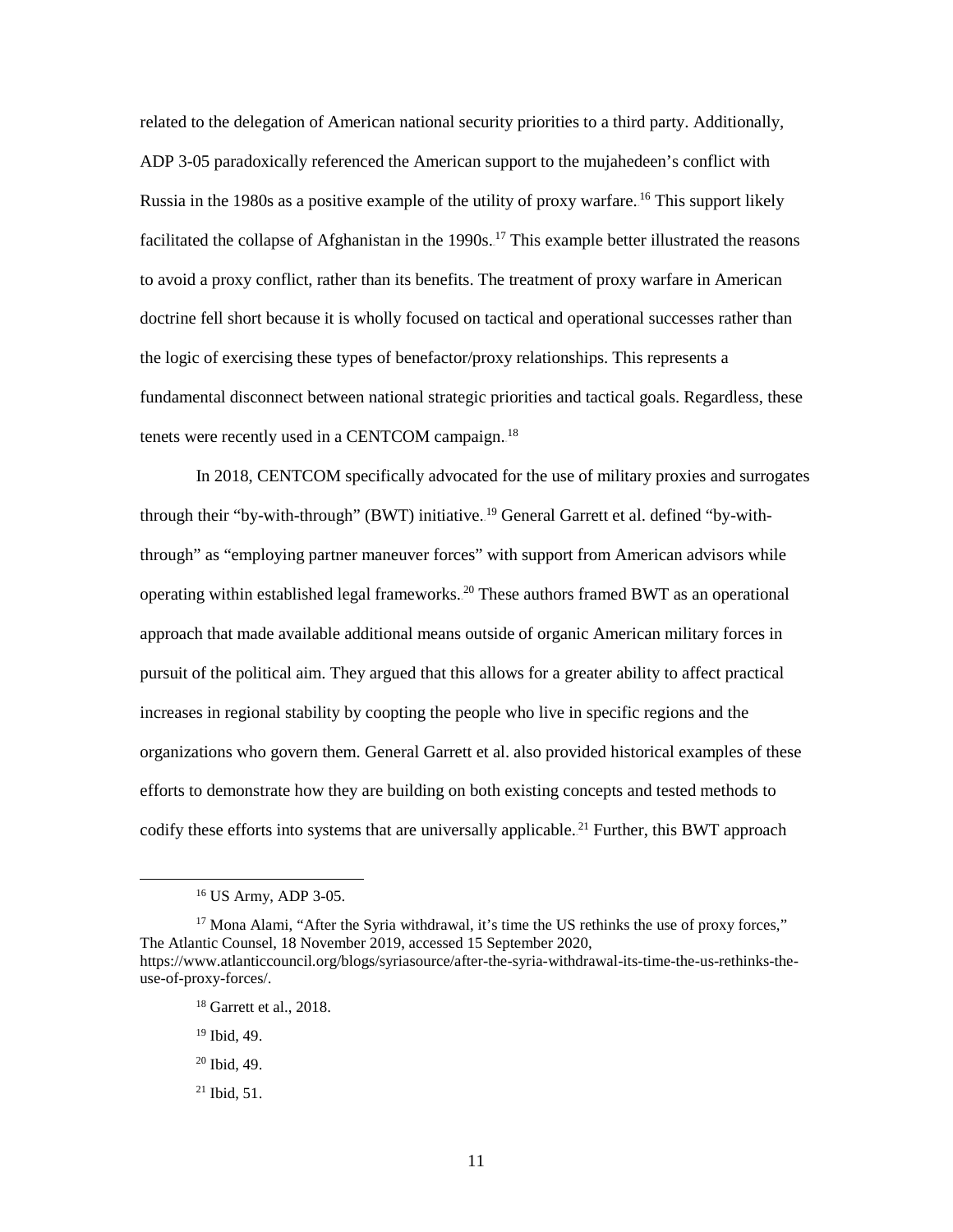was internalized in the campaign design for Operation Inherent Resolve whose primary goal was the destruction of ISIS.<sup>22</sup> This use of BWT in a major operation has led to its further analysis with regards to proxy warfare by authors elsewhere in the academic discussion.

 General John B. Richardson and Major John Bolton argued for the widespread use of the BWT premised on the notion that American forces can never be successful in stabilizing a foreign Richardson and Bolton stated that the BWT method "requires strategic patience" on behalf of approach which is counter to the usual desire for a rapid conclusion to the conflict. Other policy professionals have expanded the analysis of BWT beyond its basic tenets and argued for the long-term benefits of instituting a BWT approach in certain theaters. Brigadier operational approach and its benefits in stabilizing conflict regions.<sup>23</sup> Their argument was nation within politically reasonable costs or timescales. Instead, they advocated for the use of host nation forces facilitated by select American capabilities to achieve regional security. Importantly, policymakers and military leaders.<sup>24</sup> This is because the slow incremental progress of such an

 differentiate between the types of partners that could reasonably be coopted into a proxy, or BWT, conflict. Richardson and Bolton specify host-nation security forces in their argument but identified elsewhere in the academic discussion. This omission is likely owing to the strictly greater issue of grand national security objectives being lost at the operational level and below. The limitations of these arguments and doctrinal descriptions is in their failure to this necessitates the identification of a legitimate government, an act that is simpler in theory than in practice. These arguments also fail to incorporate many of the broader implications that are military lenses of the authors, however the omission of broader political implications points to a

<sup>22</sup> Operation Inherent Resolve, "CJTF Campaign Design," accessed 15 September 2020, [https://www.inherentresolve.mil/ campaign/.](https://www.inherentresolve.mil/%20campaign/) 

<sup>23</sup> John B. Richardson IV and John Q. Bolton, *Sacrifice, Ownership, Legitimacy Winning Wars By, With, and Through Host-Nation Security Forces*, Joint Forces Quarterly, 89:2, 2018.

 $24$  Ibid, 67.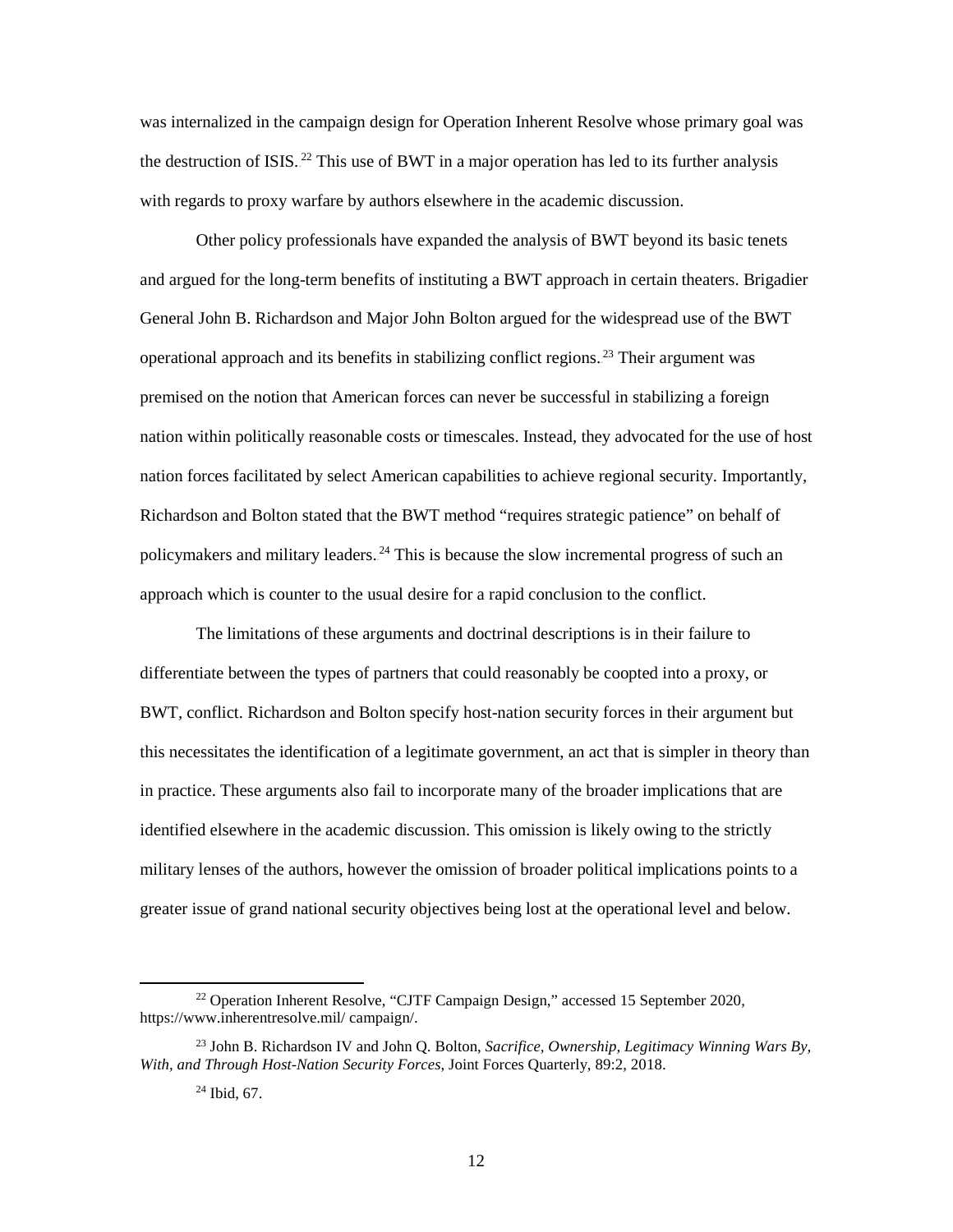These dilemmas and many other related to proxy warfare have been the subject of a variety of academic arguments against the use of proxy warfare as a national tool.

 Many of these issues are addressed by Major Amos Fox in his research into the BWT propose a general theory of proxy war.<sup>25</sup> His argument was premised on the viability of surrogate each is the result of the existing power dynamic and confluence of interests between the "agent", who will do the fighting, and the "principal", who will finance it.<sup>27</sup> Fox presented a strong argument for the creation of a standardized understanding of proxy warfare and the benefits of its operational framework specifically and proxy warfare more generally. Fox applied deductive reasoning to historical examples of proxy warfare, to include CENTCOM's OIR campaign, to warfare and assumes that the benefactor correctly understands the relative interest of the parties involved, the existing tyranny of time, and the nature of the power relationship. Fox proposed that two types of benefactor/proxy relationships exist: exploitative and transactional.<sup>26</sup> He stated that proper use. Others in the academic and policy discussion concurred with his support to properly enacted proxy warfare.

benefits of proxy conflict in the future.<sup>28</sup> Such a strategy allows principals, in the language of inherent in large-scale military operations. Mumford also argued for an increase in the prevalence of proxy conflict due to the continuing rise of China and the interaction of their global aims with A widespread consensus exists in the academic discussion regarding the future prevalence and utility of proxy conflict. Mumford argued that the wars in Afghanistan and Iraq, combined with economic constraints and cyber conflict, have increased the likelihood and state Fox, to pursue their national strategic objectives without risking the political repercussions

-

 $25$  Fox, 2019.

 $^{26}$  Ibid, 5.

 $27$  Ibid, 3.

<sup>28</sup> Mumford, 2013.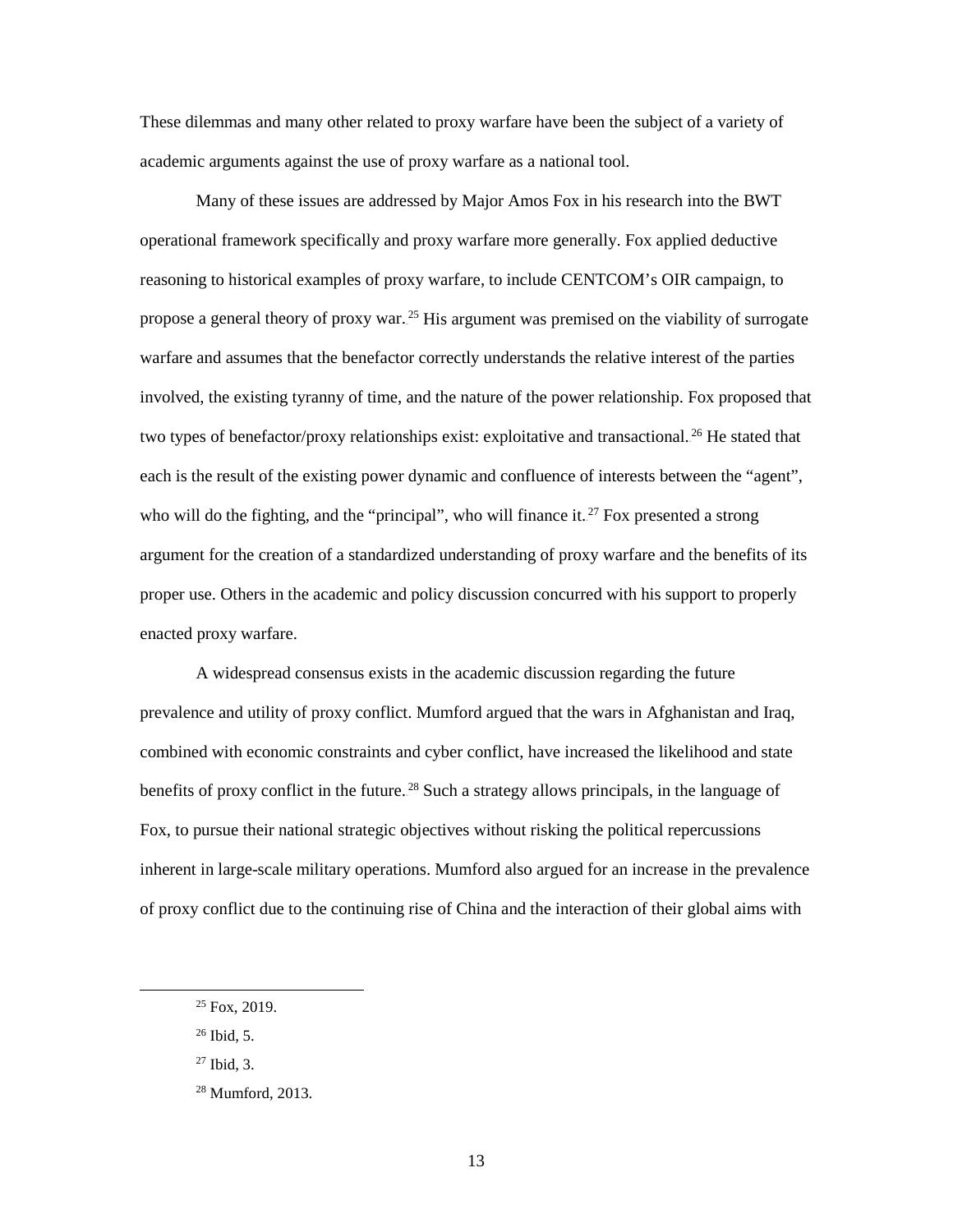disinterest in peer conflict amongst world powers. Mumford provided a persuasive argument the existing system.<sup>29</sup> His analysis included the use of cyber actors and is premised on the which, over the intervening seven years since publication, has largely been proven correct. Mumford's assertion that proxy wars will persist because they do not cost American lives while still allowing for the application of military power was a common theme throughout the broader academic discussion.

and die, so Americans do not have to."<sup>30</sup> He also repeated many of the same themes of the regional security issues. Locals can not only integrate the nuances of culture into the conflict they are fighting, they also have a higher level of legitimacy than an outside force that may be many who advocate for the use of proxies in regional conflicts. The difficulties associated with understanding cultural nuances within a conflict space can also manifest themselves in the Byman stated this directly, arguing that proxy wars will continue because "locals fight, authors listed above, among others, regarding the necessity of using indigenous forces to solve perceived as an occupier.<sup>31</sup> This analysis of the intangible benefits of using proxies is common to relationship between the United States and its designated surrogate force.

 Tribal rivalries, religious sentiments, cultural differences, and other moral effects have the potential to hamper the achievement of third-party military objectives. This serves to lessen dynamics of the region. Nearly every argument that advocates for the use of proxy war or argues the utility of the relationship and allows for the introduction of additional actors into the power for its continued relevance stresses the importance of recognizing the divergent nature of political interests. The actions of other state-actors are also stressed by many authors who argue that the

<sup>29</sup> Mumford, 2013.

<sup>&</sup>lt;sup>30</sup> Daniel L. Byman. "Why Engage in Proxy War? A State's Perspective," The Brookings Institution, accessed 15 September 2020, 2018, [https://www.brookings.edu/blog/order-from](https://www.brookings.edu/blog/order-from-chaos/2018/05/21/why-engage-in-proxy-war-a-states-perspective/)[chaos/2018/05/21/why-engage-in-proxy-war-a-states-perspective/,](https://www.brookings.edu/blog/order-from-chaos/2018/05/21/why-engage-in-proxy-war-a-states-perspective/) 1.

 31 Ibid, 1.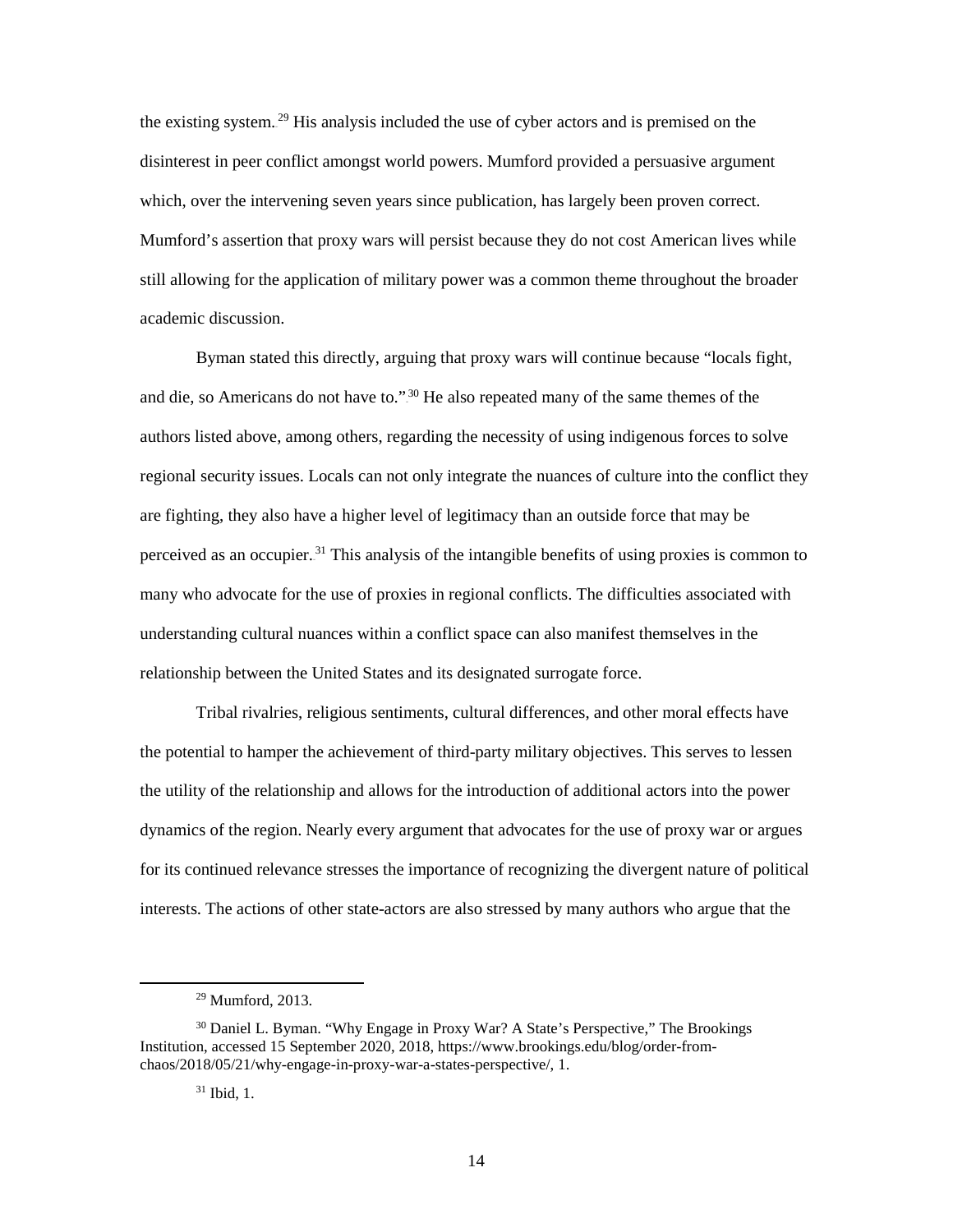competitors.<sup>32</sup> In this line of argument, the use of proxy warfare is not an ideal solution but must be leveraged by the United States simply because it is commonly used by other nations around United States will continue to engage in proxy conflicts because that is the chosen method of its the world.

 warfare as a tool of national power. Their study specifically focuses on the "unavoidable downside risks of proxy warfare" that revolve around the dynamics of national interests, escalation, and power described in other works above.<sup>34</sup> What sets Rosenblatt and Kilcullen's conflict.<sup>35</sup> This failure, although currently limited in scope, is used as a demonstration of the inherent difficulties associated with using military proxies in complex systems of conflict. These The necessity of proxy warfare is at the core of Nate Rosenblatt and David Kilcullen's discussion entitled *The Tweet of Damocles: Lessons for US Proxy Warfare*.<sup>33</sup> This wellresearched argument outlines many of the challenges and limitations related to the use of proxy argument apart is their focus on why it has recently failed in Syria and their assertion that this failure was the result of a confluence of fluid American foreign policy and the nature of proxy same cautions are mirrored elsewhere but some have interpreted these shortfalls to be indicative of the nature of proxy conflict, not a symptom of its misapplication.<sup>36</sup>

 The shortfalls of proxy warfare have led some policy analysts to claim that it is not a viable policy. Many political analysists advocate for the end of proxy conflict as a national security tool because of the inherent complexity of conflict and the limitations of delegating

-

<sup>32</sup> Andrew Mumford. *Proxy Warfare*, (John Wiley & Sons Publishing: 2013).

 Warfare," New America: International Security, 06 April 2020, accessed 15 September 2020, <sup>33</sup> Nate Rosenblatt and David Kilcullen. "The Tweet of Damocles: Lessons for US Proxy [https://www.newamerica.org/international-security/reports/tweet-damocles/.](https://www.newamerica.org/international-security/reports/tweet-damocles/)

<sup>34</sup> Ibid, 1.

<sup>35</sup> Ibid, 1.

<sup>36</sup> C. Anthony Pfaff and Patrick Gansfield. "How (Not) to Fight Proxy War," The National Interest, 2018, accessed 16 September 2020, [https://nationalinterest.org/feature/how-not-fight-proxy-wars-](https://nationalinterest.org/feature/how-not-fight-proxy-wars-25102)[25102.](https://nationalinterest.org/feature/how-not-fight-proxy-wars-25102)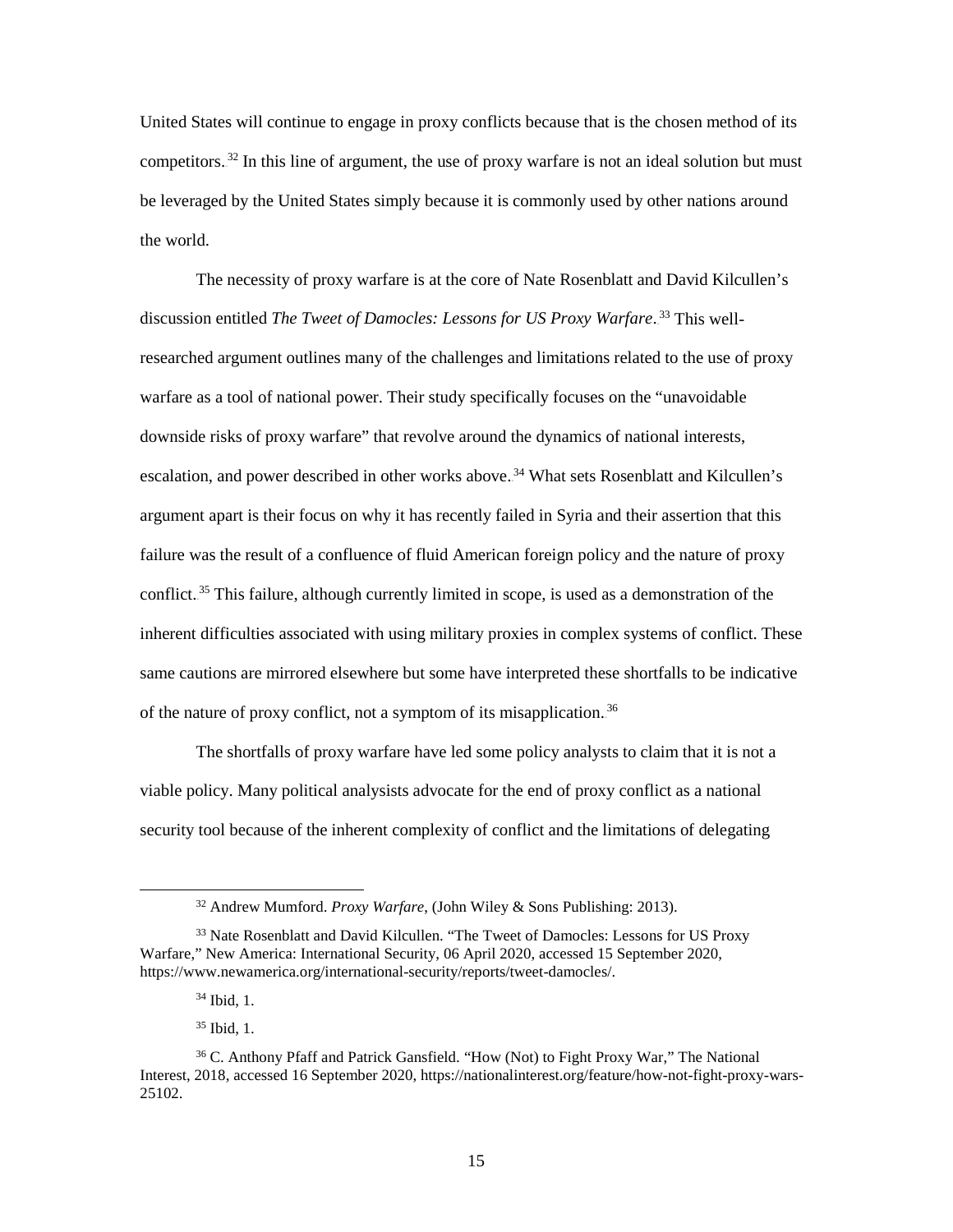instead only seeks to address the symptoms. This strategy then disrupts the existing sociomilitary force to foreign entities. Stark uses the same contemporary examples as Rosenblatt and Kilcullen but concluded that the shortfalls are representative of a failed approach.<sup>37</sup> She argued that proxy warfare fails to address the root causes of American national security concerns and political systems and creates opportunities for greater instability or expansion of powers contrary to American goals. This expansion of foreign domestic conflict is another subject which has been used to demonstrate the inadequacy of proxy warfare.

 Many policy analysts have argued that outside intervention into a conflict only exacerbates the violence and extends the duration of the fighting.<sup>38</sup> This extension of the conflict is rarely beneficial to the supporting power and leads to increased civilian casualties within the the best policy position for the United States and its allies is to abandon proxy wars that may exacerbate regional security issues.<sup>40</sup> Instead, she argued that long-term diplomatic and economic intervention serve to provide bastions of stability in conflict regions that may then address the conflict zone. These proxy interventions therefore have secondary and tertiary effects across both the region and the globe to include refugee crises, outbreaks of communicable disease, the fragmentation of societies, and the exacerbation of domestic strife.<sup>39</sup> Alexandra Stark argued that underlying issues that entice third parties into proxy conflicts.

 The arguments against the use of proxy conflict as a tool of national power largely fail to provide a viable alternative. These arguments also tend to ignore the use of proxy conflicts by

<sup>37</sup> Alexandra Stark. "Give Up on Proxy Wars in the Middle East," Foreign Policy, 07 August 2020, accessed 16 September 2020, [https://foreignpolicy.com/2020/08/07/united-states-give-up-on-proxy](https://foreignpolicy.com/2020/08/07/united-states-give-up-on-proxy-wars-middle-east/)[wars-middle-east/.](https://foreignpolicy.com/2020/08/07/united-states-give-up-on-proxy-wars-middle-east/) 

<sup>38</sup> Patrick Regan. *Third Party Interventions and the Duration of Intrastate Conflicts*, The Journal of Conflict Resolution, 46:1, 2002.

<sup>39</sup> Alexandra Stark. "The Monarch's Pawns? Gulf State Proxy Warfare 2011-Today," New America: International Security, 15 June 2020, accessed 16 September 2020, [https://www.newamerica.org/](https://www.newamerica.org/%20international-security/reports/the-monarchs-pawns/)  [international-security/reports/the-monarchs-pawns/.](https://www.newamerica.org/%20international-security/reports/the-monarchs-pawns/)

 40 Ibid, 1.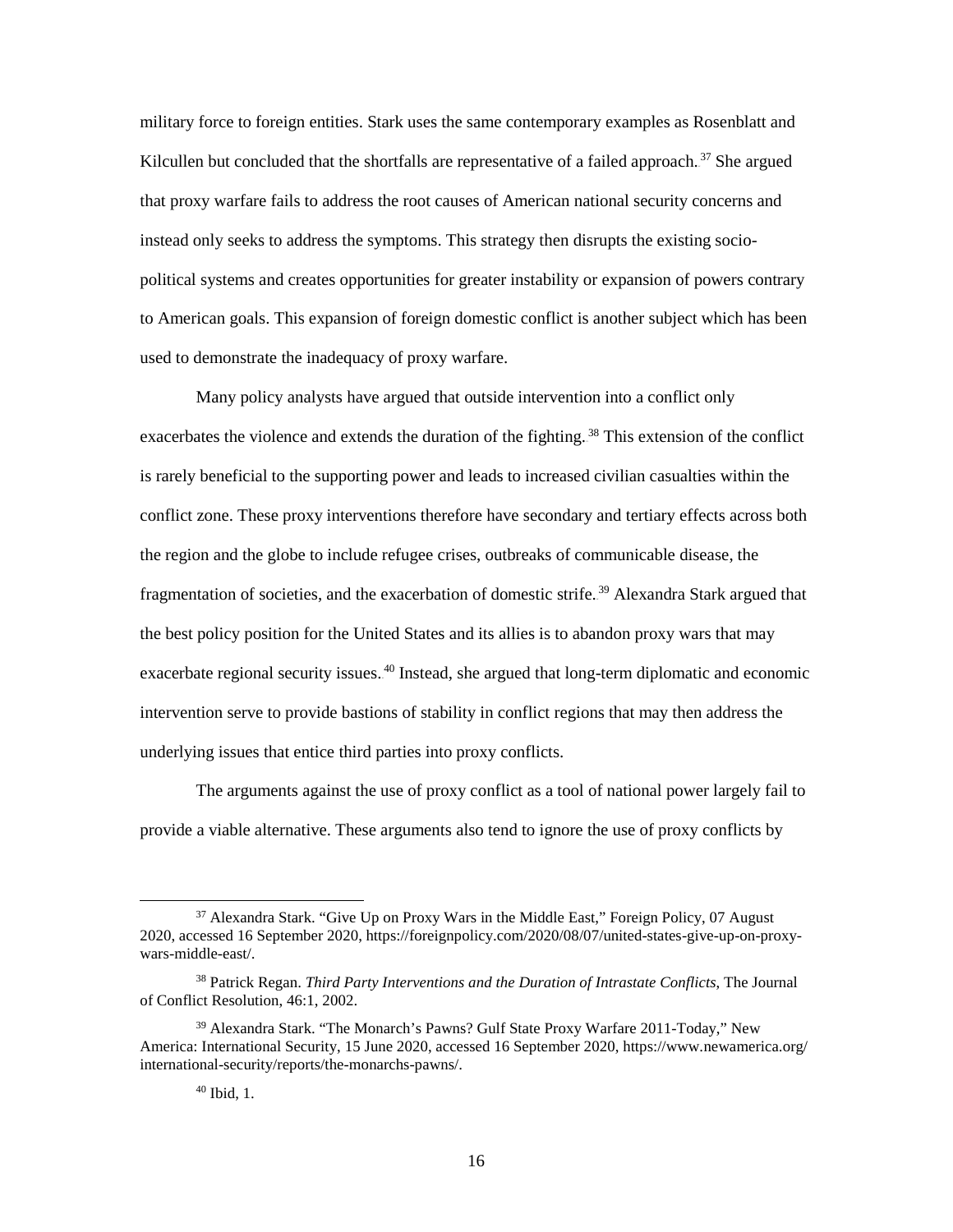reduce the prevalence of proxy conflict by abandoning it in their own national security arsenals is United States see proxy warfare as a useful tool for the expansion of their influence. The other nations who are seeking to expand their influence in a region and who may have less scruples regarding civilian suffering. Assuming that the United States or its western allies can not a viable policy position. Instead, many would argue that the United States should bolster its understanding of proxy warfare because not doing so cedes the conflict space to adversaries and competitors.<sup>41</sup> It is clear from the conflicts in Ukraine and Yemen that nations other than the arguments against the United States using proxies to address regional security issues do not provide a compelling alternative given the realities of modern global conflicts.

#### The Space for new Research

 $\overline{a}$ 

 Proxy warfare is not simply a matter of policy goals or military actions. It is both tactical and strategic. New research is needed to tie these two military perspectives and functions together through the lens of operational art. This is an essential step towards determining how the United clearly a space and utility for the use of proxies and surrogates to address regional security issues The academic and policy discussions regarding proxy or surrogate warfare largely focus on its applications or implications from either a policy or military perspective. However, this fails to consider how these two realms are inextricably interrelated and how the national security enterprise represents a discrete system of systems with multiple interactions across the globe. States military can conduct foreign internal defense missions, bolster allied security forces, and assist in foreign counter insurgency or counter terrorism campaigns. The modern politicaleconomic environment is such that a major military campaign is not a viable response to every conflict contingency. Nor are economic and diplomatic initiatives the sole answer either. There is

<sup>41</sup> Andreas Krieg and Jean-Marc Rickli. *Surrogate Warfare: the Art of War in the 21st Century?*  Defense Studies, No 18:2, 2018, accessed 16 September 2020, Taylor and Francis Online Library.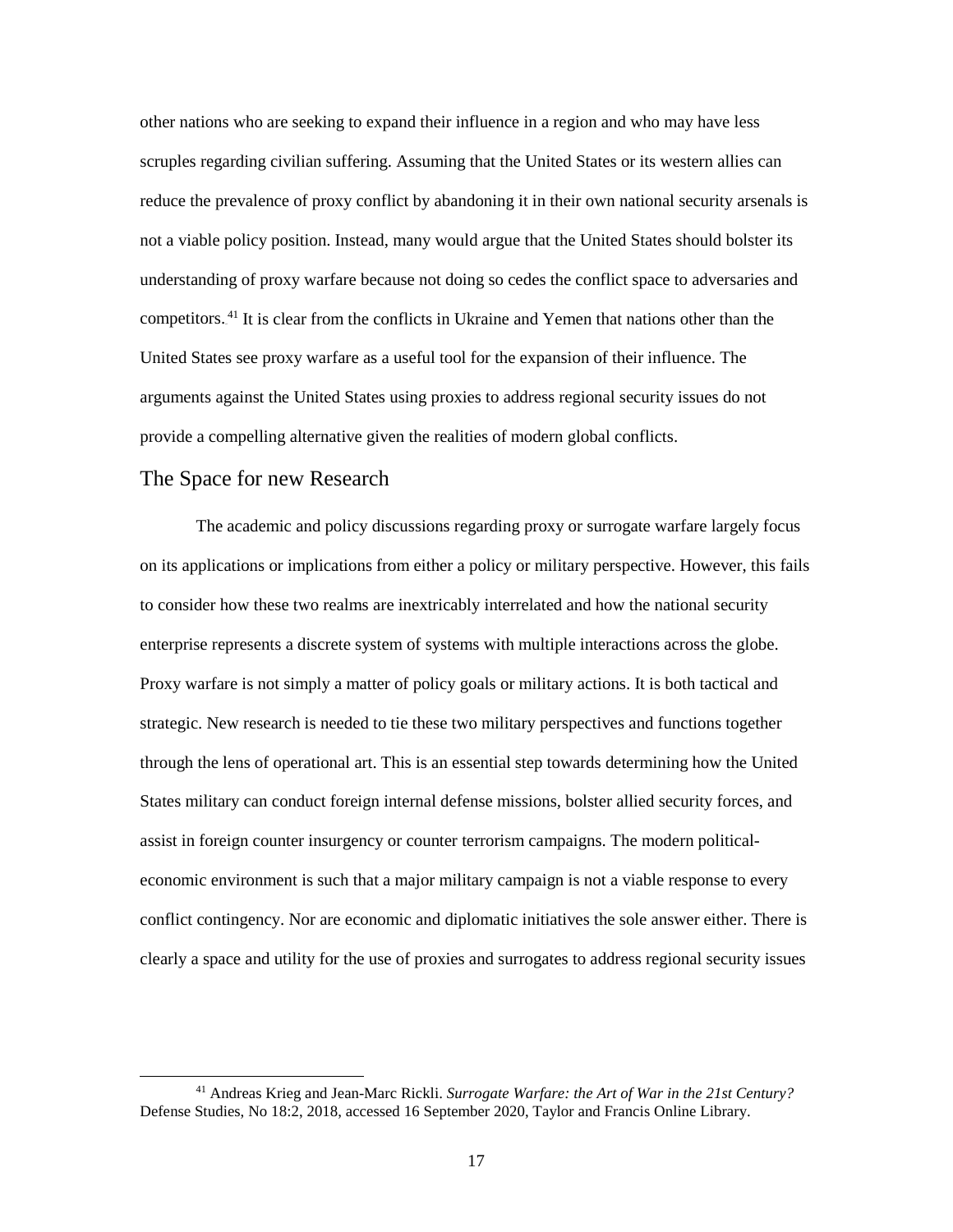<span id="page-25-0"></span>with American support. The Proxy War against ISIS provides a useful case study to analyze these issues.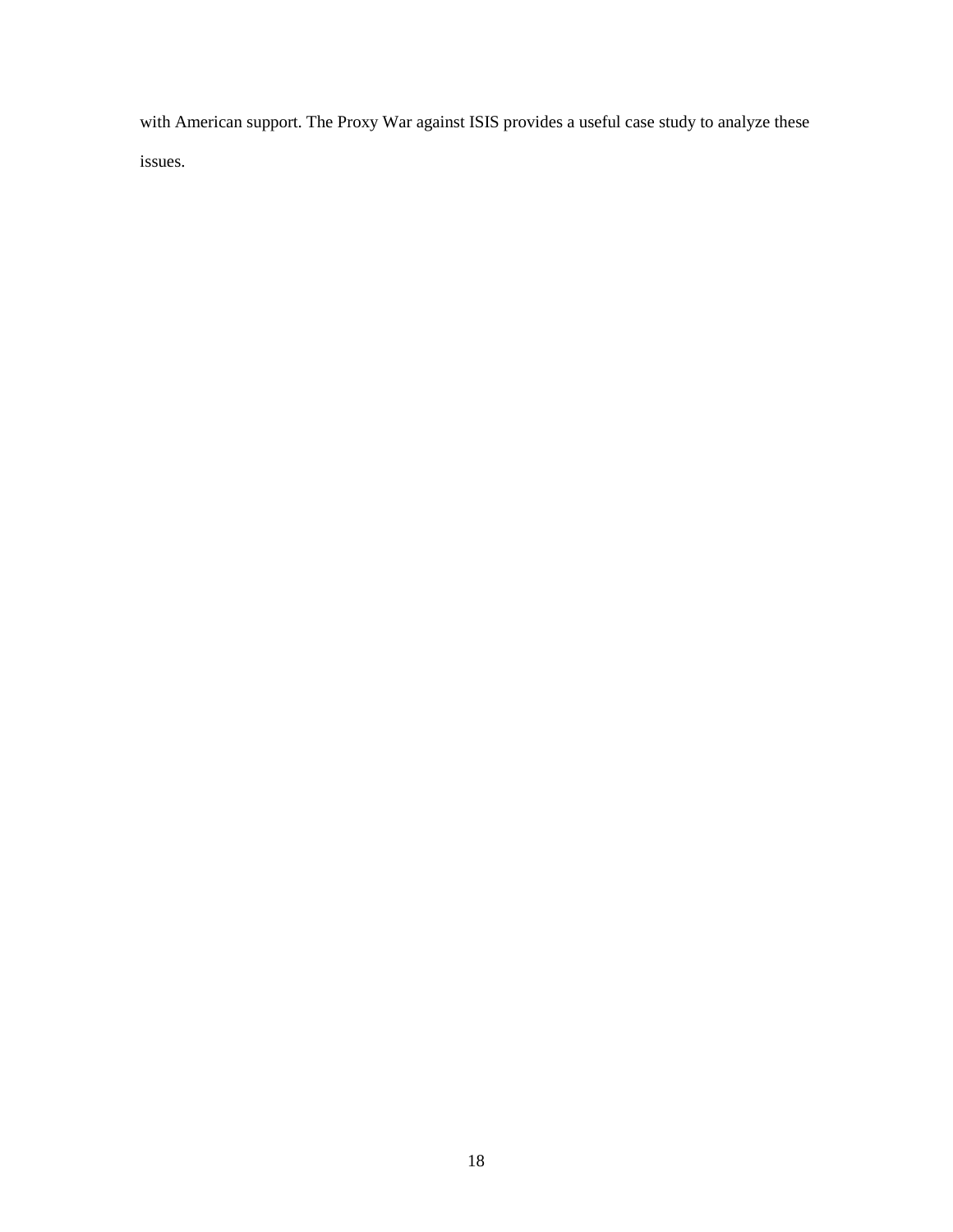#### <span id="page-26-0"></span>Tactical Goals at odds with Strategic Aims in the Syrian Proxy War

 In late 2015, a soldier was recorded firing an antitank missile at an armored vehicle in combat. The vehicle was destroyed and at least one person was killed. This footage was quickly uploaded to several internet sites, to include YouTube, and has likely been seen by millions of militia group fighting in the ongoing Syrian Civil War firing an American-made Tube-launched, Multipurpose Wheeled Vehicle (Humvee) driven by fighters from the Islamic State.<sup>42</sup> people across all platforms since its upload. Although the nature of this action is relatively commonplace in a modern conflict, the means by which it was conducted elucidated a persistent American strategic paradigm: the use of proxy warfare. Critically, the soldier was a member of a Optically-tracked, Wire-guided (TOW) missile. His target was an American-made High Mobility

 This single action, and its prevalence across internet platforms, is demonstrative of the be. A detailed case analysis of the American involvement in the Syrian Civil War is essential to by millions across the globe. complexities of proxy conflict. The following discussion will analyze the broader and deeper context of that engagement to understand how that incident, and numerous others like it, came to understand how two Syrian fighters, neither of whom are aligned with American strategic interests, came to both use American equipment against each other and have their combat viewed by millions across the globe.<br>
<sup>42</sup> Thomas Gibbons-Neff. "This Video Shows the Absurdity of the War in Syria with One Blown

 $\ddot{\phantom{a}}$ 

Up Humvee," Washington Post: 17 November 2015, accessed 07 October 2020,<https://www.washington> [post.com/news/checkpoint](https://post.com/news/checkpoint) /wp/2015/11/17/this-video-shows-the-absurdity-of-the-war-in-syria-in-onesingle-blown-up-humvee/.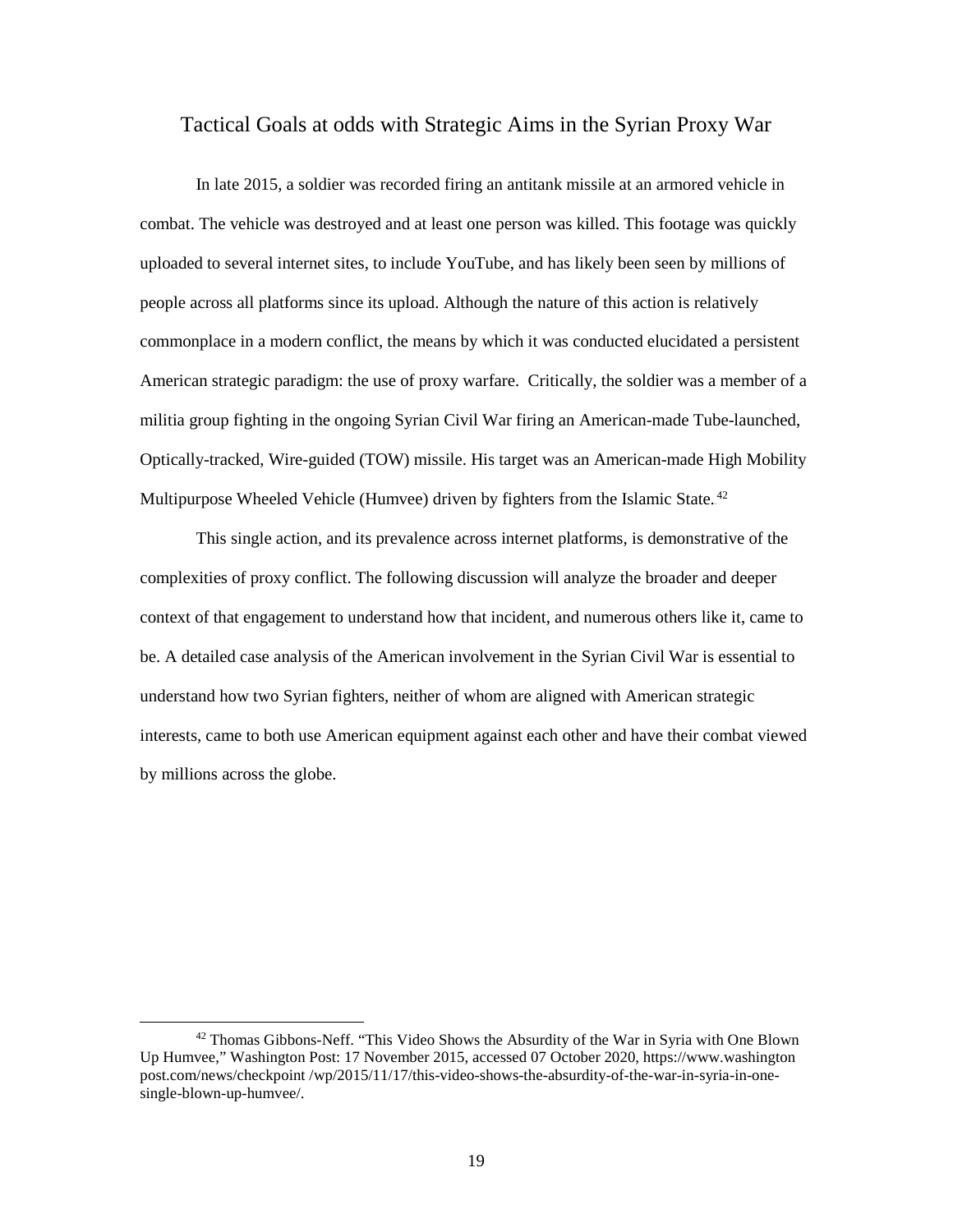# DUE TO COPYRIGHT RESTRICTIONS, IMAGES ARE NOT INCLUDED IN THIS ELECTRONIC EDITION.

 Figure 2. "Absurd Syrian War Footage - Sunni Militia with US TOW Hit US Humvee Driven by Iraqi Shi'a Militia," Progressive Polymath, YouTube, 17 November 2015, accessed 07 October 2020, [https://www.youtube.com/watch?v= DwOebuR2VVE.](https://www.youtube.com/watch?v=%20DwOebuR2VVE)

#### The Syrian Civil War: Emergence of Conflict through Social Media

 In 2010, Muhammad Bouazizi lit himself on fire on a busy street in Tunisia. This protest governments in Tunisia, Libya, and Egypt were toppled while unrest was violently repressed in against corrupt local officials was putatively a catalyst for a sweeping series of popular uprising against authoritarian regimes across North Africa and the Middle East.<sup>43</sup> Long standing Bahrain and civil wars began in Yemen and Syria.<sup>44</sup> This era of political upheaval and violence, popularly referred to as the Arab Spring, was representative of a new generation and their

 accessed 13 October 2020[, https://foreignpolicy.com/2011/12/16/the-real-mohamed-bouazizi/.](https://foreignpolicy.com/2011/12/16/the-real-mohamed-bouazizi/)  43 Hernando de Soto. "The Real Muhammad Bouazizi," Foreign Policy: 16 December 2011,

<sup>2020,</sup> [https://www.amnesty.org/en/latest/campaigns/2016/01/arab-spring-five-years-on/.](https://www.amnesty.org/en/latest/campaigns/2016/01/arab-spring-five-years-on/)<br>20 44 Amnesty International. "The Arab Spring: Five Years On," January 2016, accessed 13 October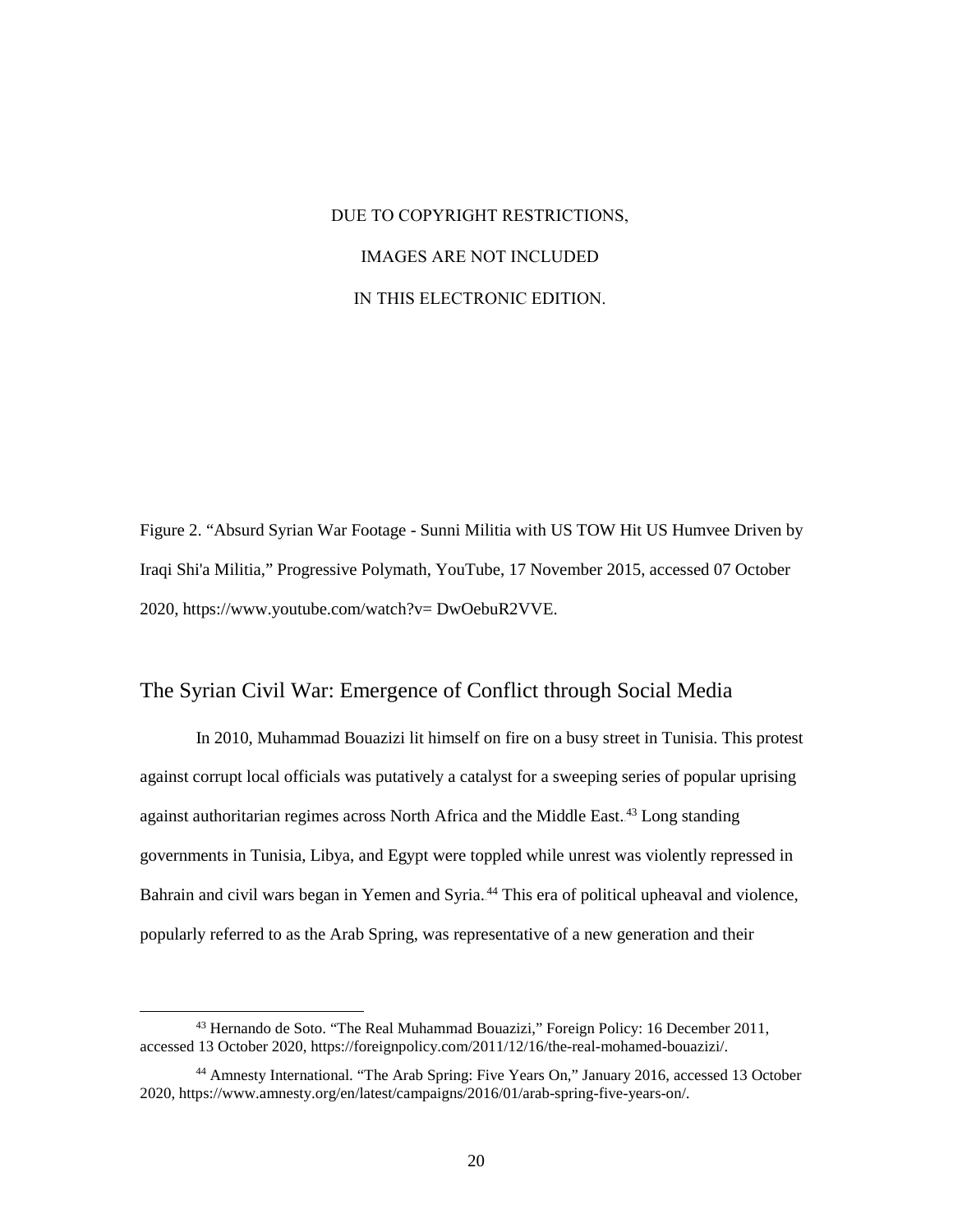regime change. The existing governments were often slow or unable to respond effectively, using rejection of the status quo of cold war authoritarian rule. This movement leveraged social media and the internet to both spread their messages of dissent and organize mass demonstrations for heavy handed techniques that were quickly revealed to the world through social media.

 Syria was especially ripe for revolution by the time the Arab Spring reached its people. Bashar al Assad, who had replaced his father as leader in 2000, had attempted a failed series of with an extended drought between 2006 and 2010 that had devastated rural communities and strained public faith in the Assad regime.  $45$  Large numbers of people abandoned their the newfound motivation of the growing Arab Spring led to a series of demonstrations in cities throughout Syria that were violently repressed. Cellphone videos of the Syrian government's The Assad regime had been in power since the 1970s when a military coup had seized control. social, political, and economic reforms throughout the early 2000s. These initiatives coincided unproductive farmland and moved into the cities seeking work, thus exacerbating ongoing sociopolitical issues and swelling the unemployed urban populations. This confluence of pressures and response to these protests were quickly distributed online across social media platforms, especially YouTube, and led to a rapid spread of dissent across the country.<sup>46</sup> This dissent was exacerbated by its geographical position and lingering domestic strife regarding the extant Sunni-Shia divide.

This violence against the civilian populace represented a common tactic that had secured power for authoritarian regimes across the region for decades, however the information age had removed the barriers to information that had allowed governments to deny their culpability. Inevitably, news and video of the government crackdowns became ubiquitous and instigated

<sup>45</sup> Zachary Laub. "Syria's Civil War: The Descent into Horror," Council on Foreign Relations: February 19<sup>th</sup> 2020, accessed 13 October 2020, [https://www.cfr.org/article/syrias-civil-war.](https://www.cfr.org/article/syrias-civil-war)

 46 Benedetta Berti and Jonathan Paris, *Beyond Sectarianism: Geopolitics, Fragmentation, and the Syrian Civil War*, Strategic Assessment: Vol 16, No 4, January 2014.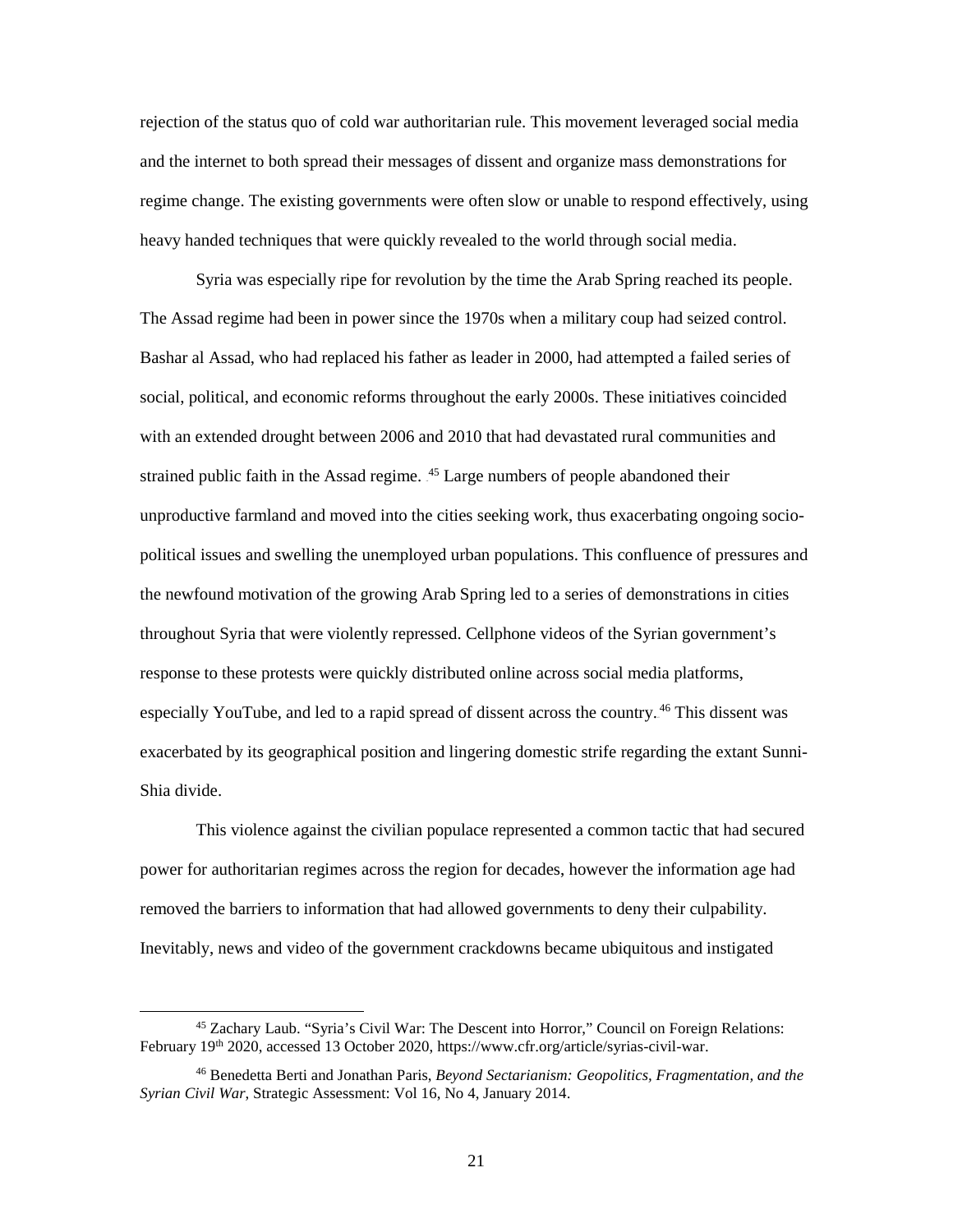Syrian Civil War in earnest.<sup>47</sup> The country rapidly deteriorated into a patchwork of competing offing. Although this conflict is ostensibly a civil war, it is important to recognize the broader regional context and the other actors involved within the conflict space. increasingly violent responses against the Syrian government. A 2011 mutiny by several Syrian Army units represented the first organized military resistance to Assad's regime and began the militant groups, militias, government forces, and statelets all vying for legitimacy and political control. A mass humanitarian crisis followed, spawning widespread refugee movements flooding out of the conflict zone into neighboring countries and further abroad. No one entity was able to amass a decisive advantage and a nationwide stalemate quickly developed. The conflict is ongoing at the time of this writing and a negotiated settlement does not appear readily in the

 The Assad regime and its domestic adversaries may be fighting for control of Syria but it is important to understand how the conflict "is an extension of the regional cold war between examples of direct and indirect confrontations since the Islamic Revolution of 1979. This rivalry bolster their own claims to power while marginalizing their adversary.<sup>49</sup> The civil wars in Yemen favor of their preferred faction. Beyond this regional rivalry, the Syrian Civil War also presents opportunities and threats to other outside actors who are either vying for influence or seeking to Saudi Arabia and Iran."<sup>48</sup> Saudi Arabia and Iran have been rivals for decades with numerous is founded in the differing socio-religious ideals of the two regimes, Saudi Arabia being based on Sunni Islam and Iran on Shiite Islam. Both nations seek "regional hegemonic status" and have used a combination of proxy warfare, economic means, and diplomatic efforts in attempts to and Syria have provided fertile ground for both Saudi Arabia and Iran to insert themselves in

<sup>47</sup> Laub, 2020.

<sup>48</sup> Berti and Paris, 2014, 26.

<sup>49</sup> Dayna Santana, "A Comparative Look at the New Cold War of the Middle East," Australian Institute of International Affairs, December 17<sup>th</sup> 2018, accessed 14 October 2020, [http://www.internationalaffairs.org.au/resource/a-comparative-look-at-the-new-cold-war-of-the-middle](http://www.internationalaffairs.org.au/resource/a-comparative-look-at-the-new-cold-war-of-the-middle-east/)[east/,](http://www.internationalaffairs.org.au/resource/a-comparative-look-at-the-new-cold-war-of-the-middle-east/) 1.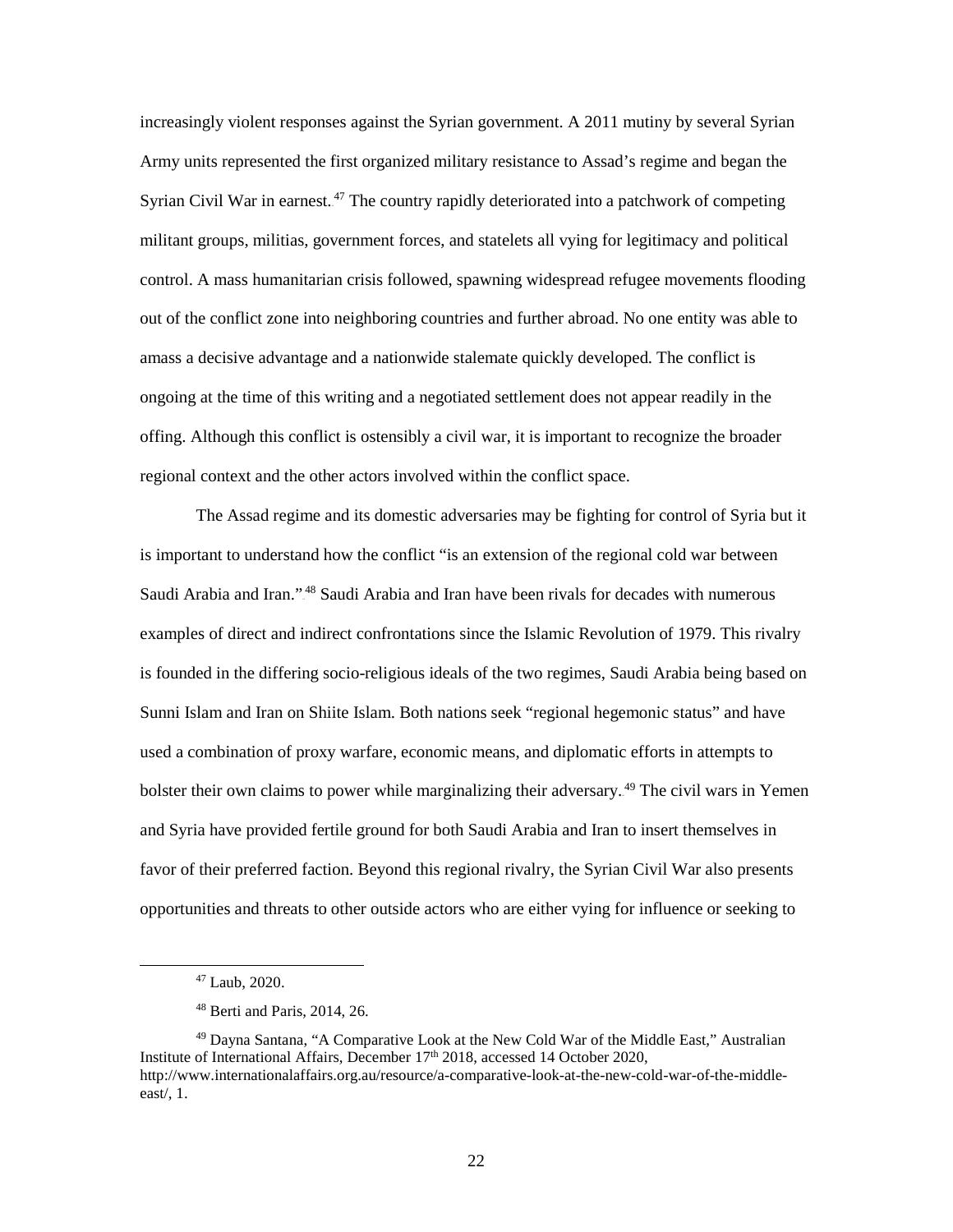the European Union all have interests in the outcome of the Syrian Civil War and its broader supporting their preferred factions, conducting kinetic operations, and influencing the conduct of the war. This involvement took the form of American proxy warfare in Syria. prevent their own domestic instabilities. Turkey, Israel, Iraq, Jordan, Lebanon, Egypt, Russia, and geographic implications. American involvement was inevitable with so many outside actors

 The strategic options for the United States were further complicated by its earlier air campaign that assisted in the removal of Muammar Ghaddafi in Libya. Operation Odyssey Dawn, as the policy decisions regarding Syria. The United States had substantive barriers to involvement in the Syrian Civil War stemming from its ongoing military commitments abroad, its complex involvement in neighboring Iraq, and its public's aversion towards another ground campaign in the Middle East. Libyan air campaign was known, established a no-fly zone over Libyan airspace and pursued the destruction of Libyan forces "deemed to pose a threat to civilian populations."<sup>50</sup> Although Odyssey Dawn was billed as a protective measure to prevent a humanitarian crisis, many in the United States and abroad saw it as another failed American foreign intervention aimed at regime change.<sup>51</sup> This intervention using lethal military force had direct repercussions on American

quickly proved more complicated as the promised imposition of a free democracy unraveled.<sup>52</sup> The direct result of Operation Odyssey Dawn was the prevention of a government offensive on Benghazi and the removal of Muammar Ghaddafi from power. This air campaign was hailed as a "model intervention" by American leaders at the time, however the situation

<sup>50</sup> Jeremiah Gertler, *Operation Odyssey Dawn (Libya): Background and Issues for Congress*, Congressional Research Service: March 30<sup>th</sup> 2011, 2.

<sup>51</sup> Alan J. Kuperman, "Obama's Libya Debacle: How a Well Meaning Intervention Ended in Failure," Foreign Affairs: March/April 2015, accessed 14 October 2020, [https://www.foreignaffairs.com/articles/libya/2019-02-18/obamas-libya-debacle,](https://www.foreignaffairs.com/articles/libya/2019-02-18/obamas-libya-debacle) 1.

<sup>52</sup> Florence Gaub, *The North Atlantic Treaty Organization and Libya: Reviewing Operation Unified Protector*, The Letort Papers: US Army War College Press, June 2013.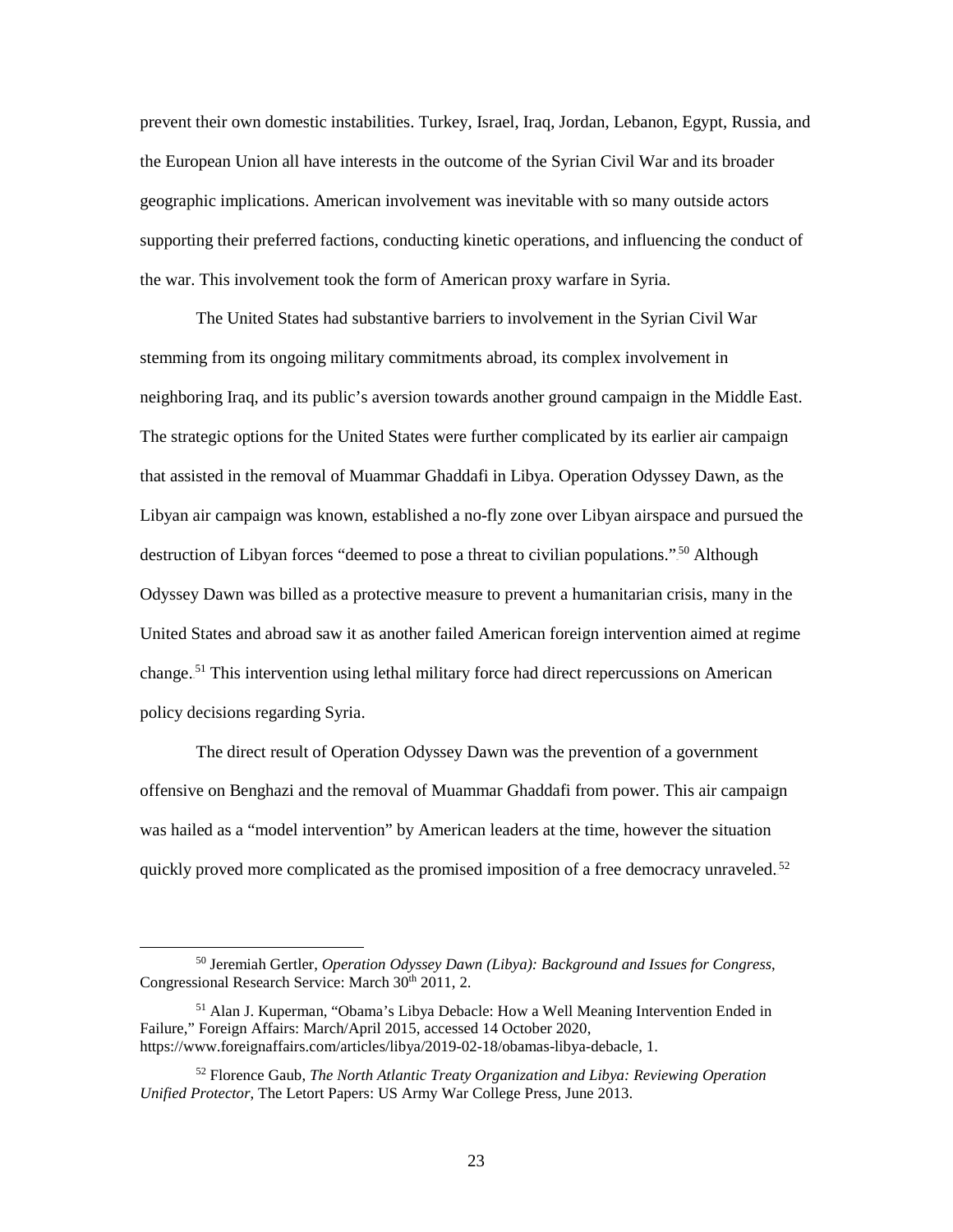Organization (NATO) continued its operations for nearly seven months under the title Operation the de facto NATO air support to carve out their own power bases and continue the war in search what many view today as a failed state. Beyond the conflict and localized humanitarian crises that have developed, the failure of the Libyan state also created opportunities for transnational Rather than stopping the air campaign after a short intervention, the North Atlantic Treaty Unified Protector.<sup>53</sup> China and Russia saw this extension as a clear indication that NATO's goal had been regime change all along, rather than the humanitarian intervention touted by American leaders.<sup>54</sup> Rival militias and rebel groups quickly seized on the newly created power vacuum and of greater control. This led to a rapid devolution of the security situation in Libya and created terrorist groups to propagate. $55$ 

 Russia saw the NATO effort as entirely directed at regime change and a continuance of the American democratic evangelism efforts in Afghanistan and Iraq. This perception led Russia to declare its support for Assad in Syria and affirm that they "would never allow the [United The intervention in Libya did more than just shake American resolve to intervene in another Arab Spring revolt, it also changed global perceptions of such an intervention. China and Nations] Security Council to authorize anything similar to what happened in Libya."<sup>56</sup> This aversion to direct military intervention was echoed elsewhere thereby limiting the political viability of an American air campaign in Syria that was similar to the effort to topple Ghaddafi. These factors led the United States to pursue a proxy warfare strategy in Syria that would hinder

-

<sup>53</sup> Florence Gaub, *The North Atlantic Treaty Organization and Libya: Reviewing Operation Unified Protector*, The Letort Papers: US Army War College Press, June 2013.

<sup>&</sup>lt;sup>54</sup> Sui Wee-Lee, "Russia, China Oppose Forced Regime Change in Syria, Reuters," January 31<sup>st</sup> 2012, accessed 14 October 2020[, https://www.reuters.com/article/us-syria-china-russia](https://www.reuters.com/article/us-syria-china-russia-idUSTRE81007L20120201)[idUSTRE81007L20120201.](https://www.reuters.com/article/us-syria-china-russia-idUSTRE81007L20120201)

<sup>55</sup> Kuperman, 2015.

<sup>56</sup> Wee-Lee, 2012, 1.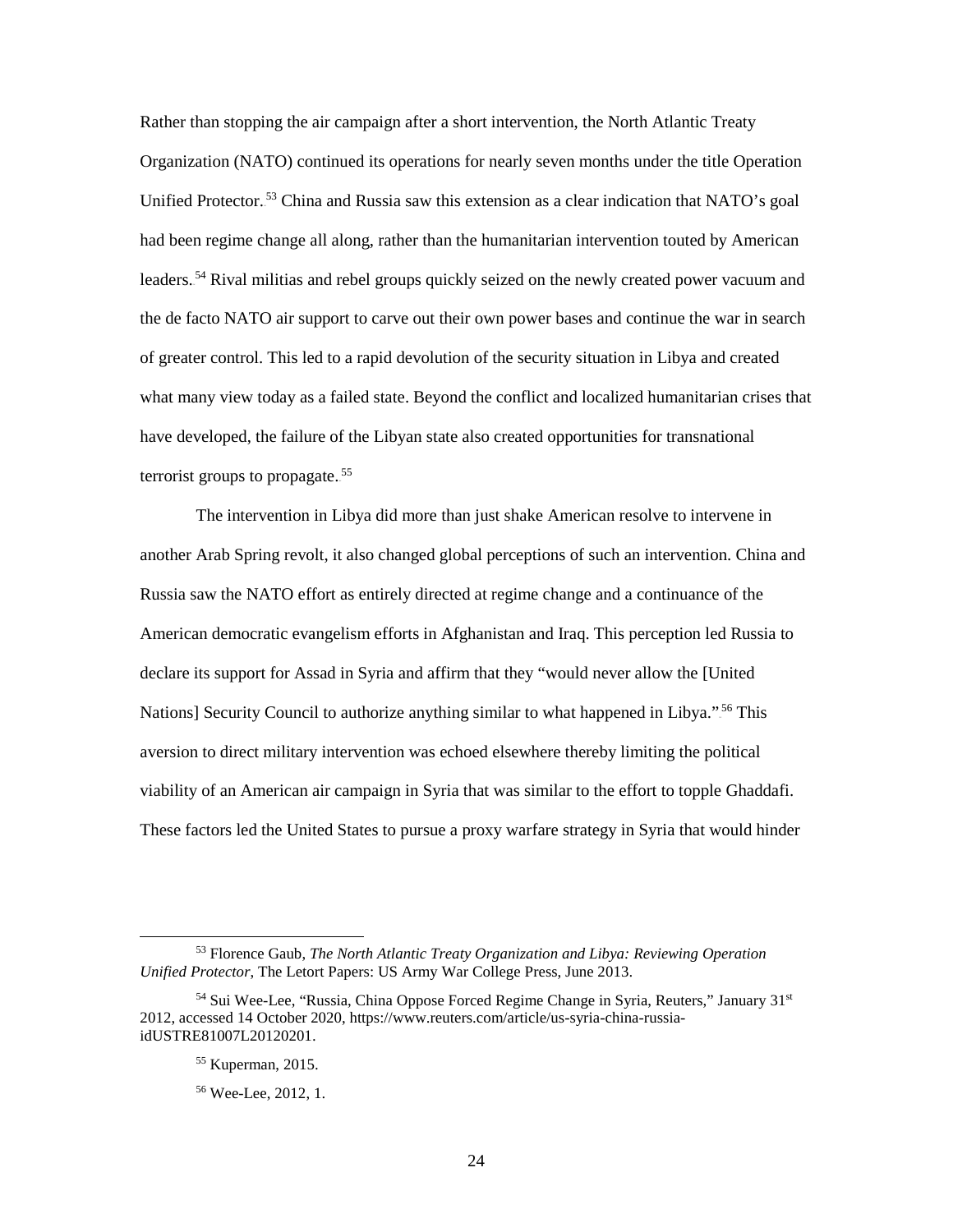the Assad regime's efforts and, ideally, set conditions for a pro-western rebel group seizing control.

 for reliability and armed in pursuit of the preferred American end state in Syria. The primary barrier to this support was the nature of the civil war and its embodiment in a myriad of rebel and motivations. American leadership was itself divided on the nature of potential support to The United States began searching for effective proxy forces in 2012 that could be vetted groups vying for control. There were three primary groups resisting Assad's regime in 2012: the Supreme Military Council, the Syrian Islamic Front, and the Syrian Liberation Front.<sup>57</sup> However, none of these groups existed as a uniform entity. Instead, the three rebel factions themselves were made up of a heterogeneous cadre of units and members with differing methods, goals, support, rebel factions and whether US involvement would be beneficial to American interests. Humanitarian and non-lethal military support to the Supreme Military Council began in 2012 but it took a further two years before lethal support would be provided because of these uncertainties.

 American inability to determine which groups it should support and whether those it recruited munitions and heavy weaponry to counter the modern military capabilities fielded by the Russian-backed Syrian state of Bashar al Assad. There was significant trepidation amongst advanced weapons would fall into the wrong hands. This led to a slow and extended vetting and arming process that failed to produce any substantive beneficial results. Despite \$1 billion in The US began providing training and lethal aid in 2014 with an initial goal of supporting a force of approximately 15,000 Syrian rebels.<sup>58</sup> However, this process was hampered by the could be trusted with advanced weaponry. The moderate Syrian rebels required anti-tank American leadership due to the fear, clearly valid based on myriad of YouTube videos, that these

<sup>57</sup> Erica D. Borghard, *Arms and Influence in Syria: The Pitfalls of Greater US Involvement*, Policy Analysis, No. 734, 07 August 2013.

 Washington, 9 October 2015, accessed 21 October 2020, [https://www.bbc.com/news/magazine-33997408.](https://www.bbc.com/news/magazine-33997408) 58 Tara McKelvey, "Arming Syrian Rebels: Where the US Went Wrong," BBC News,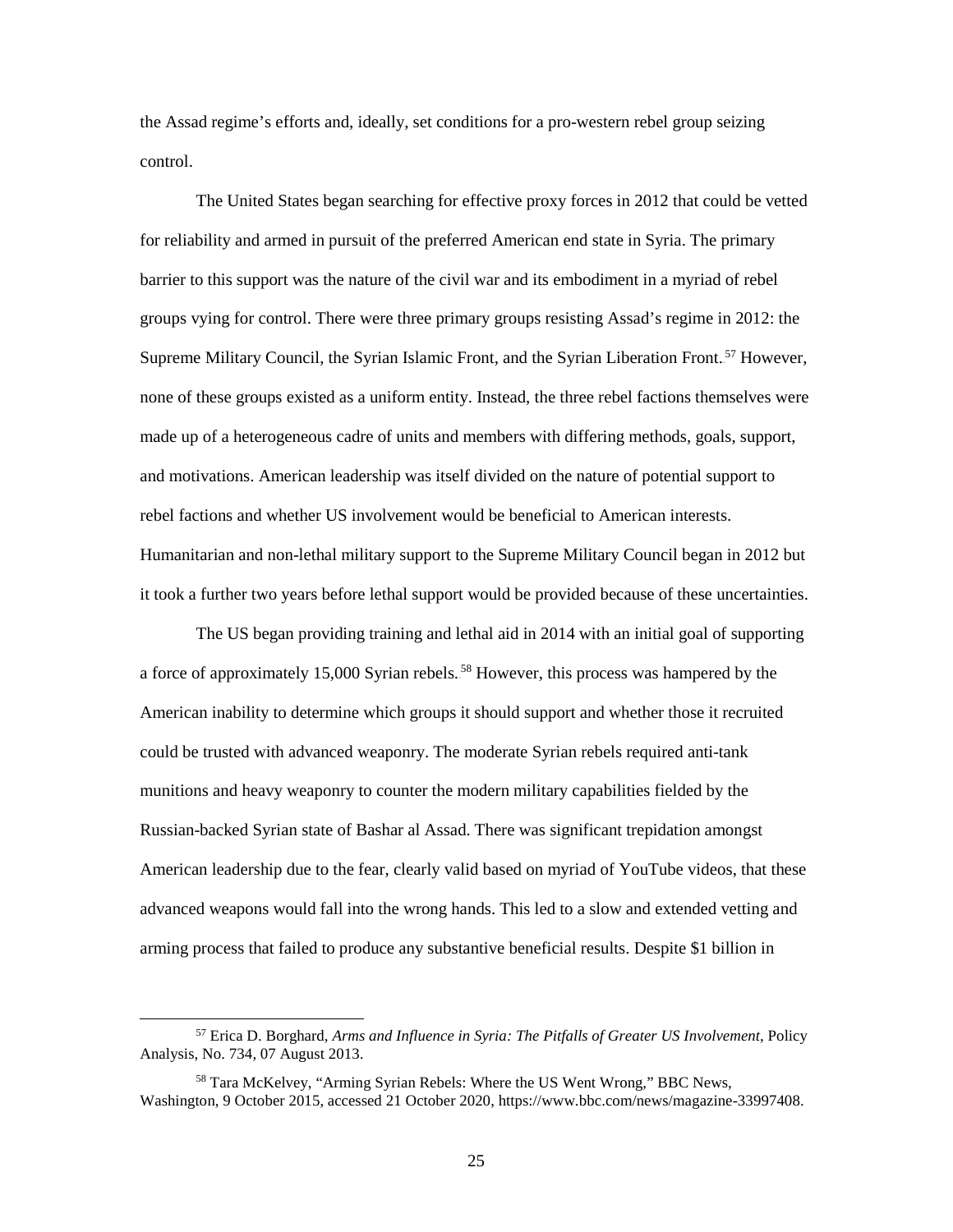a handful of trained Syrian rebels being fielded for combat.<sup>59</sup> funding and several years of effort, the plan to arm a moderate rebel faction ended in failure with

 chemical weapons all provided impetus for the US to get involved in Syria. However, it was the instigated the need for a broader American response. This need was exacerbated by the successful briefly appeared as if it would topple the Iraqi state. The fall of Mosul and the ISIS offensive militarily. This situation changed quickly once Mosul, and its significant financial assets, were captured by ISIS and it became clear that the Iraqi Security Forces would not be able to stop the ISIS advance unaided. With the rapid expansion of the Islamic State, the US was forced to seek reliable military allies in the region that could immediately provide results and halt the ISIS expansion. It was at this point that the US turned to both the Syrian and Iraqi Kurds for support. The ongoing humanitarian crisis, the indiscriminate killing of civilians, and the use of rise of the Islamic State and the gruesome beheadings of several American journalists that offensive by the Islamic State of Iraq and Syria (ISIS) in 2014 that rapidly gained territory and deep into Iraqi territory were not inevitabilities, although the likelihood of ISIS expansion was identified as early as November of 2013.<sup>60</sup> The US engagement strategy in the Syrian Civil War had remained largely unchanged in early 2014 and it was still not willing to directly engage

-

 Washington, 9 October 2015, accessed 21 October 2020, [https://www.bbc.com/news/magazine-33997408.](https://www.bbc.com/news/magazine-33997408) 59 Tara McKelvey, "Arming Syrian Rebels: Where the US Went Wrong," BBC News,

 Strategy, Volume 59: Issue 3, 2017, Taylor and Francis Online Library. 60 Hal Brands and Peter Feaver, *Was the Rise of ISIS Inevitable?* Survival: Global Politics and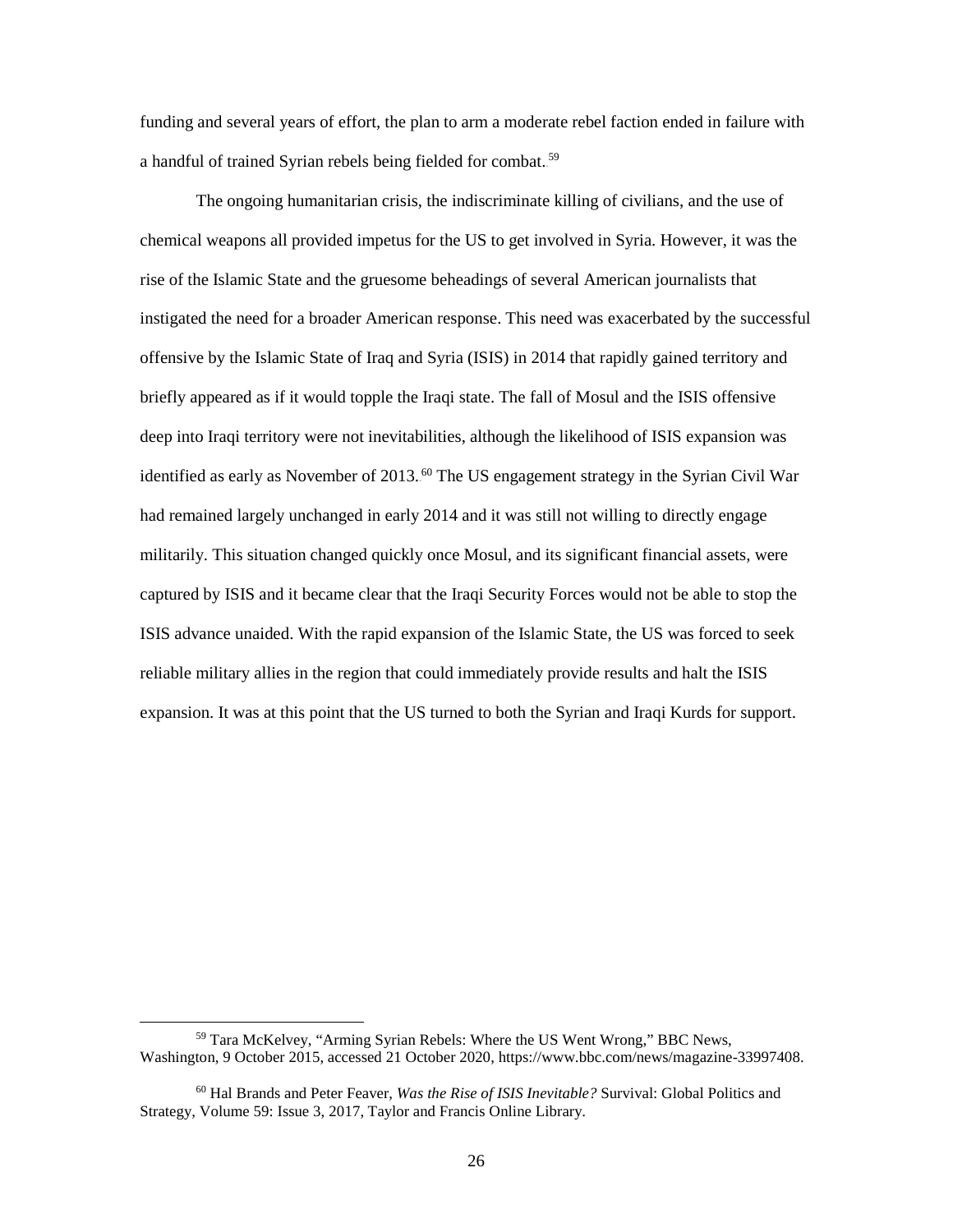#### ISIS as a Binding Operational Objective

American power can make a decisive difference, but we cannot do for Iraqis what they must do for themselves, nor can we take the place of Arab partners in securing their region.

-President Barack Obama, September 10th 2014

 The fall of Mosul and the ISIS advance on both Kirkuk and Baghdad exposed significant structural weaknesses in the Iraqi Security Forces (ISF) that led to its inability to resist an existential threat. Corruption, nepotism, and mismanagement had created a paper force whose This led to the complete disintegration of entire Iraqi divisions in the face of the ISIS advance and Government's (KRG) fighting forces, the Peshmerga. actual composition could not be determined and whose combat capabilities were non-existent.<sup>61</sup> the abandonment of large swaths of Iraqi territory. The inability of the ISF to mount any substantive defense of Iraqi territory led to the rapid fall of Mosul, Fallujah, and Tikrit along with countless smaller villages and entire provinces. This crisis for the central Iraqi government was exacerbated by the rapid expansion, and relative military successes, of the Kurdistan Regional

 As the ISF's forces were dissolving, the Peshmerga quickly mobilized and advanced to fill the newly created power vacuum and check ISIS's advance towards Iraqi Kurdish territory. This effort culminated in the Peshmerga occupation of Kirkuk upon its abandonment by ISF and seize greater territorial gains in other parts of the country. ISIS continued to advance towards the late summer, ISIS began to face increasing resistance by the core units of the ISF and mounting was solidified as the Peshmerga was able to repeatedly check ISIS attempts to retake the key city.<sup>62</sup> However, this minor defeat did not affect ISIS's broader attempts to threaten Baghdad and Iraqi capital and seize key Iraqi-Syrian border crossing sites throughout the summer of 2014. By

<sup>61</sup> Dodge, 2014.

 2020, [https://www.theatlantic.com/international/archive/2017/10/iraq-kirkuk/542970/.](https://www.theatlantic.com/international/archive/2017/10/iraq-kirkuk/542970/) 27  $62$  Krishnadev Calamur, "The Battle After ISIS: Iraqi Forces Face off Against the Kurds in a Potential Harbinger of Future Conflicts to Come," The Atlantic, 16 October 2016, accessed 04 November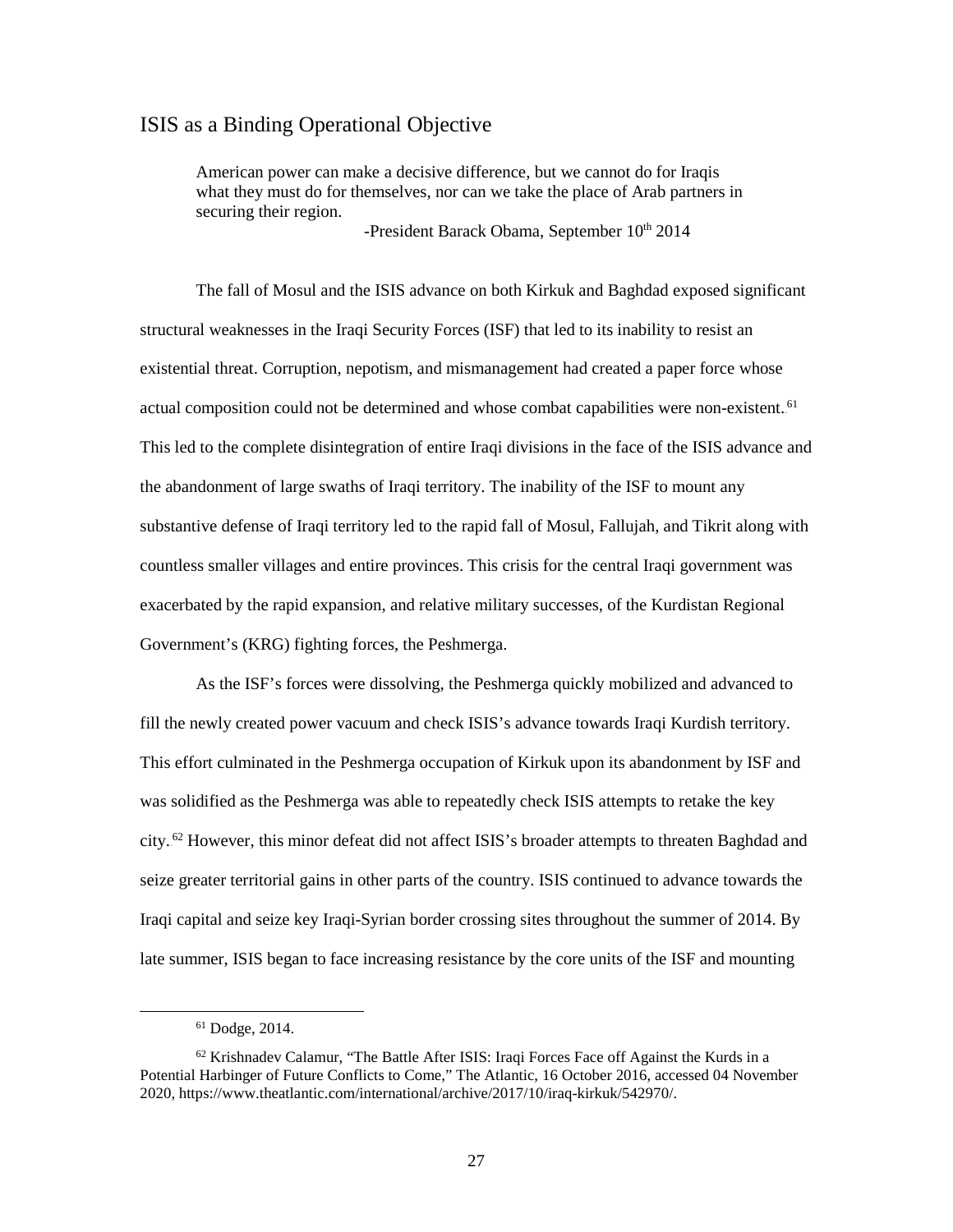2014 but it was widely recognized that an associated ground campaign was needed to affect the coalition airstrikes. The American and coalition air campaign began in earnest on August  $7<sup>th</sup>$ , military defeat of ISIS.<sup>63</sup>

 Middle East. Instead, policymakers pursued a surrogate warfare strategy in which regional Far from the failed attempt to arm moderate rebel groups in their fight against al Assad, the effort effort to build surrogate capacity. The rise of ISIS as a military force and its instigation of broader acts of terrorism around the globe could not overcome the American aversion to a new military ground campaign in the partners would be bolstered by American weaponry, coalition air support, and military advisors. to create proxy ground forces to counter ISIS benefitted from widespread support and recognition from disparate partners and entities. ISIS represented a common threat to key regional allies, namely Iraq, Syria, Jordan, Turkey, and Saudi Arabia, while also supporting terrorist attacks on American allies abroad. This wholistic recognition of the ISIS threat removed many of the impediments which scuttled earlier attempts at proxy warfare and allowed for a comprehensive

 and airstrikes aimed at immediately bolstering their combat capabilities. Second, similar training aid, training, and air support to secure their territorial enclave in Northeastern Syria and provide for a cross-border effort to roll back ISIS's territorial gains and destroy their base of power. It is important to note that these three entities represented components of a broader single American proxy warfare strategy aimed at defeating ISIS, rather than three separate efforts. The common The American proxy warfare strategy that was instituted in 2014 focused on three main actors. First, the ISF would receive an injection of lethal aid, coalition military advisor support, and air support would be made available to ensure that the Peshmerga could continue to resist ISIS efforts in their territory. Third, the Syrian Democratic Forces would receive direct military

<sup>63</sup> Cameron Glenn, "Timeline of the Rise and Fall of the Islamic State," The Wilson Center Middle East Program, 28 October 2019, accessed 04 November 2020, [https://www.wilsoncenter.org/](https://www.wilsoncenter.org/%20article/timeline-the-rise-spread-and-fall-the-islamic-state)  [article/timeline-the-rise-spread-and-fall-the-islamic-state.](https://www.wilsoncenter.org/%20article/timeline-the-rise-spread-and-fall-the-islamic-state)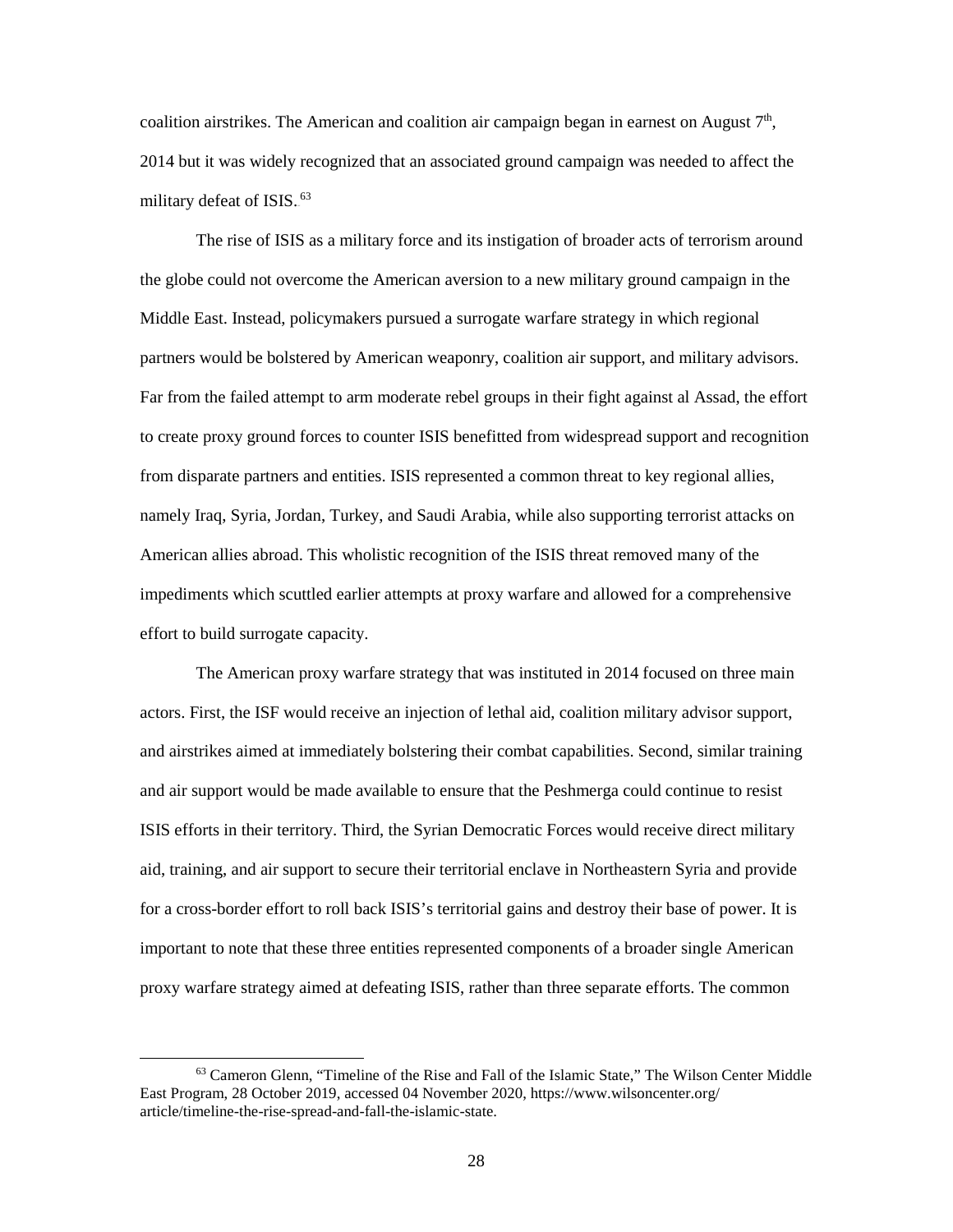threat posed by ISIS served as a binding agent that allowed for the alignment of otherwise disparate forces towards a common goal that could accomplish the American operational objective. However, these common interests would quickly unravel once that singular threat had been reduced by the very success of these proxy forces.

 previous American efforts to build a competent Iraqi military modeled on the Western ideal had failed. Rather than repeat the many mistakes of the Operation Iraqi Freedom-era military reforms, from 2016-2019 that retook much of the lost territory and reestablished the status quo ante bellum The primary benefactor of the renewed American engagement strategy was the ISF. The the new American strategy was centered on building immediate combat capability. The US invested nearly \$1 trillion from 2014-2019 to accomplish this end, providing everything from ammunition to heavy equipment to training.<sup>64</sup> Although initially slow to materialize, these efforts did substantively improve the operational ability of the ISF and led to their successful offensives borders.

 providing direct military benefit without addressing any of the structural underpinnings of the The American efforts to reconstruct the ISF into an effective military force was not opposed on the international stage. This represented a renewed partnership between the US and an Iraq which had been devastated by an American invasion a decade prior. Regardless of the lack of controversy, the American proxy warfare efforts were almost entirely focused on broader Iraqi defense enterprise.<sup>65</sup> Much of the corruption which had led to the disintegration of the ISF in 2014 still existed in 2019 and the supporting civilian governmental infrastructure remained equally fraught with existential challenges. Regardless of the unidimensional nature of

<sup>64</sup> Anthony Cordesman, "America's Failed Strategy in the Middle East: Losing Iraq and the Gulf," Center for Strategic and International Studies, 02 January 2020, accessed 04 November 2020, [https://www.csis.org/analysis/americas-failed-strategy-middle-east-losing-iraq-and-gulf.](https://www.csis.org/analysis/americas-failed-strategy-middle-east-losing-iraq-and-gulf)

<sup>65</sup> Cordesman, 2020.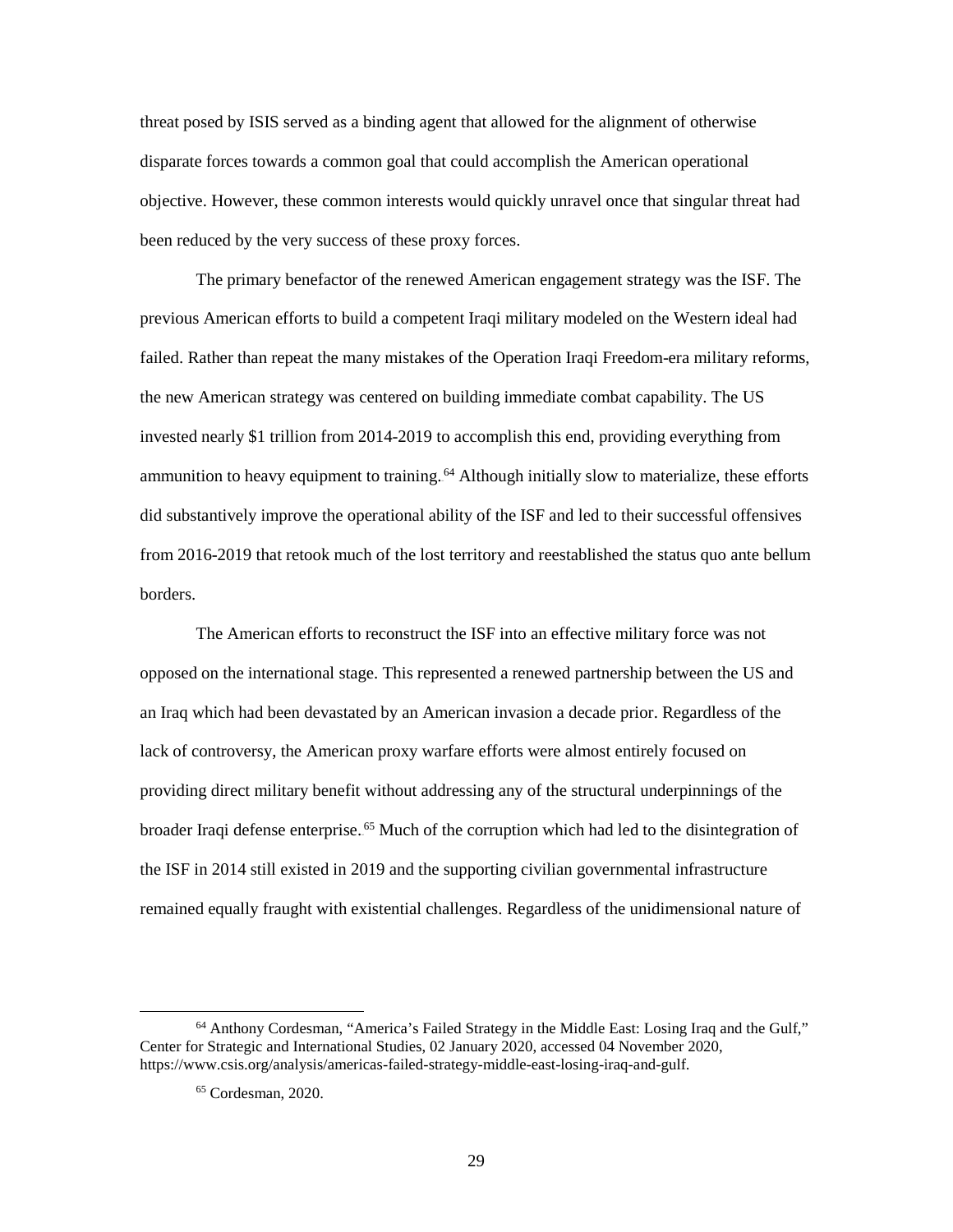government avoided many of the issues that would arise with its support elsewhere. the American approach, its focus on partnership with an internationally recognized sovereign

as 1972 and had been fraught with difficulties since its inception.<sup>66</sup> American support to the Iraqi and coalition air support. These capabilities were largely based on existing international perceptions of residual Kurdish fighting prowess from the martial history of the Iraqi Kurds. However, the Peshmerga of 2014 faced significant challenges that prevented it from fulfilling of 2014 was an inexperienced and underequipped force that could not counter ISIS heavy weaponry.<sup>67</sup> They also faced many of the corruption and nepotism issues that had dissolved the additional ground combat capability to roll back ISIS gains in Iraq. The second facet of the counter-ISIS proxy war was the American support to the KRG and its Peshmerga fighting forces. The Amero-Kurdish relationship extended at least as far back Kurds had been intermittent throughout its lifespan however the Peshmerga had been widely recognized as a capable fighting force that could blunt ISIS advances if provided with training these perceptions and defending its territory. Despite nearly 40 years of conflict, the Peshmerga fighting capabilities of the ISF. The US strategy sought to address these shortfalls and provide an

 American support influenced Kurdish leaders in their perceptions of how a Kurdish independence reinforced by the construction of a new American consulate in Erbil and increased diplomatic The American-led coalition provided significant air support, military advisors, and training to the Peshmerga beginning in 2014. These efforts produced immediate benefits as they were able to maintain much of their territorial integrity and push back ISIS forces. The continued referendum would be received by the United States and its allies. These perceptions were

-

<sup>66</sup> Bryan R. Gibson, "The Secret Origins of the US-Kurdish Relationship Explain Today's Disaster," Foreign Policy, 14 October 2019, accessed 04 November 2020, [https://foreignpolicy.com/2019/10/14/us-kurdish-relationship-history-syria-turkey-betrayal-kissinger/.](https://foreignpolicy.com/2019/10/14/us-kurdish-relationship-history-syria-turkey-betrayal-kissinger/)

 $67$  Kenneth M. Pollack, "Iraq: Understanding the ISIS Offensive Against the Kurds," The Brookings Institute, 11 August 2014, accessed 04 November 2020,

[https://www.brookings.edu/blog/markaz/ 2014/08/11/iraq-understanding-the-isis-offensive-against-the](https://www.brookings.edu/blog/markaz/%202014/08/11/iraq-understanding-the-isis-offensive-against-the-kurds/)[kurds/.](https://www.brookings.edu/blog/markaz/%202014/08/11/iraq-understanding-the-isis-offensive-against-the-kurds/)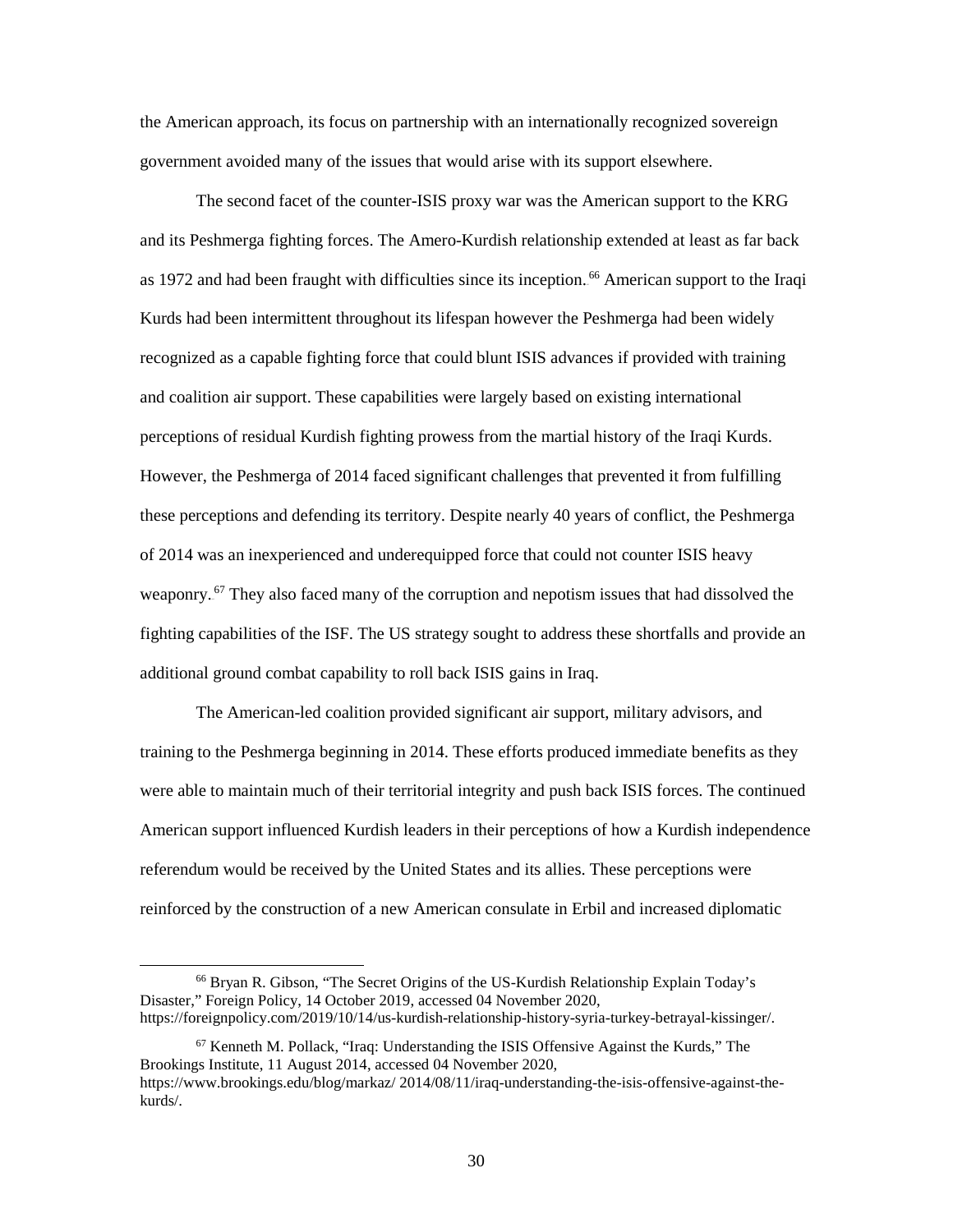ties.<sup>68</sup> Despite American protests, the KRG held the ill-fated Kurdish Independence Referendum in 2017. The American and coalition protests centered on the likely detrimental impacts a referendum would have on the continuing coalition campaign against ISIS. These concerns were well-founded and the Iraqi retaliation was swift.<sup>69</sup> The ISF halted their offensive against ISIS positions and instead conducted a forced reoccupation of the ante bellum Iraqi-Kurdish borders which included retaking Kirkuk. The US-led coalition remained neutral, expressing their de-facto support to the Iraqi government and dealing a significant blow to the Iraqi Kurds.

 in the sovereign status of the supported entity. The KRG is a federally recognized territory that legal and diplomatic status complicates any perceived imposition of equality between the US-led see lethal military aid as a direct threat to their ability to either gain independence or maintain the having first done so in 1972, and thus exacerbated an existing source of regional friction. The The key difference between the support to the ISF and the support to the Peshmerga lay enjoys significant independence but is nonetheless a part of the sovereign nation of Iraq. This coalition, the KRG, and Iraq. The relationship between the KRG and the Iraqi federal government also obscures the nature of military aid and how aid can be provided. It is likely that both sides status quo, depending on their perspective. The US again entered this complex relationship, final surrogate military force used by the US in their counter-ISIS campaign further aggravated these complex relationships.

 northeastern Syria had resisted ISIS incursions using its Kurdish People's Protection Units Rojava Kurdistan in northeastern Syria, and their SDF military arm, was the third facet of the US efforts to conduct a proxy war against the Islamic State. This Kurdish-led enclave of

-

<sup>8</sup>d058839ec12. 68 Baxtiyar Goran, "US Builds Massive Consulate in Erbil," Kurdistan 24 News, 07 July 2017, accessed 04 November 2020[, https://www.kurdistan24.net/en/news/ffad700c-404f-4d1a-b06a-](https://www.kurdistan24.net/en/news/ffad700c-404f-4d1a-b06a-8d058839ec12)

 $69$  Sardar Aziz, "The US-Kurdish Relationship in Iraq After Syria," The Washington Institute, 03 December 2019, accessed 04 November 2020, [https://www.washingtoninstitute.org/fikraforum/view/the](https://www.washingtoninstitute.org/fikraforum/view/the-u.s.-kurdish-relationship-in-iraq-after-syria)[u.s.-kurdish-relationship-in-iraq-after-syria.](https://www.washingtoninstitute.org/fikraforum/view/the-u.s.-kurdish-relationship-in-iraq-after-syria)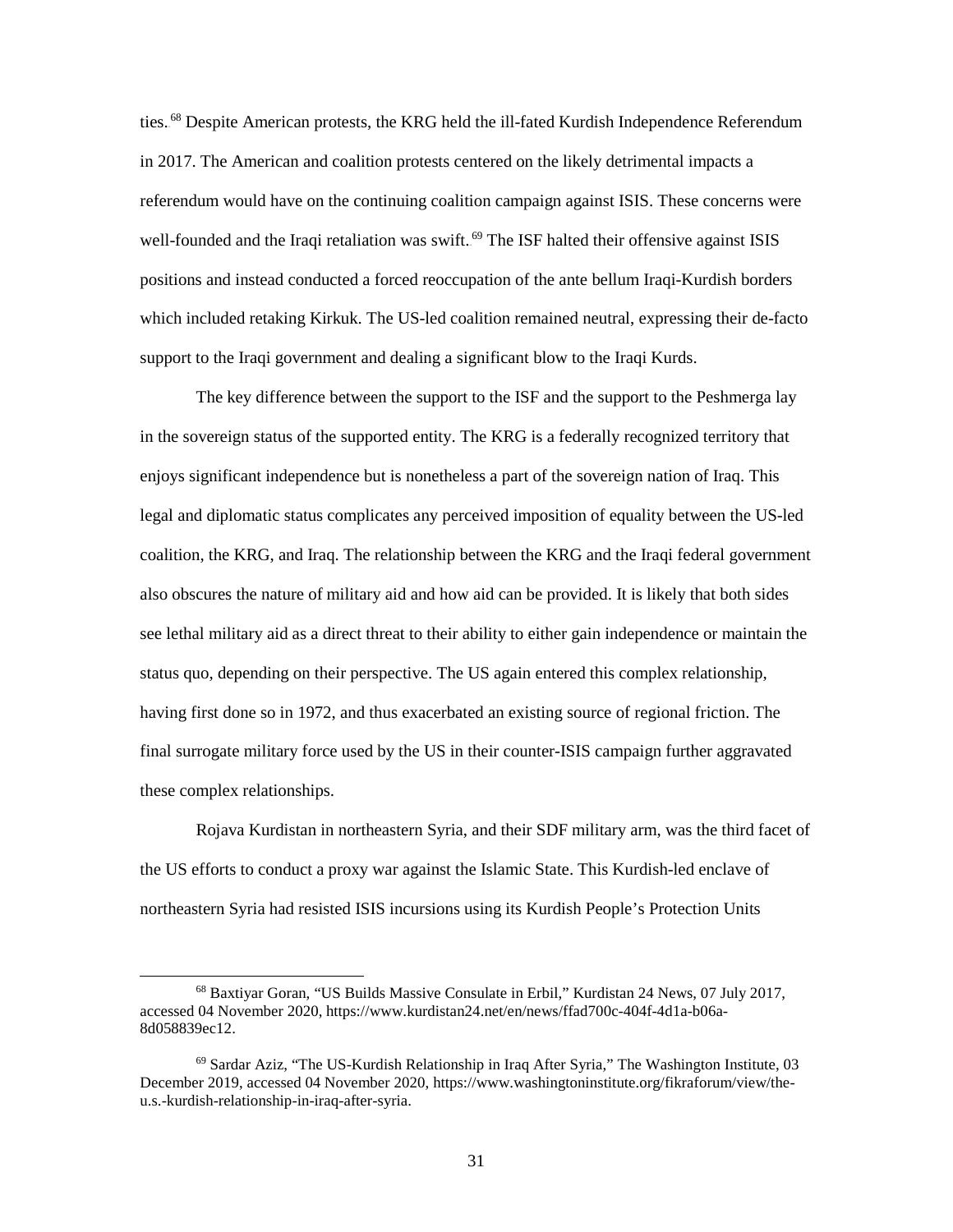surrogate in a renewed ground campaign.<sup>70</sup> The US persuaded the YPG to "change…[their]…brand" in 2014 because of the PKK associations, thus the Syrian Democratic Forces (SDF) were created.<sup>71</sup> This rebranding did nothing to assuage the Turkish objections to PKK. Instead, this name change allowed for the US to continue its desired proxy efforts under the American failure to consider the broader strategic implications of supporting a terrorist group, as (YPG). Turkey had openly declared the YPG to be a terrorist organization and an extension of the Turkish Kurdistan Worker's Party (PKK), thereby complicating US desires to use the YPG as a American support nor did it change the relationships, real or otherwise, between the SDF and the guise of building the military capacity of a democratic government in war-torn Syria. This perceived by a NATO ally, would cause severe strategic harm.

 territorial sovereignty of Iraq but it was the SDF who concluded the destruction of ISIS's physical allowed for Rojava to enjoy a high level of sovereignty and legitimacy, far surpassing the other The SDF achieved military successes against ISIS and benefited greatly from lethal aid, military training, and coalition air support. The Peshmerga and the ISF were able to restore the caliphate in 2019.<sup>72</sup> These military victories allowed the SDF to conquer highly productive regions that included substantial oil fields, thus bolstering the economic independence of their government: Rojava Kurdistan. This economic independence and de facto American air power factions in the Syrian Civil War. However, Turkey viewed these gains by the SDF as an exponential increase in the threat posed from Kurdish terrorist groups both on and within their borders.

<sup>70</sup> Chris Miller, "Putin and Erdogan's Deal for Syria Can't Last," Foreign Policy, 28 October 2020, accessed 11 November 2020[, https://foreignpolicy.com/2019/10/28/putin-erdogan-deal-syria-kurds](https://foreignpolicy.com/2019/10/28/putin-erdogan-deal-syria-kurds-agreement-war-continues/)[agreement-war-continues/.](https://foreignpolicy.com/2019/10/28/putin-erdogan-deal-syria-kurds-agreement-war-continues/) 

 Thomas' comments to the Aspen Institute Security Forum, Kyle Orton, YouTube, 22 July 2017, accessed 71 "American General Explains Rebranding the YPG Away From the PKK," General Raymond 11 November 2020, [https://www.youtube.com/watch?v=kVZCIel\\_2Xw.](https://www.youtube.com/watch?v=kVZCIel_2Xw)

 $72$  Ruby Mellon, "A brief history of the Syrian Democratic Forces, the Kurdish-led alliance that helped the U.S. defeat the Islamic State," The Washington Post, 07 October 2019, accessed 11 November 2020, [https://www.washingtonpost.com/world/2019/10/07/brief-history-syrian-democratic-forces-kurdish](https://www.washingtonpost.com/world/2019/10/07/brief-history-syrian-democratic-forces-kurdish-led-alliance-that-helped-us-defeat-islamic-state/)[led-alliance-that-helped-us-defeat-islamic-state/.](https://www.washingtonpost.com/world/2019/10/07/brief-history-syrian-democratic-forces-kurdish-led-alliance-that-helped-us-defeat-islamic-state/)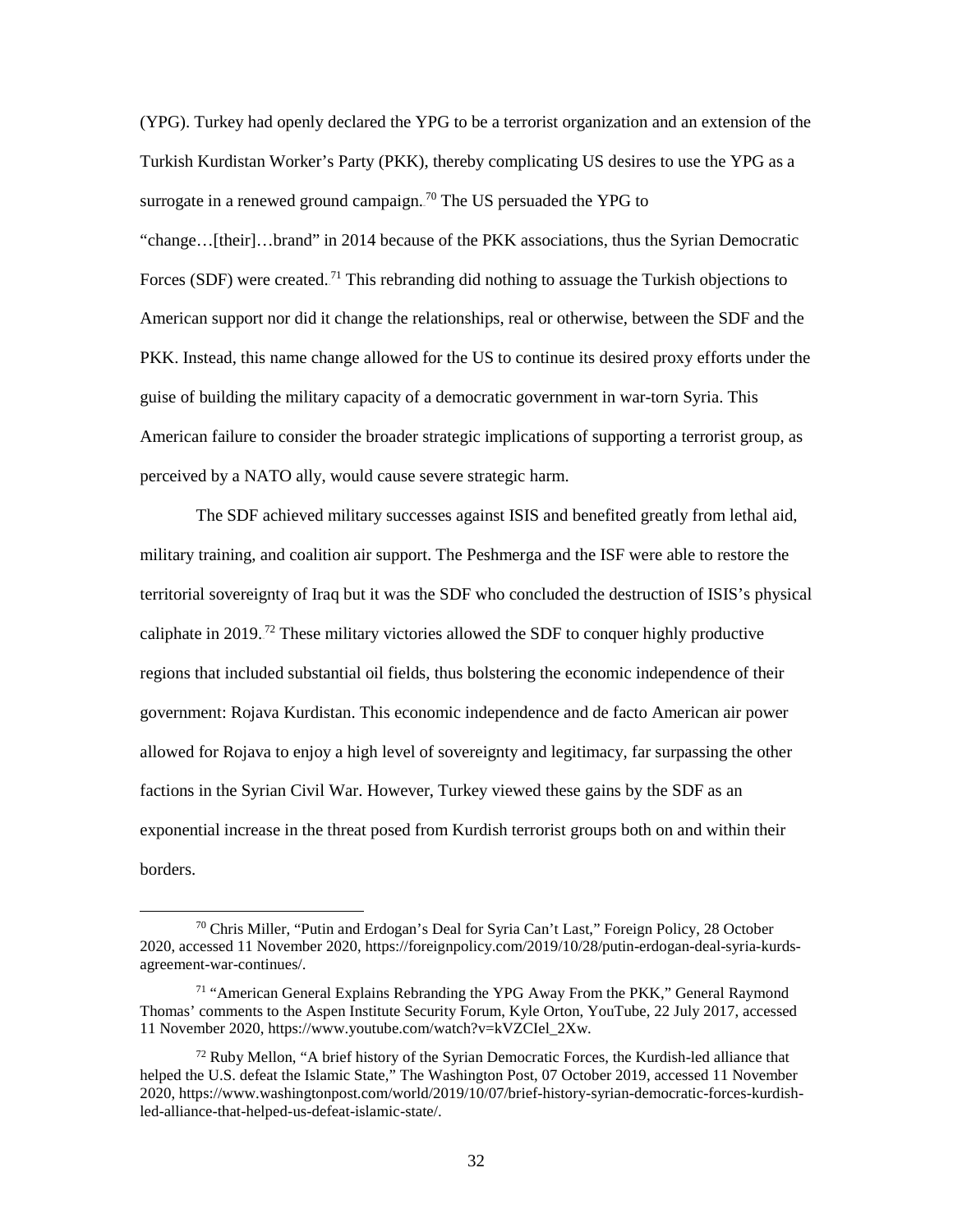Turkish objections to the rise of Rojava Kurdistan and American support to the SDF and Trump. The agreement included the withdrawal of American forces from much of the Rojava region and the implicit American support to a Turkish invasion of Rojava in October 2019.<sup>73</sup> This narrative and many have accused Turkey of numerous motivations for the offensive. Regardless of the root causes, the withdrawal of American support forced Rojava to negotiate with al Assad intentions to end the United States' involvement by late 2019. came to a head in August 2019 leading to a negotiated settlement between Presidents Erdogan invasion crippled much of the fighting capacity of the SDF, who had suffered an estimated 11,000 casualties fighting ISIS, and placed almost a third of Rojava territory under Turkish control.<sup>74</sup> This successful Turkish operation was implicitly meant to establish a border safe zone between Turkey and Syria to allow for the resettlement of Syrian refugees and to disrupt the supply networks between the PKK and the SDF. Debate exists regarding the veracity of this and Russia to legitimize their hold on territory and prevent further Turkish incursions. The United States could not continue its proxy war indefinitely and President Trump made clear his

<sup>73</sup> Laura Seligman, "Some of the Most Noble People I'd Ever Met: U.S. military officers who intentions to end the United States' involvement by late 2019.<br>
73 Laura Seligman, "Some of the Most Noble People I'd Ever Met: U.S. military officers who fought in Syria say they are devastated and ashamed by Trump's decision to abandon Kurdish-led forces," Foreign Policy, 19 October 2019, accessed 11 November 2020,<https://foreignpolicy.com> /2019/10/10/kurds-syrian-democratic-forces-us-donald-trump/.

crumbles-in-a-week-under-heavy-turkish-assault/.<br>33  $74$  Shawn Snow, "The end of an era: 60,000 strong US-trained SDF partner force crumbles in a week under heavy Turkish assault," Military Times, 14 October 2019, accessed 11 November 2020, [https://www.militarytimes.com/2019/10/14/the-end-of-an-era-60000-strong-us-trained-sdf-partner-force-](https://www.militarytimes.com/2019/10/14/the-end-of-an-era-60000-strong-us-trained-sdf-partner-force-crumbles-in-a-week-under-heavy-turkish-assault/)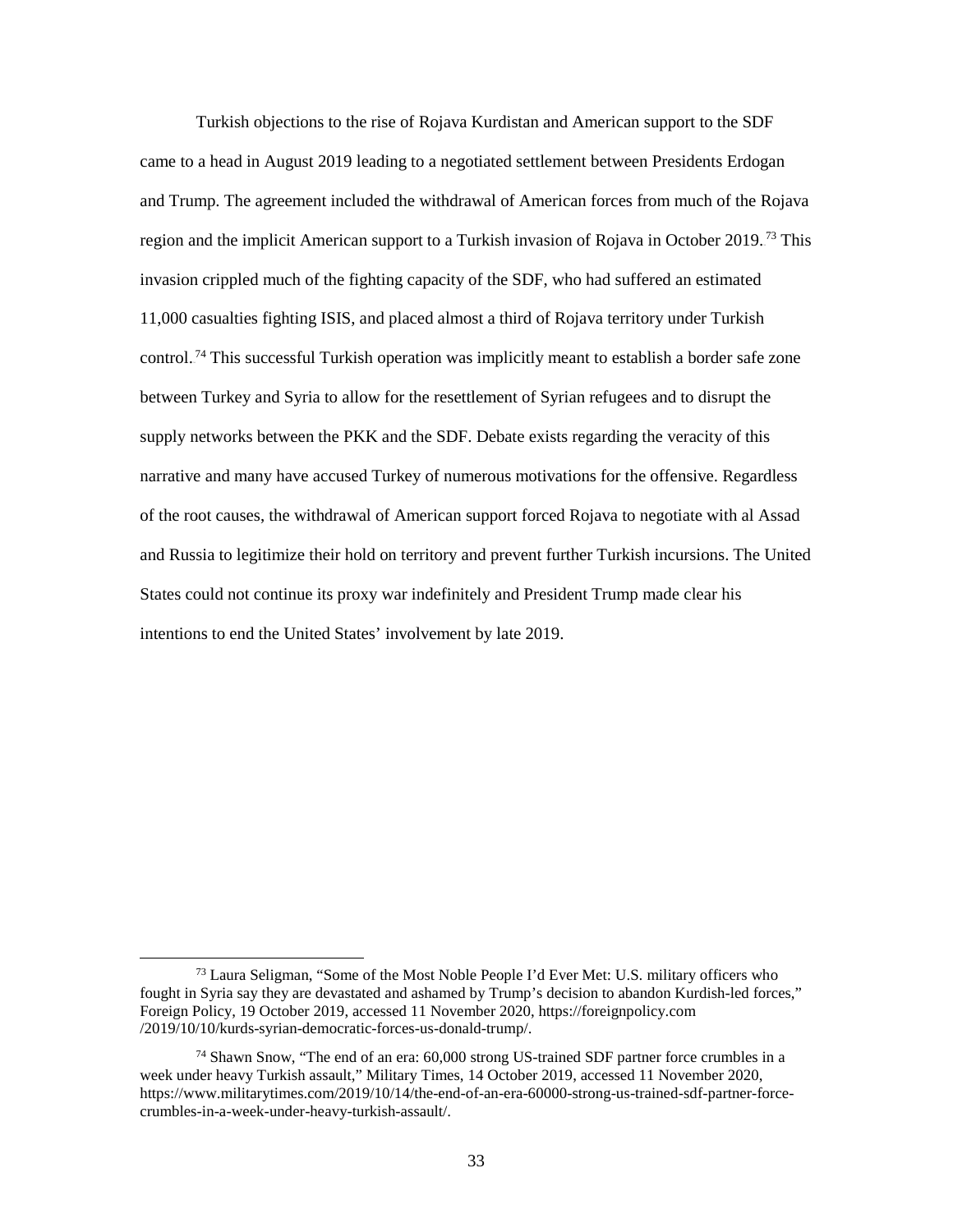#### The Varied Results of the American Proxy War

 We have done them a great service, and we've done a great job for all of them. And now we're getting out. A long time. We were supposed to be there for 30 days; that was almost 10 years ago.

-President Donald Trump, October 23rd 2019

 Rojava. There was significant backlash against this withdrawal, with many seeing it as an However, it is important to recognize that although many saw the SDF as a perfect military surrogate it was also recognized as early as 2016 that such a patron-client relationship violated SDF and the US-Turkish relationship meant that US support to Rojava was always limited in time and was directly tied to the military defeat of ISIS in Syria. Therein lies the difference between the three surrogates in the American proxy war against ISIS: each entity had a different diplomatic and legal status. These differing statuses led to an unbalanced perception of their posed a threat to Iraqi Kurdistan, a professional Peshmerga threatened the status quo sovereignty and diplomatic concerns but did not change the strategic environment of the region. President Donald Trump underscored the justification for the American withdrawal from abandonment of a key ally and as representative of an unstable foreign policy approach. existing American strategic priorities.<sup>75</sup> This misalignment between the ultimate success of the successes against ISIS and their correlated expansion in military capabilities. A resurgent ISF of "One Iraq," and an economically independent Rojava with a competent SDF directly threatened Turkey. The threat posed by ISIS had overridden some of these underlying security

 identify the types of partners to be coopted, and the hubristic belief that simply changing the The broad use of proxy warfare to combat the rise of ISIS was politically viable for the US domestically and accomplished the stated theater goals. However, the failure to properly name of YPG would dissuade Turkish objections, led to the operational success of these proxies outpacing their strategic utility. For example, the ISF are the armed forces of an internationally

<sup>75</sup> Lerman, 2016.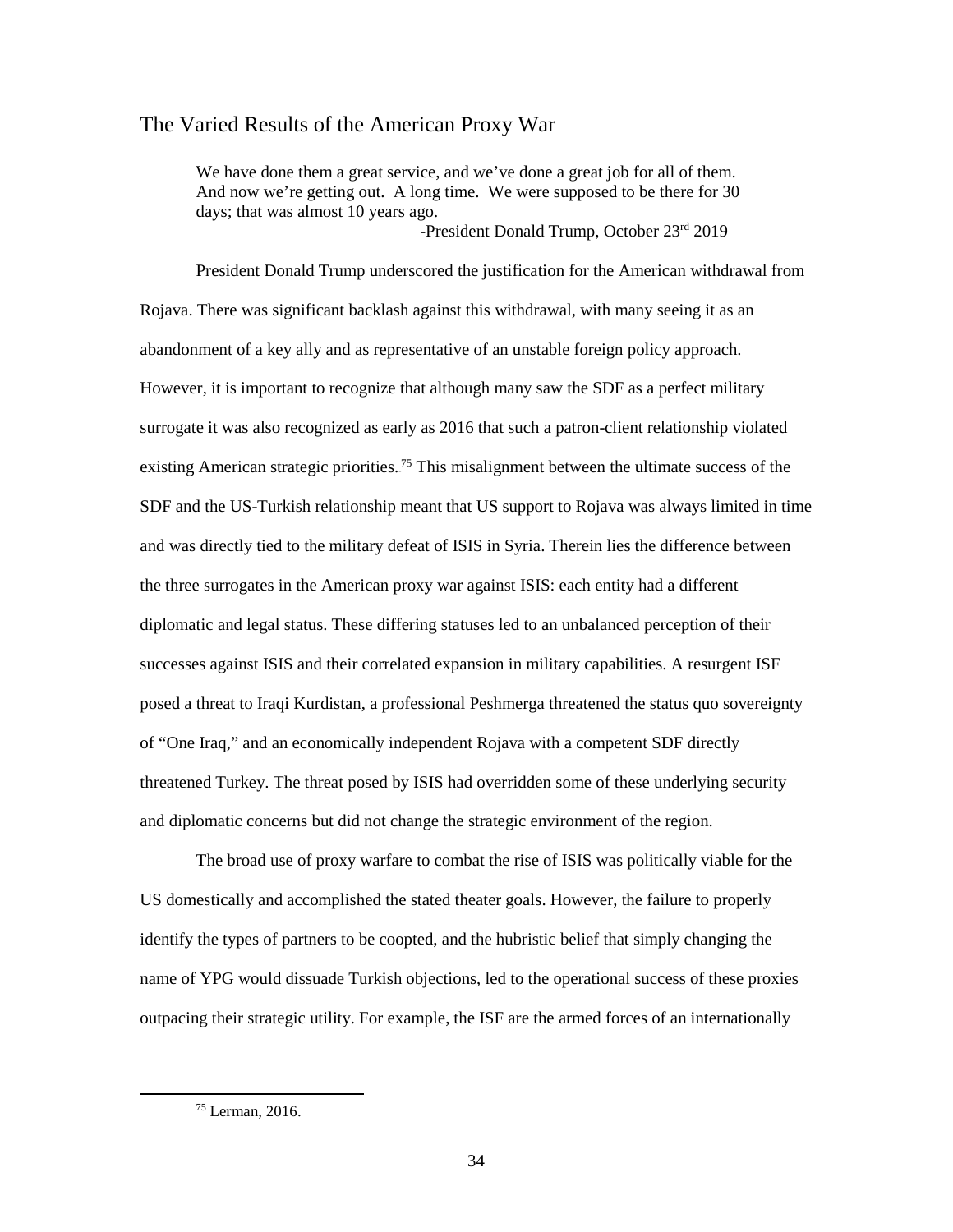recognized sovereign power whose success would not hamper American strategic goals. The same could not be said for the Free Syrian Army or the SDF whose tactical successes could undermine broader American goals. The destruction of ISIS brought to the fore the existing threats to the region's primary actors that had existed prior to the 2014 offensive. Kirkuk, now more precise US proxy warfare strategy at the outset. free from an ISIS takeover, was still a lucrative oil producing region. Rojava was still seen as a terrorist haven that supported an existential threat to the prosperity of the Turkish state. These perceptions among regional American partners had not changed, yet the military dynamics within these systems had been altered by sustained American support.<sup>76</sup> The withdrawal of this support after ISIS's defeat was inevitable, but the impacts of that withdrawal could have been limited by a

The transition from a proxy conflict into the next phase of international intervention is an essential step in consolidating gains and realigning operational initiatives with strategic objectives.<sup>77</sup> Ending a proxy war must be a deliberate process that is structured to reduce any detrimental impacts that may result from a sudden withdrawal of American support. This is true both in the ISIS example and elsewhere. Proxy warfare must be given a more structured policy and doctrinal treatment so that its use may be better structured within the defense enterprise. The United States must structure its use of surrogate military forces because it is inevitable that the United States will continue to use regional military partners.

 Proxy warfare is a staple of international politics and is a tool that is often used by powers that have goals or act in ways that are counter to American strategic goals. The continued use of surrogate forces by strategic competitors necessitates a continued proxy warfare strategy by the US. There is no denying the utility of surrogate regional forces being supported or coopted

<sup>76</sup> Enrique Galvin-Alvarez, *Rojava: A State Subverted or Reinvented?* Post-Colonial Studies, Vol. 23, No. 2., accessed 26 October 2020, Taylor and Francis Online Database.

 $77$  LTG Mike Lundy, et al. "Three Perspectives on Consolidating Gains," Army University Press, August 2019, accessed 06 February 2021, [https://www.armyupress.army.mil/Journals/Military-](https://www.armyupress.army.mil/Journals/Military-Review/Online-Exclusive/2019-OLE/July/Lundy-Three-Perspectives/)[Review/Online-Exclusive/2019-OLE/July/Lundy-Three-Perspectives/.](https://www.armyupress.army.mil/Journals/Military-Review/Online-Exclusive/2019-OLE/July/Lundy-Three-Perspectives/)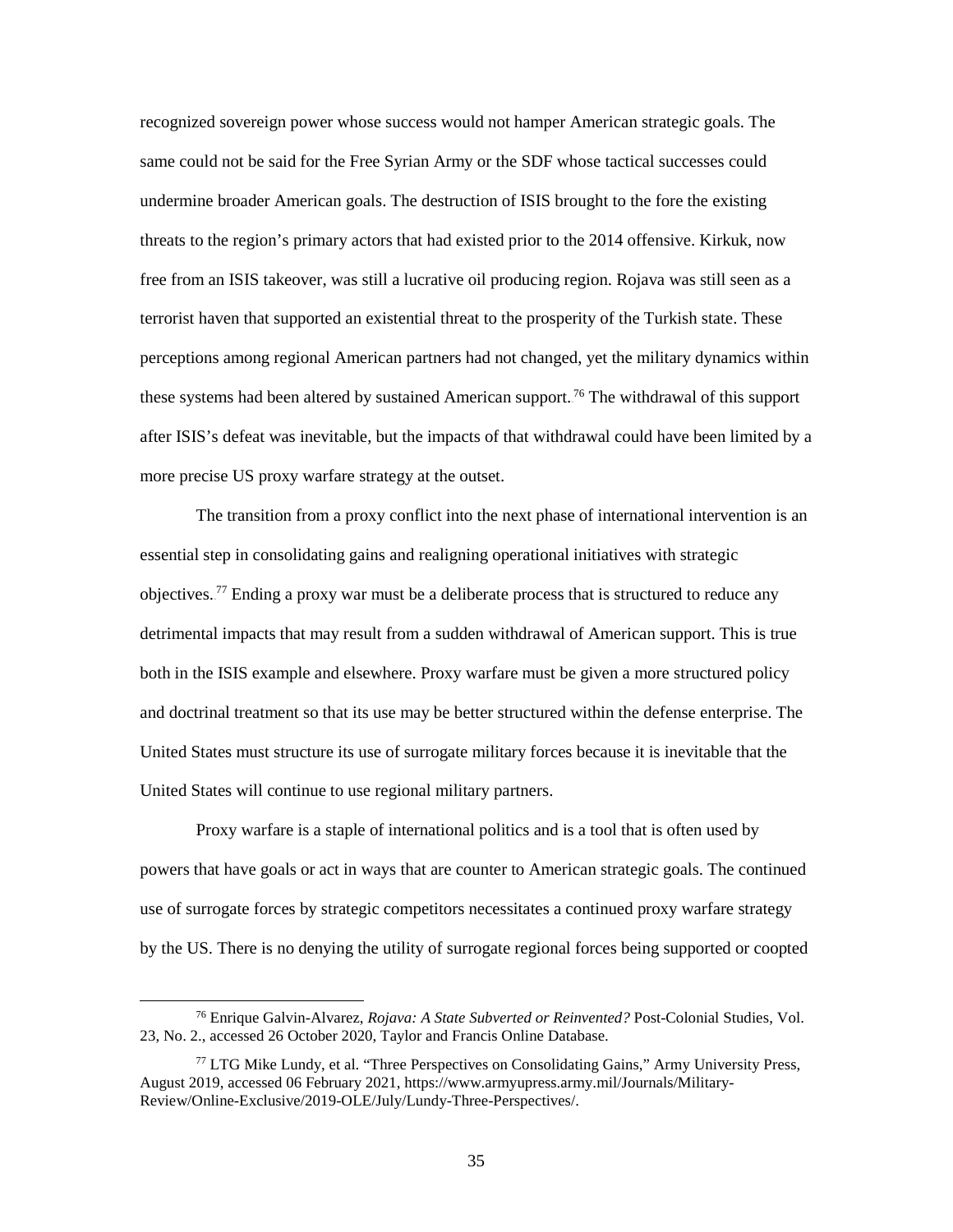global strategic competition with those entities who may pose existential threats to American security. However, not all proxies are created equal and the selection of these partners must be accomplished using the existing tenets of operational art.<sup>79</sup> to address regional goals in pursuit of broader strategic aims. Doing so using surrogate forces minimizes the lethal risks to American servicemembers. Abandoning the use of proxy warfare would cede this conflict space to adversaries and would limit the American ability to influence regional actors that may otherwise align their goals with American priorities.<sup>78</sup> However, the use of proxies and surrogate forces be viewed in context of both regional security dynamics and

 The American proxy war against ISIS achieved its theater objectives at the cost of with what many describe as an abandonment of American allies in the SDF. However, a more important strategic abandonment is often ignored. The direct military support to the SDF was viewed as a threat to a key NATO ally since the inception of Operation Inherent Resolve. The abandonment of Turkey and the disregard for their status as a significant regional power of support to a minor tribal militia in northeastern Syria. <sup>80</sup> This prioritization of theater military exercise the tenets of operational art. exercise the tenets of operational art.<br>ISIS never posed a level of threat to the United States that would justify the erosion of broader strategic imperatives relative to the competition between the US, China, and Russia. The threat of ISIS was once more reduced to the accepted level shared by other organizations using globalized terror campaigns. The defeat of ISIS as a geographic entity was significant and costly, paid for largely by transactional American partners in the region. This campaign's success ended represents a much greater detriment to global perceptions of American diplomacy than the ending goals above national strategic imperatives represents a misuse of proxy warfare and a failure to

Amero-Turkish relations in an era of great power competition as outlined by the National

<sup>78</sup> Byman, 2018.

 $79$  Fox, 2019.

<sup>80</sup> Gibson, 2020.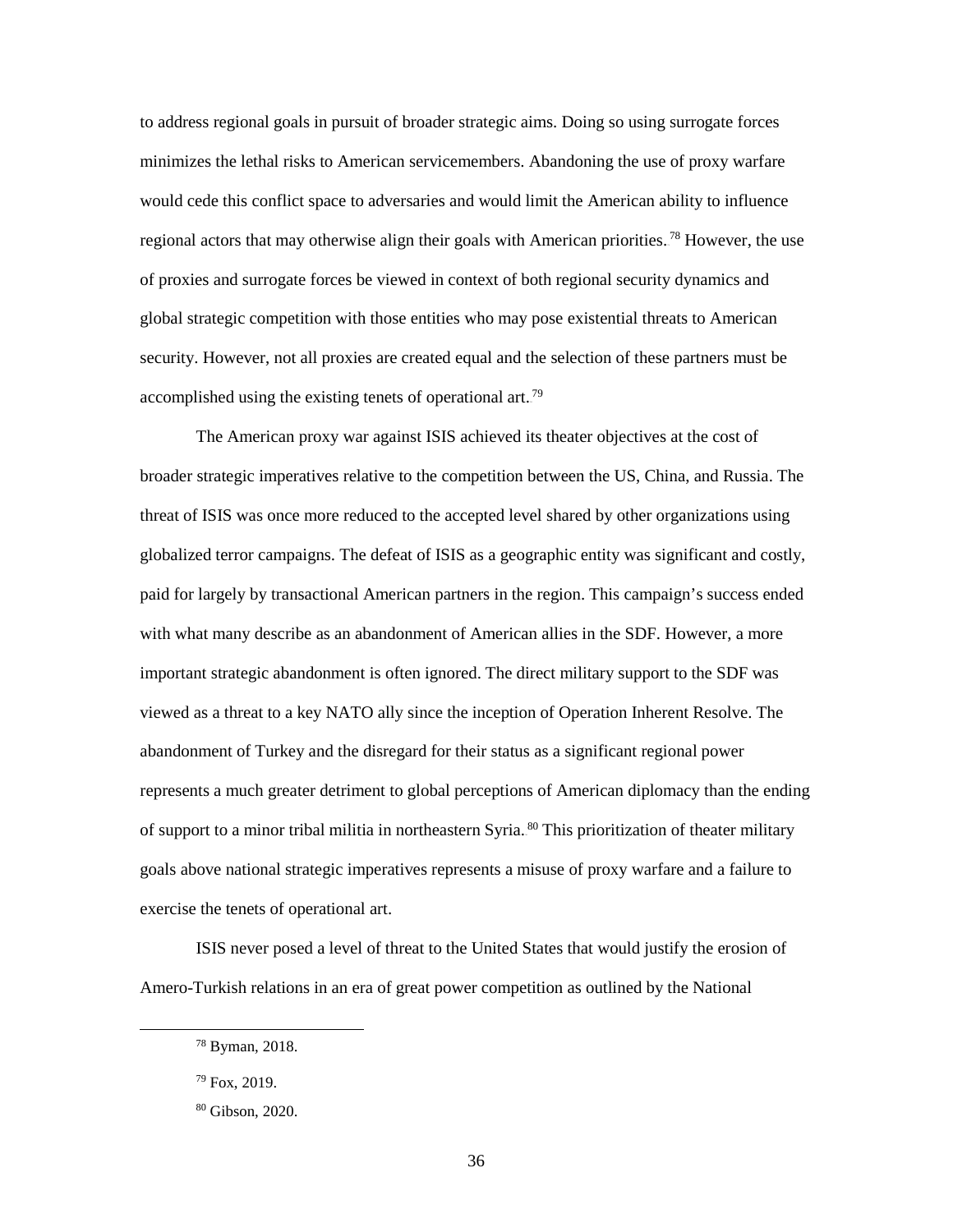context thereby allowing theater imperatives to run contrary to US strategic goals. This misalignment of priorities manifested itself in the selection of proxy forces and the failure to establish the transactional nature of benefactor support in a proxy war. Not all proxies are created proxy forces affects how support to their efforts will be viewed on the global stage and what The SDF successes at the theater level had a direct negative impact on broader American strategy. Security Strategy. The threat posed by ISIS was not properly framed in the broader strategic equal and all relationships must be viewed as transactional. The diplomatic and legal status of potential strategic impacts their success may have. The SDF was a useful tactical tool but did not represent a logical use of proxy forces when viewed through the lens of global strategic priorities.

 Future proxy forces must be selected using the tenets of operational art to ensure that does not fit this criteria since, despite their rebranding, were a tribal militia identified as a terrorist tactical goals, theater objectives, and policy aims are properly nested in a comprehensive national approach on a global scale. Internationally recognized legitimate federal governments represent the most beneficial proxy forces especially when the transactional nature of such a relationship can be codified by the leaders of each nation. Therefore, the support to the ISF was immensely successful while also being noncontroversial. The Peshmerga represented a middle ground between the ISF and the SDF in that they were a federally recognized entity with international legitimacy yet their military capabilities could jeopardize the stability of their nation. The SDF organization by a key NATO ally.

37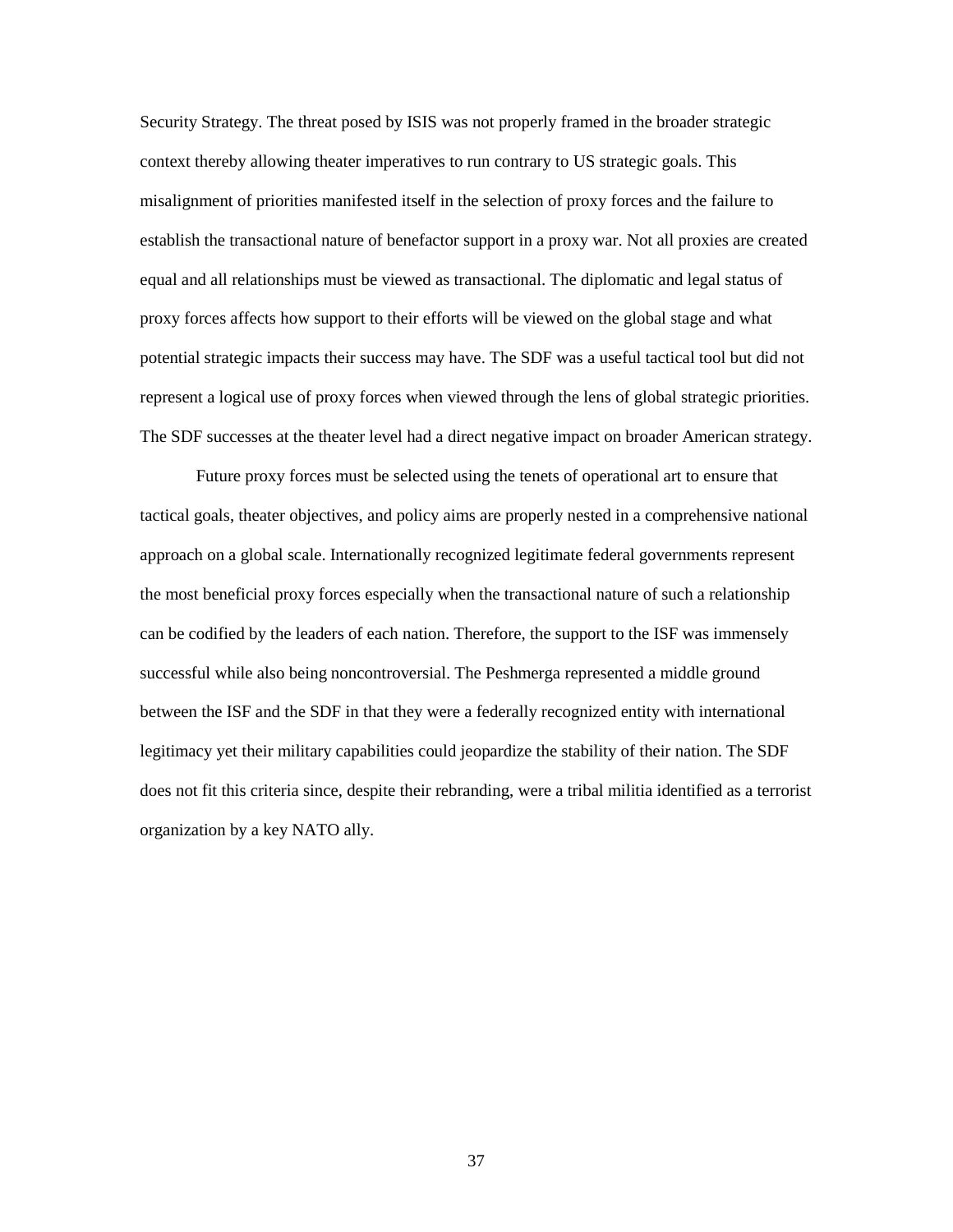#### Proxy Warfare will Continue, Operational Art is Essential

"We don't want to get involved in a conflict that dates back nearly 200 years between the Turks and the Kurds and get involved in yet another war in the Middle East."

- Secretary of Defense Mark Esper, October 13<sup>th</sup> 2019

 against ISIS. The US had gotten involved in the exact conflict that Secretary Esper referenced when it began supplying weapons and training to two separate Kurdish factions within the conflict. Regardless of the validity of the American intentions regarding the military defeat of transactional proxy warfare relationships but the nature of how the US/SDF relationship ended was indicative of the failure to consider the SDF partnership in the proper strategic frame. Secretary Esper highlighted the missteps made in the American proxy warfare effort ISIS, the support to the SDF placed theater objectives over national strategic goals in pursuit of regional aims that did not have broader global implications. This prioritization of an ethnic militia group over a NATO ally was not a sustainable proposition as evidenced by the eventual withdrawal of American support. The withdrawal should be viewed as the inevitable end state of

 Proxy warfare will continue to have a place in the interaction between great powers on operational art that blends national policy aims and the tactical capabilities of surrogate forces. themselves, especially where those aims might diverge from American goals. The operational art approaches that constantly strive to accomplish the desired policy end state. The deliberate use of the global commons. Consequently, proxy forces must be carefully selected through the use of This selection process must include a determination of the strategic aims of the proxies framework can be applied directly to the selection and employment of proxy forces in 21st century conflicts.<sup>81</sup> This will ensure that proxy tactical actions are properly nested in operational

<sup>&</sup>lt;sup>81</sup> Nathan Jennings, Amos Fox, and Adam Talafiaro, "The US Army is Wrong on Future War," The Modern War Institute, December 2018, accessed 21 February 2021, [https://mwi.usma.edu/us-army](https://mwi.usma.edu/us-army-wrong-future-war/)[wrong-future-war/.](https://mwi.usma.edu/us-army-wrong-future-war/)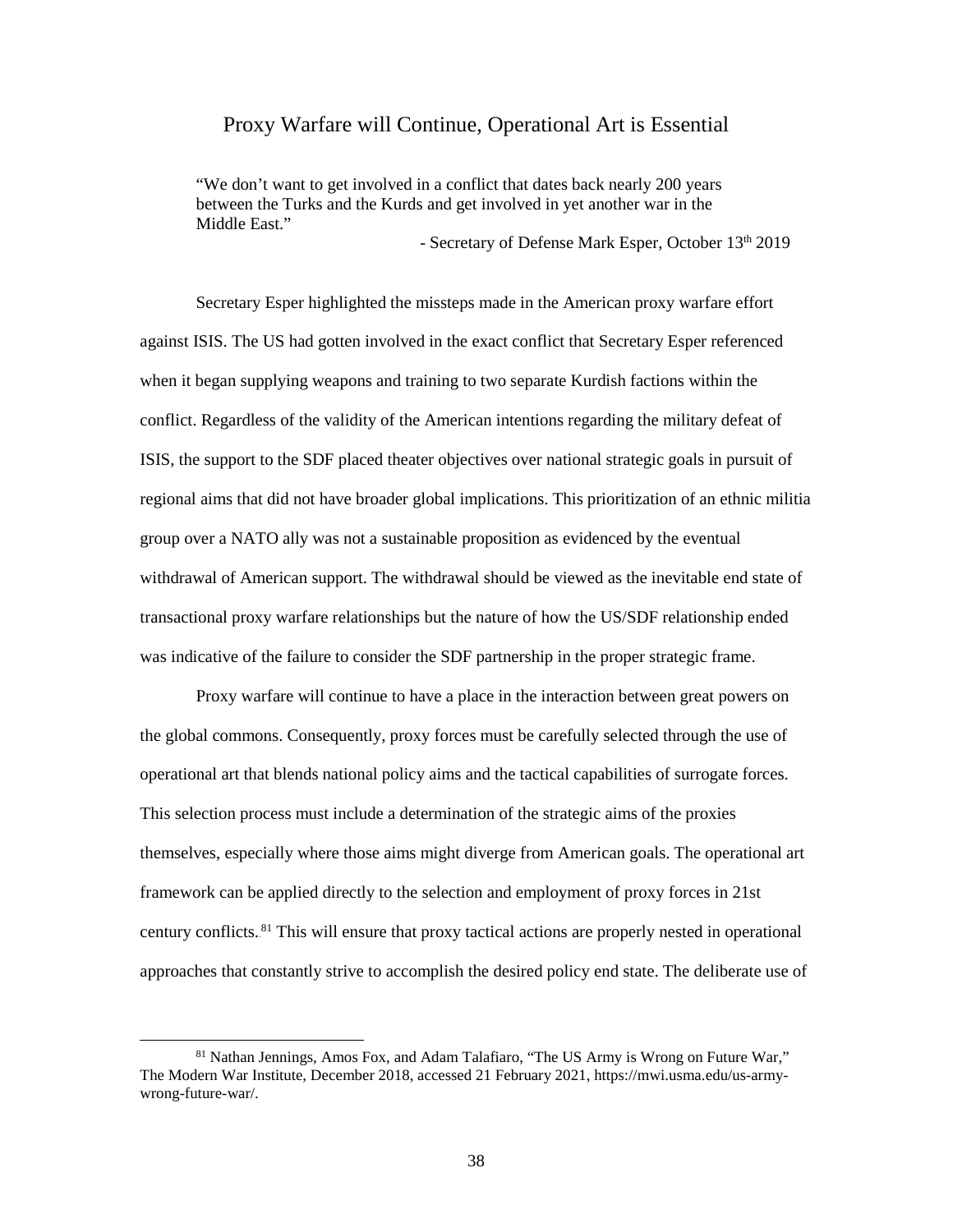operational art in proxy warfare will lead to a great power advantage for the United States as it faces hybrid threats and conflicts below the threshold of war.

 The modern era is one of multipolarity and great power competition that sees conflicts across the continuum in a globalized system of societies. Every tactical and operational action has the potential to cause outsized effects on this environment thereby facilitating or hampering the nation's strategic goals. Situations must be avoided which may lead to policy and strategy War and its support to Rojava represents just such an instance where tactical decisions and operational expedients hampered strategic goals and limited policy options at the national level. The American support to the Rojava region represents a microcosm of the types of missteps that may occur when this perspective is lost. Understanding the nature and function of strategy is essential in arranging tactics that have relevance to enemies in a broader context. Using paradigm. Russia has demonstrated the utility of operational art in these environments and the American defense enterprise must do the same to ensure military efforts are not wasted, at best, or following tactical decisions instead of the inverse. The American involvement in the Syrian Civil operational art in hybrid and proxy warfare is an indispensable element of the future LSCO/MDO counter to American policy aims, at worst.<sup>82</sup>

<sup>82</sup> Sinclair, 2021.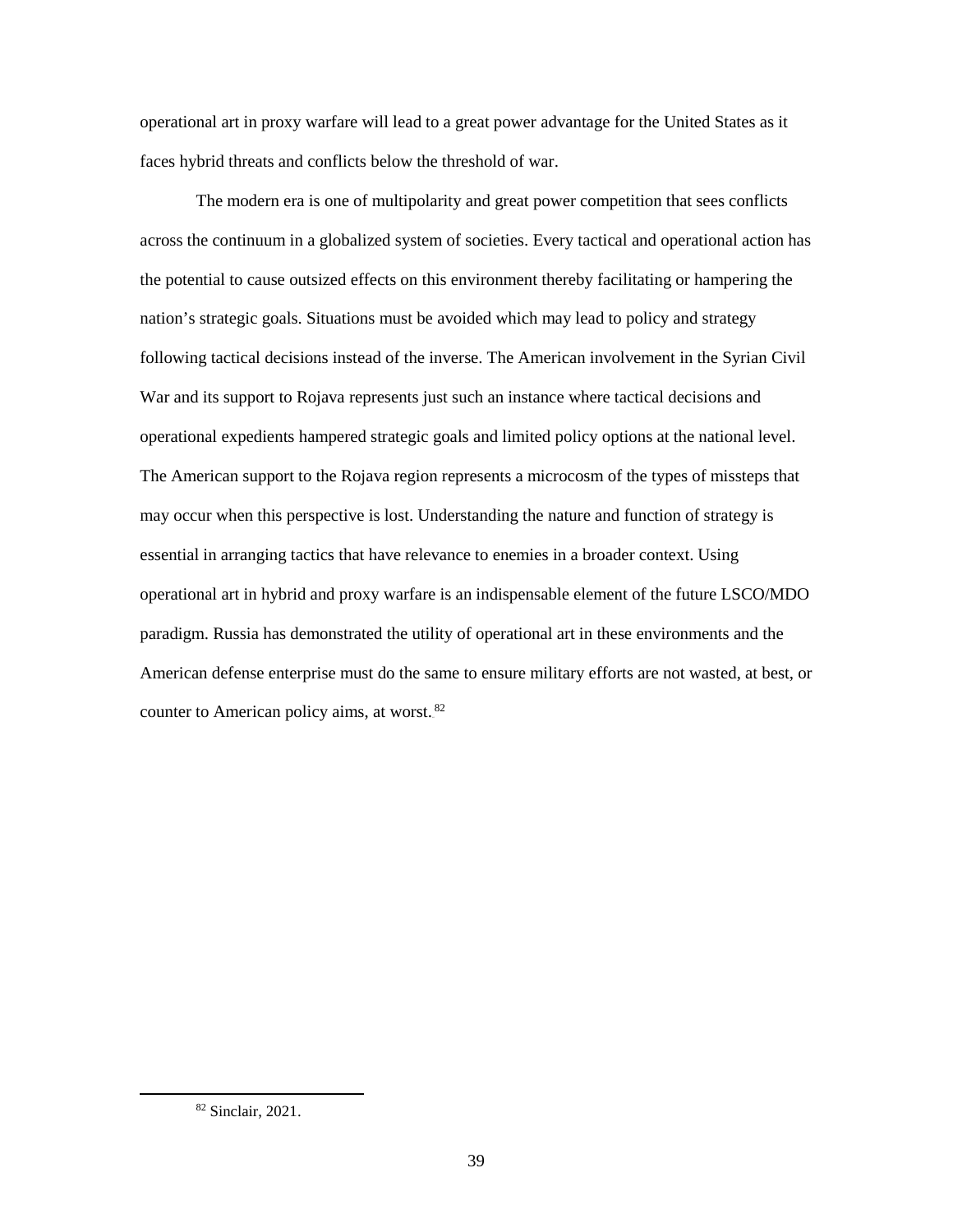### Bibliography

- <span id="page-47-0"></span> Akyol, Mustafa. "No, Kurds and Turks Are Not 'Natural Enemies,' Mr. Trump What they need is American Leadership to make Peace," The New York Times, 13 October 2019. Accessed 26 August 2020, [https://www.nytimes.com/2019/10/13/opinion/kurds-turkey-](https://www.nytimes.com/2019/10/13/opinion/kurds-turkey)Syria.html?action=click&module=RelatedLinks&pgtype=Article.
- Alami, Mona. "After the Syria Withdrawal, it's Time the US Rethinks the use of Proxy Forces," The Atlantic Counsel, 18 November 2019. Accessed 15 September 2020. [https://www.atlanticcouncil.org/ blogs/syriasource/after-the-syria-withdrawal-its-time](https://www.atlanticcouncil.org/%20blogs/syriasource/after-the-syria-withdrawal-its-time-the-us-rethinks-the-use-of-proxy-forces/)[the-us-rethinks-the-use-of-proxy-forces/.](https://www.atlanticcouncil.org/%20blogs/syriasource/after-the-syria-withdrawal-its-time-the-us-rethinks-the-use-of-proxy-forces/)
- Amnesty International. "The Arab Spring: Five Years On," January 2016. Accessed 13 October 2020. [https://www.amnesty.org/en/latest/campaigns/2016/01/arab-spring-five-years-on/](https://www.amnesty.org/en/latest/campaigns/2016/01/arab-spring-five-years-on).
- Anderson, Scott. "The Constitutional Context for Iraq's Latest Crisis," Brookings Institute, November 7<sup>th</sup> 2017. Accessed 25 November 2020. https://www.brookings.edu/blog/ [markaz/2017/11/07/the-constitutional-context-for-iraqs-latest-crisis/.](https://www.brookings.edu/blog/%20markaz/2017/11/07/the-constitutional-context-for-iraqs-latest-crisis/)
- Aziz, Sardar. "The US-Kurdish Relationship in Iraq After Syria," The Washington Institute, 03 December 2019. Accessed 04 November 2020. [https://www.washingtoninstitute.org](https://www.washingtoninstitute.org/)  /fikraforum/view/the-u.s.-kurdish-relationship-in-iraq-after-syria.
- Berti, Bennedetta and Jonathan Paris, "Beyond Sectarianism: Geopolitics, Fragmentation, and the Syrian Civil War," Strategic Assessment: Vol 16, No 4, January 2014.
- Borghard, Erica D. "Arms and Influence in Syria: The Pitfalls of Greater US Involvement," Policy Analysis, No. 734, 07 August 2013.
- Brands, Hal and Peter Feaver. "Was the Rise of ISIS Inevitable?" Survival: Global Politics and Strategy, Volume 59: Issue 3, 2017. Accessed 02 October 2020. Taylor and Francis Online Library.
- Byman, Daniel L. "Why Engage in Proxy War? A State's Perspective," The Brookings Institution, 2018. Accessed 15 September 2020. [https://www.brookings.edu/blog/order](https://www.brookings.edu/blog/order-from-chaos/2018/05/21/why-engage-in-proxy-war-a-states-perspective/)[from-chaos/2018/05/21/why-engage-in-proxy-war-a-states-perspective/.](https://www.brookings.edu/blog/order-from-chaos/2018/05/21/why-engage-in-proxy-war-a-states-perspective/)
- Cordesman, Anthony. "America's Failed Strategy in the Middle East: Losing Iraq and the Gulf," Center for Strategic and International Studies, 02 January 2020. Accessed 04 November 2020. [https://www.csis.org/ analysis/americas-failed-strategy-middle-east-losing-iraq](https://www.csis.org/%20analysis/americas-failed-strategy-middle-east-losing-iraq-and-gulf)[and-gulf.](https://www.csis.org/%20analysis/americas-failed-strategy-middle-east-losing-iraq-and-gulf)
- de Soto, Hernando. "The Real Muhammad Bouazizi," Foreign Policy: 16 December 2011. Accessed 13 October 2020. <https://foreignpolicy.com/2011/12/16/the-real-mohamed>bouazizi/.
- Dodge, Toby. "Can Iraq be Saved?" Survival: Global Politics and Strategy, Volume 56: Issue 5, 2014. Accessed 04 November 2020. Taylor and Francis Online Library.

Dolman, Everett, Pure Strategy, Taylor and Francis Group: New York, NY, 2005.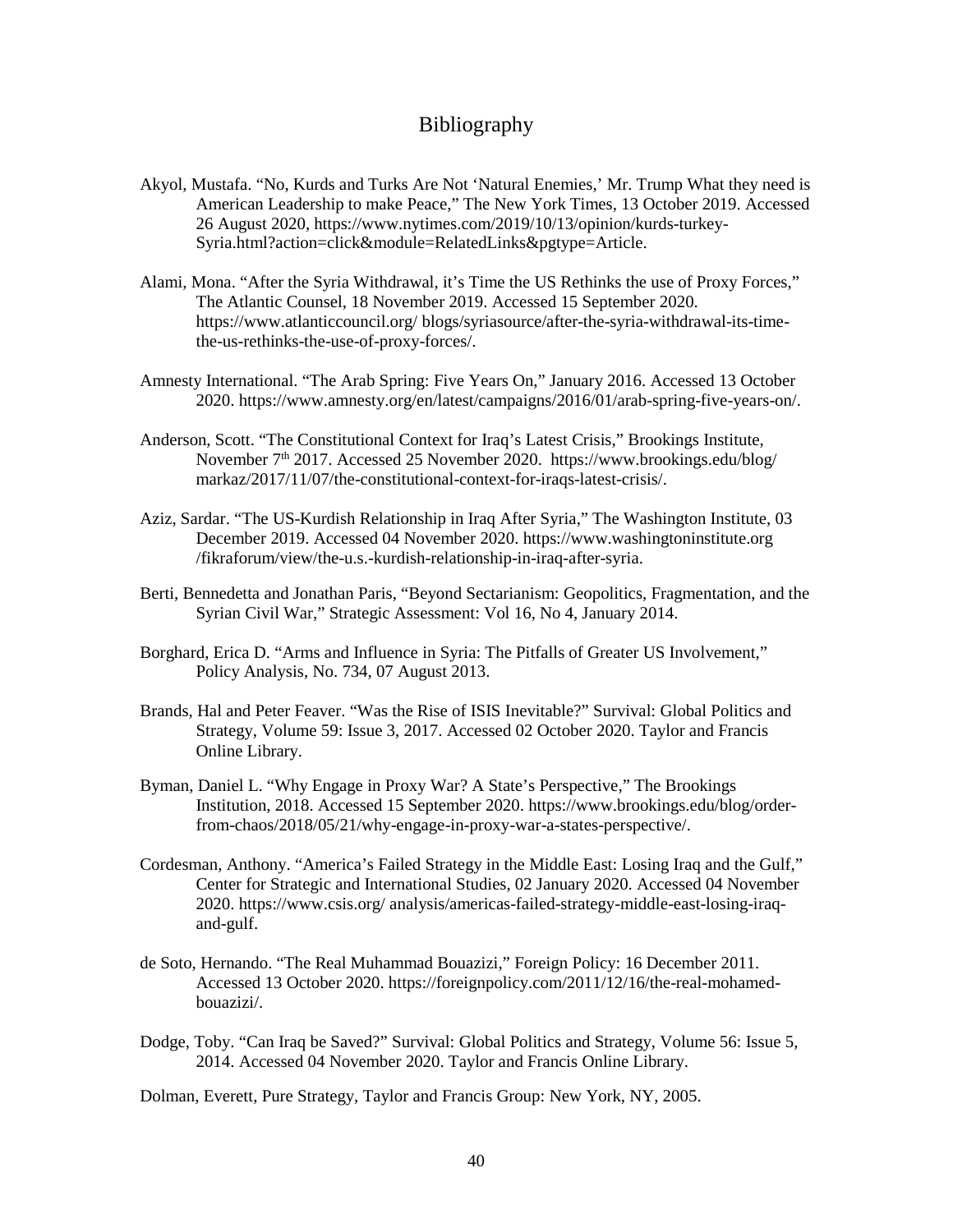- Fox, Amos. "In Pursuit of a General Theory of Proxy Warfare, Land Warfare" Paper 123, 2019, The Institute of Land Warfare. Accessed 15 September 2020. [https://www.ausa.org/sites/default/files/publications /LWP-123-In-Pursuit-of-a-General-](https://www.ausa.org/sites/default/files/publications%20/LWP-123-In-Pursuit-of-a-General-Theory-of-Proxy-Warfare.pdf)[Theory-of-Proxy-Warfare.pdf.](https://www.ausa.org/sites/default/files/publications%20/LWP-123-In-Pursuit-of-a-General-Theory-of-Proxy-Warfare.pdf)
- Freedman, Lawrence, Strategy: A History, Oxford University Press: New York City, NY, 2013.
- Galvin-Alvarez, Enrique. Rojava: A State Subverted or Reinvented? Post-Colonial Studies, Vol. 23, No. 2. Accessed 26 October 2020. Taylor and Francis Online Database.
- Perspective," Joint Forces Quartery, 89:2, 2018. Accessed 15 October 2020. Garrett, Michael X. et al. "The By, With, and Through Approach: An Army Component [https://ndupress.ndu.edu/](https://ndupress.ndu.edu) Portals/68/Documents/jfq/jfq-89/jfq-89\_48-55\_Garrett-etal.pdf.
- Unified Protector," The Letort Papers: US Army War College Press, June 2013. Gaub, Florence. "The North Atlantic Treaty Organization and Libya: Reviewing Operation
- Gertler, Jeremiah. *Operation Odyssey Dawn (Libya): Background and Issues for Congress*, Congressional Research Service: March 30th 2011.
- Gibbons-Neff, Thomas. *This Video Shows the Absurdity of the War in Syria with One Blown Up Humvee*, Washington Post: 17 November 2015. Accessed 19 October 2020. <https://www.washingtonpost.com>/news/checkpoint/wp/2015/11/17/this-video-showsthe-absurdity-of-the-war-in-syria-in-one-single-blown-up-humvee/.
- Gibson, Bryan R. "The Secret Origins of the US-Kurdish Relationship Explain Today's Disaster," Foreign Policy, 14 October 2019. Accessed 04 November 2020. [https://foreignpolicy.com/2019/10/14/us-kurdish-relationship-history-syria-turkey](https://foreignpolicy.com/2019/10/14/us-kurdish-relationship-history-syria-turkey-betrayal-kissinger/)[betrayal-kissinger/.](https://foreignpolicy.com/2019/10/14/us-kurdish-relationship-history-syria-turkey-betrayal-kissinger/)
- Glavin, Henry. No Friends but the Mountains: The Fate of the Kurds, World Affairs Vol. 177, No. 6, March/April 2015. Accessed 05 August 2020. JSTOR Online Database.
- Glenn, Cameron. "Timeline of the Rise and Fall of the Islamic State," The Wilson Center Middle East Program, 28 October 2019. Accessed 04 November 2020. [https://www.wilsoncenter.org/article/timeline-the-rise-spread-and-fall-the-islamic-state.](https://www.wilsoncenter.org/article/timeline-the-rise-spread-and-fall-the-islamic-state)
- Goran, Baxtiyar. "US Builds Massive Consulate in Erbil," Kurdistan 24 News, 07 July 2017. Accessed 04 November 2020. <https://www.kurdistan24.net/en/news/ffad700c-404f-4d1a>b06a-8d058839ec12.
- Hay, W. R. Two Years in Kurdistan: Experiences of a Political Officer 1918-1920, Lexington Books: Plymouth, U.K. 2008.
- Kofman, Michael and Rojansky, Matthew. What Kind of Victory for Russia in Syria? Army University Press, Military Review March-April 2018. Accessed 26 August 2020.
- Krieg, Andreas and Jean-Marc Rickli. "Surrogate Warfare: the Art of War in the 21st Century?" Defense Studies, No 18:2, 2018. Accessed 16 September 2020. Taylor and Francis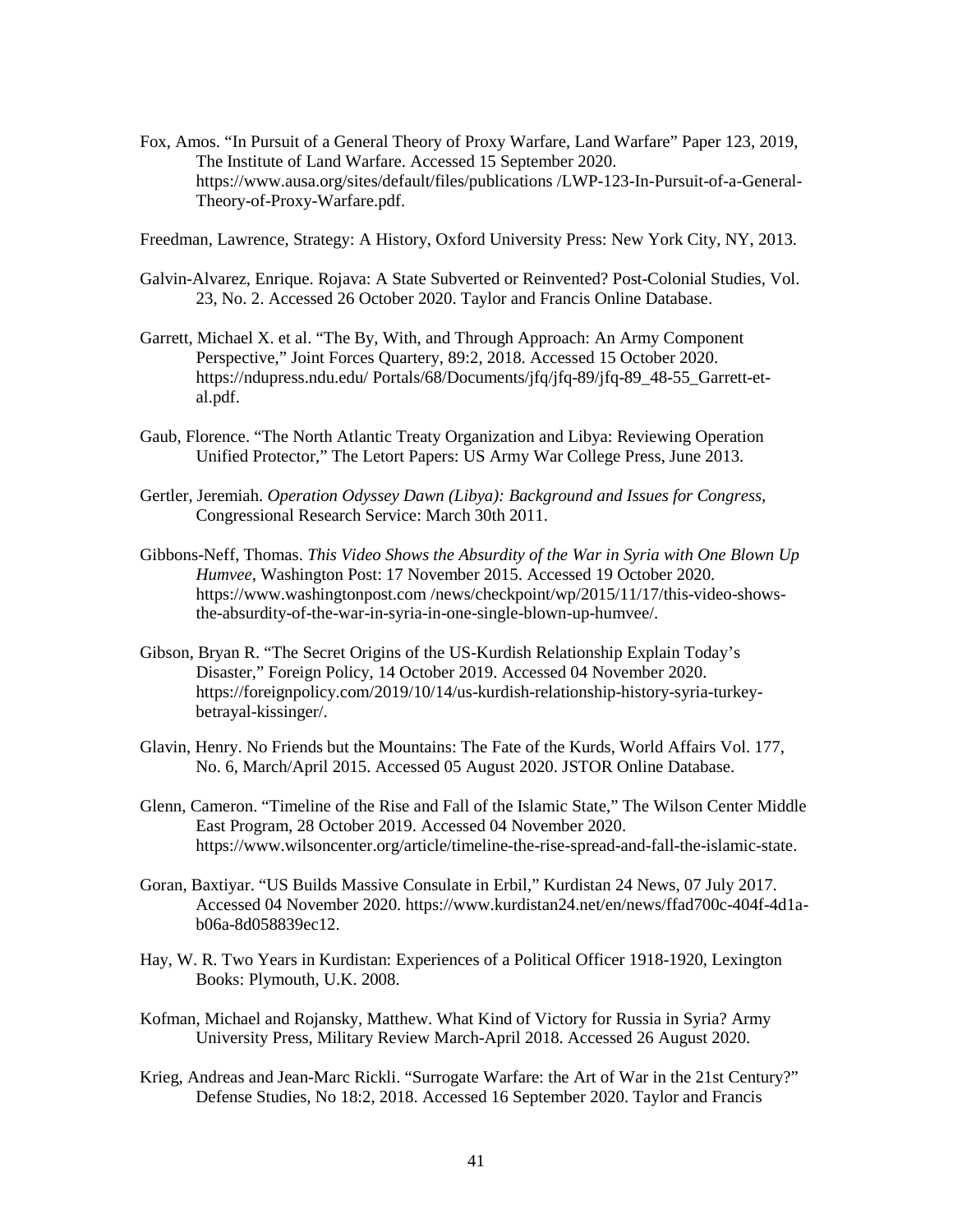Online Library.

- Krishnadev, Calamur. "The Battle After ISIS: Iraqi Forces Face off Against the Kurds in a Potential Harbinger of Future Conflicts to Come," The Atlantic, 16 October 2016. Accessed 04 November 2020.<https://www.theatlantic.com/international/> archive/2017/10/iraq-kirkuk/542970/.
- Kulak, Charles C. The Strategic Corporal: Leadership in the Three Block War, Marines Magazine 1999. Accessed 21 January 2021. DTIC online database. <https://apps.dtic.mil/dtic/tr/fulltext/u2/a399413.pdf>.
- Kuperman, Alan J. "Obama's Libya Debacle: How a Well Meaning Intervention Ended in Failure," Foreign Affairs: March/April 2015. Accessed 14 October 2020. <https://www.foreignaffairs.com/>articles/libya/2019-02-18/obamas-libya-debacle.
- Laub, Zachary. "Syria's Civil War: The Descent into Horror," Council on Foreign Relations: February 19th 2020. Accessed 13 October 2020.<https://www.cfr.org/article/syrias-civil>war.
- Online Database. Leezenberg, Michiel. The Ambiguities of Democratic Autonomy: The Kurdish Movement in Turkey and Rojava, Southeast European and Black Sea Studies Vol. 16, No. 4. JSTOR
- Lerman, Eran. "The Turks in Syria and the Kurds in Rojava: Prelude to Tragedy or Reasonable Compromise?" Begin-Sadat Center for Strategic Studies, No. 364 12 September 2016. Accessed 05 August 2020. JSTOR Online Database.
- Mattis, James. "Remarks by Secretary Mattis at International Institute for Strategic Studies Manama Dialogue", October 27th, 2018. Department of Defense Transcript Archives. Accessed 14 September 2020.<https://www.defense.gov/Newsroom/Transcripts> /Transcript/Article/1674583/remarks-by-secretary-mattis-at-international-institute-forstrategic-studies-ma/.
- McKelvey, Tara. "Arming Syrian Rebels: Where the US Went Wrong," BBC News, Washington, 09 October 2015. Accessed 21 October 2020. [https://www.bbc.com/news/magazine-](https://www.bbc.com/news/magazine-33997408.)[33997408.](https://www.bbc.com/news/magazine-33997408.)
- McKernan, Bethan. "Kurdistan Referendum: Erdogan Says Iraqi Kurds Risk 'Ethnic War' And Threatens Military Response To Vote," Independent, September 26<sup>th</sup>, 2017. Accessed 11 November 2020. <https://www.independent.co.uk/news/world/middle-east/kurdistan>referendum-kurdish-turkey-military-recep-tayyip-erdogan-iraq-kurds-krg-independencea7967566.html.
- Mellon, Ruby. "A brief history of the Syrian Democratic Forces, the Kurdish-led Alliance that Helped the US Defeat the Islamic State," The Washington Post, 07 October 2019. Accessed 11 November 2020. <https://www.washingtonpost.com/world/2019/10/07/brief>history-syrian-democratic-forces-kurdish-led-alliance-that-helped-us-defeat-islamicstate/.
- Miller, Chris. "Putin and Erdogan's Deal for Syria Can't Last," Foreign Policy, 28 October 2020.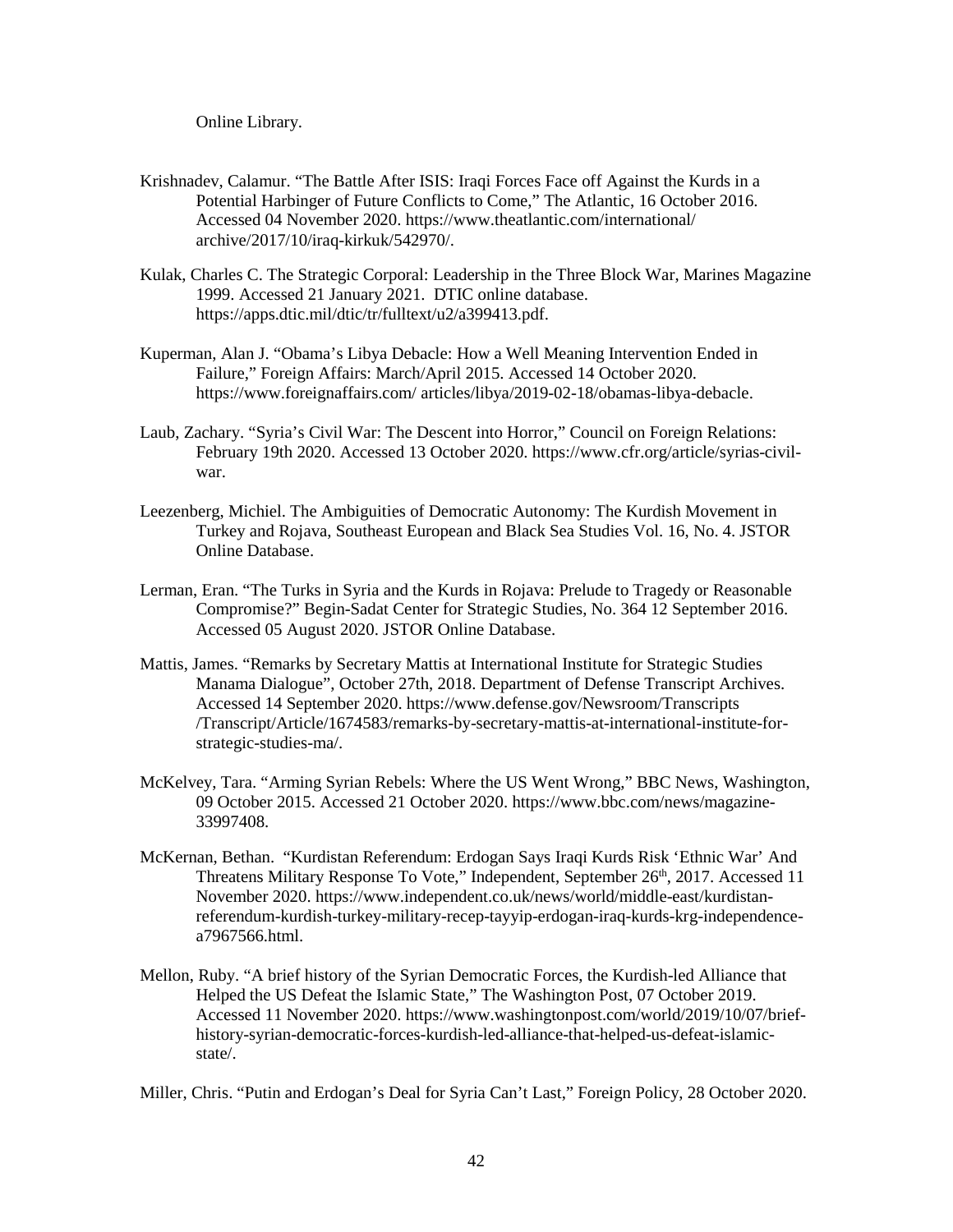Accessed 11 November 2020. <https://foreignpolicy.com/2019/10/28/putin-erdogan-deal>syria-kurds-agreement-war-continues/.

- Morris, Bullock. No Friends but the Mountains: The Tragic History of the Kurds, Oxford University Press: New York, N.Y. 1992.
- Mumford, Andrew. *Proxy Warfare*, John Wiley & Sons Publishing, 2013. Accessed 15 September 2020. Google Books.
- . "Proxy Warfare and the Future of Conflict," The RUSI Journal, Vol. 158:2, 2013. Taylor and Francis Online Archive.
- Obama, Barack. "Statement by the President on ISIL," 10 September 2014. Accessed 14 September 2020. [https://obama](https://obama/) [whitehouse.archives.gov/the-press](https://whitehouse.archives.gov/the-press)office/2014/09/10/statement-president-isil-1.
- Olsen, John and van Creveld, Martin, The Evolution of Operational Art from Napoleon to the Present, Oxford University Press: Oxford, UK, 2011.
- Operation Inherent Resolve, CJTF Campaign Design. Accessed 15 September 2020. [https://www.inherentresolve.mil/ campaign/.](https://www.inherentresolve.mil/%20campaign/)
- Pfaff, C. Anthony and Patrick Gansfield. "How (Not) to Fight Proxy War," The National Interest, 2018. Accessed 16 September 2020. <https://nationalinterest.org/feature/how-not-fight>proxy-wars-25102.
- Pollack, Kenneth M. "Iraq: Understanding the ISIS Offensive Against the Kurds," The Brookings Institute, 11 August 2014. Accessed 04 September 2020. <https://www.brookings.edu/> blog/ markaz/2014/08/11/iraq-understanding-the-isis-offensive-against-the-kurds/.
- Regan, Patrick. "Third Party Interventions and the Duration of Intrastate Conflicts," The Journal of Conflict Resolution, 46:1, 2002, JSTOR Online Database.
- Richardson IV, John B. and John Q. Bolton. "Sacrifice, Ownership, Legitimacy Winning Wars By, With, and Through Host-Nation Security Forces," Joint Forces Quarterly, 89:2, 2018. Accessed 15 September 2020. [https://ndupress.ndu.edu/Portals/68/Documents/jfq/jfq-](https://ndupress.ndu.edu/Portals/68/Documents/jfq/jfq-89/jfq-89_63-68_Richardson-Bolton.pdf?ver=2018-04-11-125441-307)[89/jfq-89\\_63-68\\_Richardson-Bolton.pdf?ver=2018-04-11-125441-307.](https://ndupress.ndu.edu/Portals/68/Documents/jfq/jfq-89/jfq-89_63-68_Richardson-Bolton.pdf?ver=2018-04-11-125441-307)
- Rosenblatt, Nate and David Kilcullen. "The Tweet of Damocles: Lessons for US Proxy Warfare," New America: International Security, 06 April 2020. Accessed 15 September 2020. <https://www.newamerica.org/>international-security/reports/tweet-damocles/.
- Santana, Dayna. "A Comparative Look at the New Cold War of the Middle East," Australian Institute of International Affairs, December 17<sup>th</sup> 2018. Accessed 14 December 2020. <http://www.internationalaffairs>.org.au/resource/a-comparative-look-at-the-new-coldwar-of-the-middle-east/.
- Seligman, Laura. "Some of the Most Noble People I'd Ever Met: U.S. Military Officers Who Fought in Syria Say they are Devastated and Ashamed By Trump's Decision to Abandon Kurdish-Led Forces," Foreign Policy, 19 October 2019. Accessed 11 November 2020. [https://foreignpolicy.com](https://foreignpolicy.com/) /2019/10/10/kurds-syrian-democratic-forces-us-donald-trump/.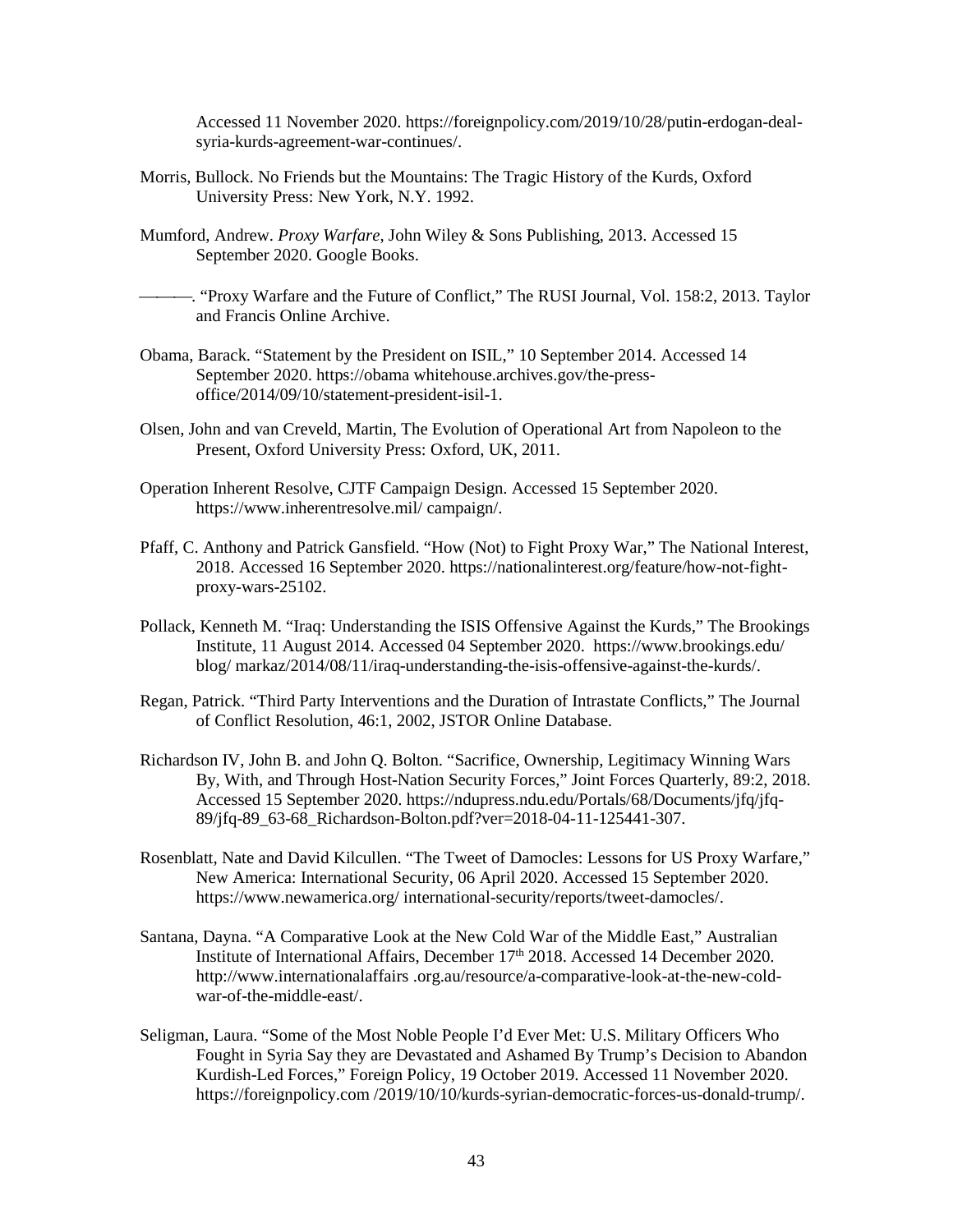- Sinclair, Nicholas, A Logic All Its Own: Russian Operational Art in Syria, Military Review: January-February 2020, EBSCO Online Database.
- strong-us-trained-sdf-partner-force-crumbles-in-a-week-under-heavy-turkish-assault/. Snow, Shawn. "The End of an Era: 60,000 Strong US-trained SDF Partner Force Crumbles in a Week under heavy Turkish Assault," Military Times, 14 October 2019. Accessed 11 November [2020.https://www.militarytimes.com/2019/10/14/the-end-of-an-era-60000-](https://2020.https://www.militarytimes.com/2019/10/14/the-end-of-an-era-60000)
- strong-us-trained-sdf-partner-force-crumbles-in-a-week-under-heavy-turkish-assault/. Stark, Alexandra. "Give Up on Proxy Wars in the Middle East," Foreign Policy, 07 August 2020. Accessed 16 September 2020.<https://foreignpolicy.com/2020/08/07/united-states-give>up-on-proxy-wars-middle-east/.
- . "The Monarch's Pawns? Gulf State Proxy Warfare 2011-Today," New America: International Security, 15 June 2020. Accessed 17 September 2020. [https://www.newamerica.org](https://www.newamerica.org/) /international-security/reports/the-monarchs-pawns/.
- Sui Wee-Lee. "Russia, China Oppose Forced Regime Change in Syria," Reuters, January 31st 2012. Accessed 14 October 2020.<https://www.reuters.com/article/us-syria-china-russia>idUSTRE81007L20120201.
- Trenin, Dmitry V. Putin's Plan for Syria, Russia in Global Affairs, December 2017. Accessed 26 August 2020.<https://eng.globalaffairs.ru/articles/putins-plan-for-syria>/.
- Trump, Donald. "Remarks by President Trump on the Situation in Northern Syria," 23 October 2019. Accessed 07 October 2020.<https://www.whitehouse.gov/briefings>statements/remarks-president-trump-situation-northern-syria/.
- US Department of the Army, Army Doctrine Publication (ADP) 3-05: Army Special Operations (Washington, DC: Government Publishing Office, 2019), Chapter 2, 2-47.
- US Department of Defense, Joint Staff, Joint Publication (JP) 3-0, *Joint Operations* (Washington, DC: Government Publishing Office, 2017), Chapter I, 2.e.
- US Department of State. "Relations with Syria: Bilateral Relations Factsheet," 06 May 2020. Accessed 07 October 2020. [https://www.state.gov/u-s-relations-with-syria/.](https://www.state.gov/u-s-relations-with-syria/)
- Valori, Geancarlo. Turkey in the Kurdish Rojava. Modern Diplomacy, 15 October 2019, accessed 26 August 2020. [https://moderndiplomacy.eu/2019/10/15/turkey-in-the-kurdish-rojava/.](https://moderndiplomacy.eu/2019/10/15/turkey-in-the-kurdish-rojava/)
- Vego, Milan, Operations Short of War and Operational Art, Joint Forces Quarterly, 98: 3rd QTR 2020, EBSCO Online Database.
- The White House, The National Security Strategy of the United States of America, December 2017. Accessed 23 December 2020. [http://nssarchive.us/wp](http://nssarchive.us/wp-content/uploads/2020/04/2017.pdf)[content/uploads/2020/04/2017.pdf.](http://nssarchive.us/wp-content/uploads/2020/04/2017.pdf)
- Williams, Aime, Foy, Henry, and Patel, Laura. "Turkey: Why Erdogan Gambled on a Pivot to Russia," The Financial Times, August 14<sup>th</sup>, 2019. Accessed 25 October 2020. [https://www.ft.com/content/326f545e-b9c5-11e9-96bd-8e884d3ea203.](https://www.ft.com/content/326f545e-b9c5-11e9-96bd-8e884d3ea203)